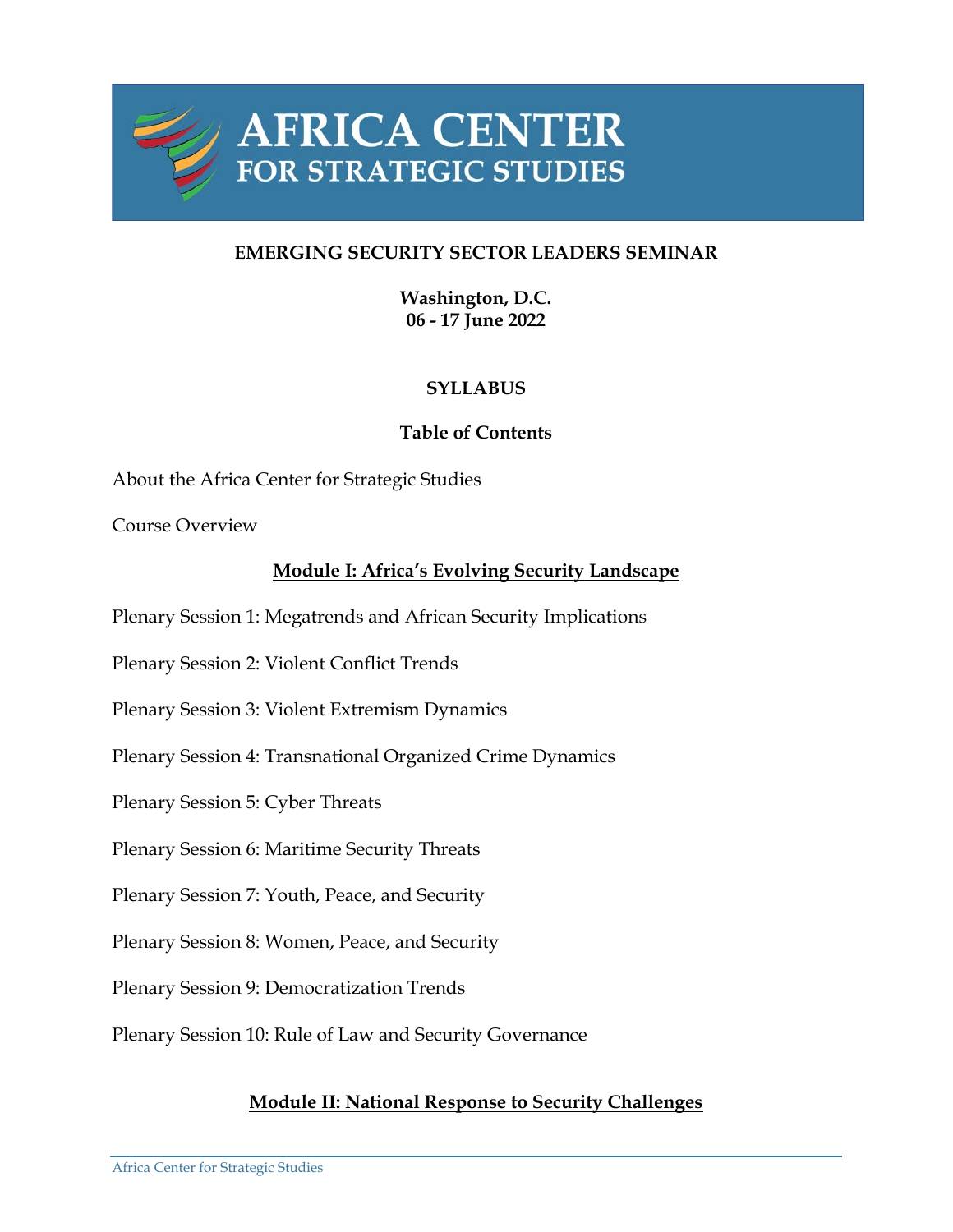Plenary Session 11: Strategic Leadership in Africa's Security Sector

Plenary Session 12: Forging New Civil-Military Relations and Security Sector Reform

Plenary Session 13: Enhancing Professionalism in Africa's Security Sector

Plenary Session 14: National Security Strategy Development and Implementation

Plenary Session 15: Managing Security Resources in Africa

# **Module III: Regional and International Response to Security Challenges**

Plenary Session 16: Regional Responses to Security Threats: Early Warning and Early Response

Plenary Session 17: African Union Responses to Security Challenges

Plenary Session 18: United Nations Responses to Security Challenges in Africa

Plenary Session 19: United States Government: Security Assistance and Partnership in Africa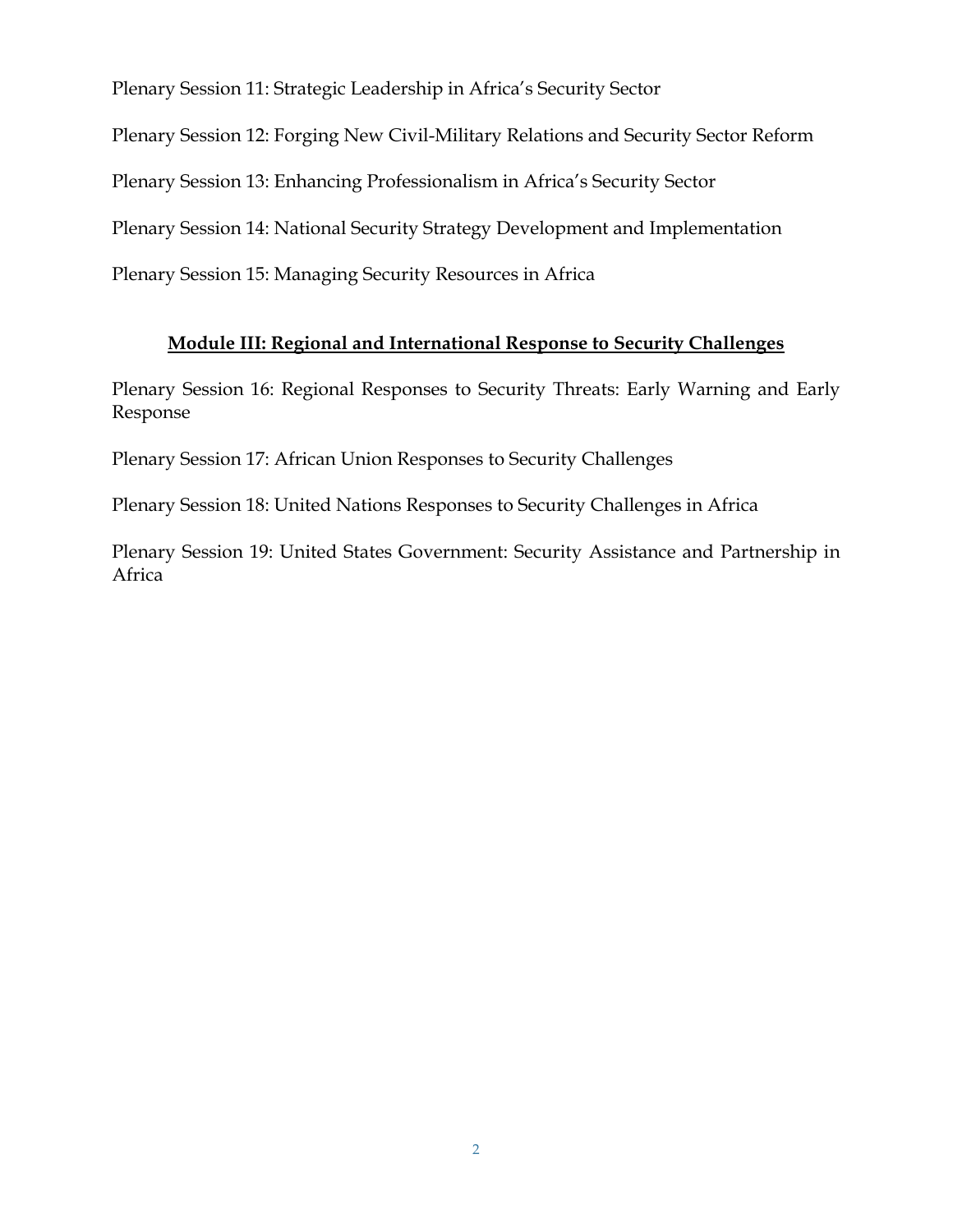# **ABOUT THE AFRICA CENTER**

Since its inception in 1999, the Africa Center has served as a forum for research, academic programs, and the exchange of ideas with the aim of enhancing citizen security by strengthening the effectiveness and accountability of African institutions, in support of U.S. - Africa policy.

# **VISION**

## *Security for all Africans championed by effective institutions accountable to their citizens.*

Realizing the vision of an Africa free from fear and want guaranteed by African institutions that are committed to protecting African citizens is the driving motivation of the Africa Center. This aim underscores the Center's commitment to contributing to tangible impacts by working with our African partners – military and civilian, governmental and civil society, as well as national and regional. All have valuable roles to play in mitigating and addressing the complex drivers of insecurity on the continent today. Accountability to citizens is an important element of our vision as it reinforces the point that in order to be effective, security institutions must not just be "strong," but also be responsive to and protective of the rights and needs of citizens.

# **MISSION**

*To advance African security by expanding understanding, providing a trusted platform for dialogue, building enduring partnerships, and catalyzing strategic solutions.*

The Africa Center's mission revolves around the generation and dissemination of knowledge through our research, academic programs, strategic communications, and community chapters. Drawing on the practical experiences and lessons learned from security efforts on the continent, we aim to generate relevant insight and analysis that can inform practitioners and policymakers on the pressing security challenges that they face. Recognizing that addressing serious challenges can only come about through candid and thoughtful exchanges, the Center provides face-to-face and virtual platforms where partners can exchange views on priorities and sound practices. These exchanges foster relationships that, in turn, are maintained over time through the Center's community chapters, communities of interest, follow-on programs, and ongoing dialogue between participants and staff. This dialogue—infused with real world experiences and fresh analysis—provides an opportunity for continued learning and catalyzes concrete actions.

# **MANDATE**

The Africa Center is a U.S. Department of Defense institution established and funded by Congress for the study of security issues relating to Africa and serving as a forum for bilateral and multilateral research, communication, exchange of ideas, and training involving military and civilian participants. *(10 U.S.C 342)*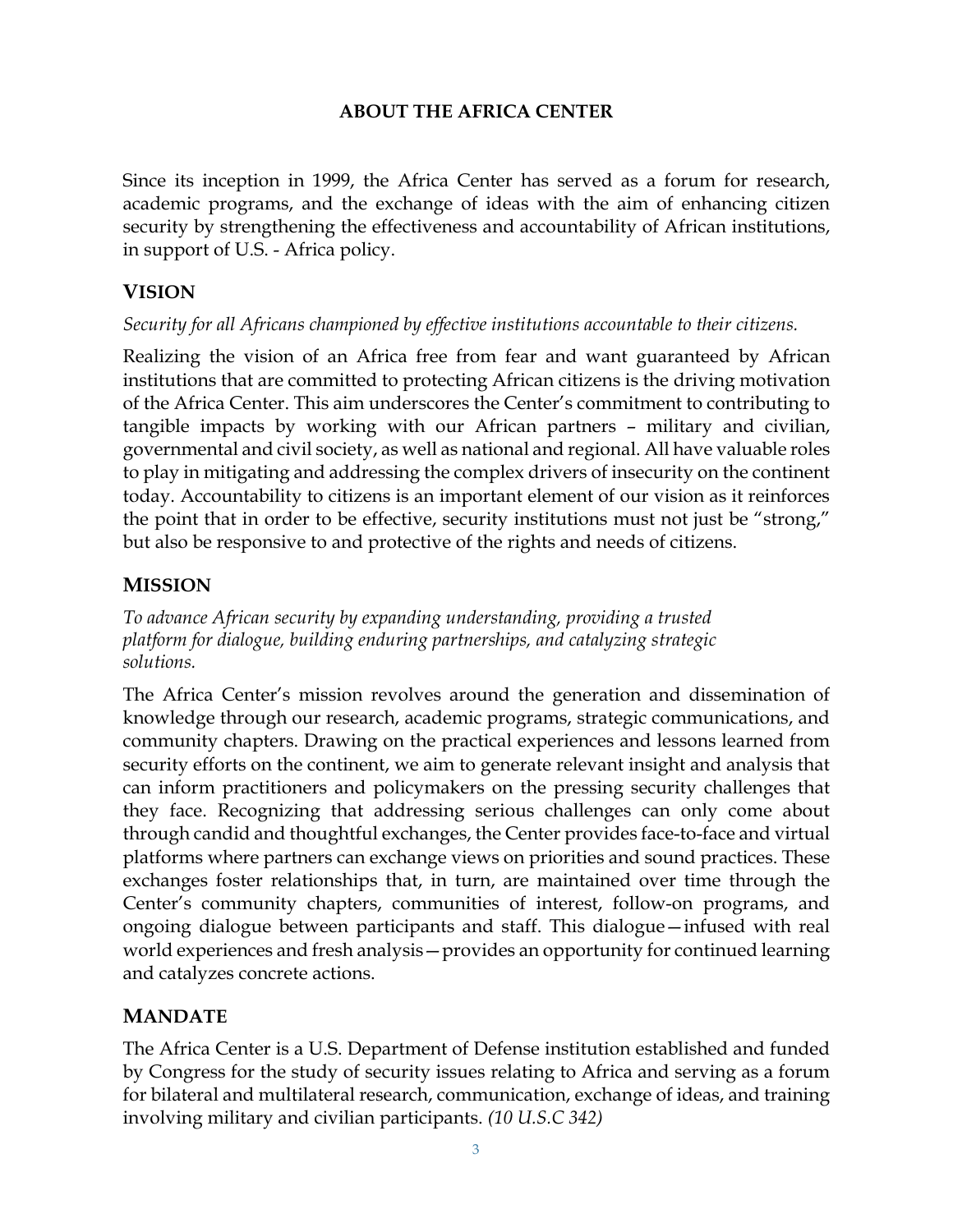### **Course Overview**

#### **Introduction**

The complex, volatile, and turbulent security environment makes the need for leadership development in the security sector a matter of urgency and strategic importance. Beyond this rapidly changing security environment, the rise of military coups in Africa calls for a reexamination of the state of security governance and the role of political leadership in addressing security threats through strategies, policies, and practices that are people-centered and citizen focused. The demand for continuous coaching and training of security leaders in Africa has been echoed by Brigadier General (ret.) Daniel K. Frimpong, former Commander of the Ghana Military Academy, who once said "[g]ood leaders develop through a never-ending process of self-study, education, training, and experience."[1](#page-3-0) In the 2021 African Union (AU) Africa Governance Report, the role of political leadership that is adaptive, inclusive, accountable, and ethical has been recognized as one of the key drivers for Africa to realize the AU's Agenda 2063[.2](#page-3-1) This seminar provides a collaborative and trusted problem-solving platform for emerging security sector leaders from Africa. It seeks to support the next generation of principled and professional public servants in the security sector in their efforts to adequately adapt, and proactively respond, to the unprecedented security challenges the African continent faces. The seminar accordingly provides them an opportunity to learn from their peers and other African security experts to advance their acquisition of attributes and skills for effective leadership. This will help them lead with empathy to citizens' basic needs and proactively prepare to confront complex and changing security threats.

### **Why Conduct This Program?**

Cumulative evidence shows a well-designed executive training program enhances effective leadership. There is also a consensus among African leaders, scholars, and practitioners that effective, strategic, and ethical leadership is central to the continent's success. You have already received a considerable amount of training on professionalism, ethics, and leadership/decisionmaking through formal military education and non-academic experiences. Furthermore, your nomination by your government to attend this program indicates that your past performance and your leadership potential in these areas are held in high regard. We will honor these accomplishments and seek to build upon them in a meaningful and useful way.

This two-week, in-person seminar is designed to facilitate participants' engagement in interdisciplinary peer learning about strategic leadership and its implications for the effective management of African security challenges. This entails accurately analyzing the security environment so as to design and implement inclusive security strategies that can forge new civilmilitary relations and enhance professionalism in the security sector; judiciously managing security resources to ensure accountability and transparency; and leveraging partnership with regional, continental, and international stakeholders to collectively confront transnational security threats. Participants will consider these topics in relation to their own context as well as in comparative regional perspective. This will enable participants to reflect about lessons that can be learned at home, in neighboring countries, and in other parts of Africa and world.

<span id="page-3-0"></span><sup>1</sup> Brigadier General Daniel K. Frimpong, "Appendix Two," *Leadership and the Challenges of Command*, AFRAM Publications, (Accra: 2003), p. 156.

<span id="page-3-1"></span><sup>2</sup> African Union, "Africa's Governance Futures for the Africa We Want." The Africa Governance report 2021.

https://au.int/en/documents/20220328/africa-governance-report-2021-africas-governance-futures-africa-we-want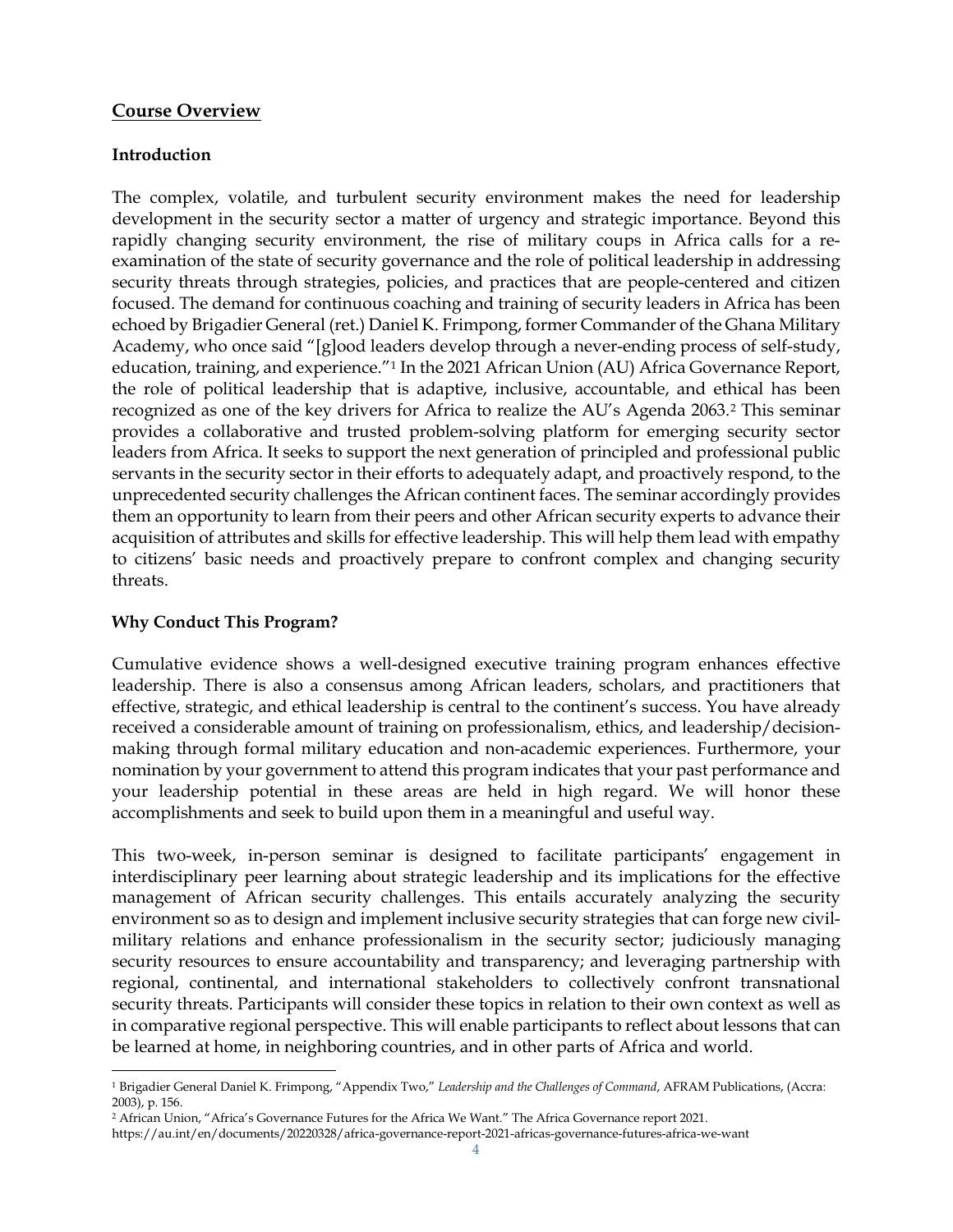The overarching goal of the program is to provide practical and effective tools and skills that participants can use to contribute to their nation's security, development, and governance. To this end, there are three program objectives:

- Enhance awareness of the changing security landscape in Africa and strengthen problem-solving and decision-making skills for adaptive and effective leadership.
- Expand understanding of strategic approaches at the national level to address current, emerging, and future security threats in Africa in ways that forge new civil-military relations and enhance professionalism.
- Assess regional and international support and responses to African security challenges, an explore how African security leaders can leverage strategic security partnerships that are collective and collaborative.

## **Program Overview**

Strategic leadership, critical thinking, ethical and evidence-based decision-making, and standards of behavior at the strategic level will guide and inform the program's central topics. Effective leadership training is crucial to the creation and sustainment of democratic governance and professionalism in the security sector in Africa. The program is divided into three modules: I. Africa's Evolving Security Landscape, II. National Response to Security Challenges, and III. Regional and International Response to Security Challenges. The modules are inter-related and mutually reinforcing. Across the three modules, speakers will highlight security threats and opportunities, as well as the implications for leadership to deliver better citizen security and safety.

- 1. *Africa's Evolving Security Landscape*: The primary aim of this module is to provide a snapshot of the context within which African leaders are working to develop and implement effective strategies. This module will expand understanding of the general security context and landscape in Africa by providing an evidence-based problem statement about African security. This problem statement will map the most important characteristics of the African security environment – both challenges and opportunities – as well as the implications for the future of citizen security and safety if no proactive actions are taken. The diagnosis of this dynamic African security landscape will be informed by analysis of the continent-wide megatrends that shape African security futures, current prominent security threats, dynamics of governance and rule of law that affect security challenges, and the roles of youth and women in peace and security.
- 2. *National Response to Security Challenges:* This module will focus on the proactive actions to be taken at the national level to ameliorate the negative impacts of security challenges and harness security opportunities so as to deliver better citizen security and safety. There is an additional need for *Strategic Leadership* and the ability to anticipate security challenges and the safety and security needs of citizens; address those needs through the development of proactive and people-centered strategies to confront these challenges; forge new civil-military relations to build consensus and popular support to implement these strategies; and build citizen and community trust in security institutions by enhancing professionalism and judiciously managing security resources to ensure accountability and transparency.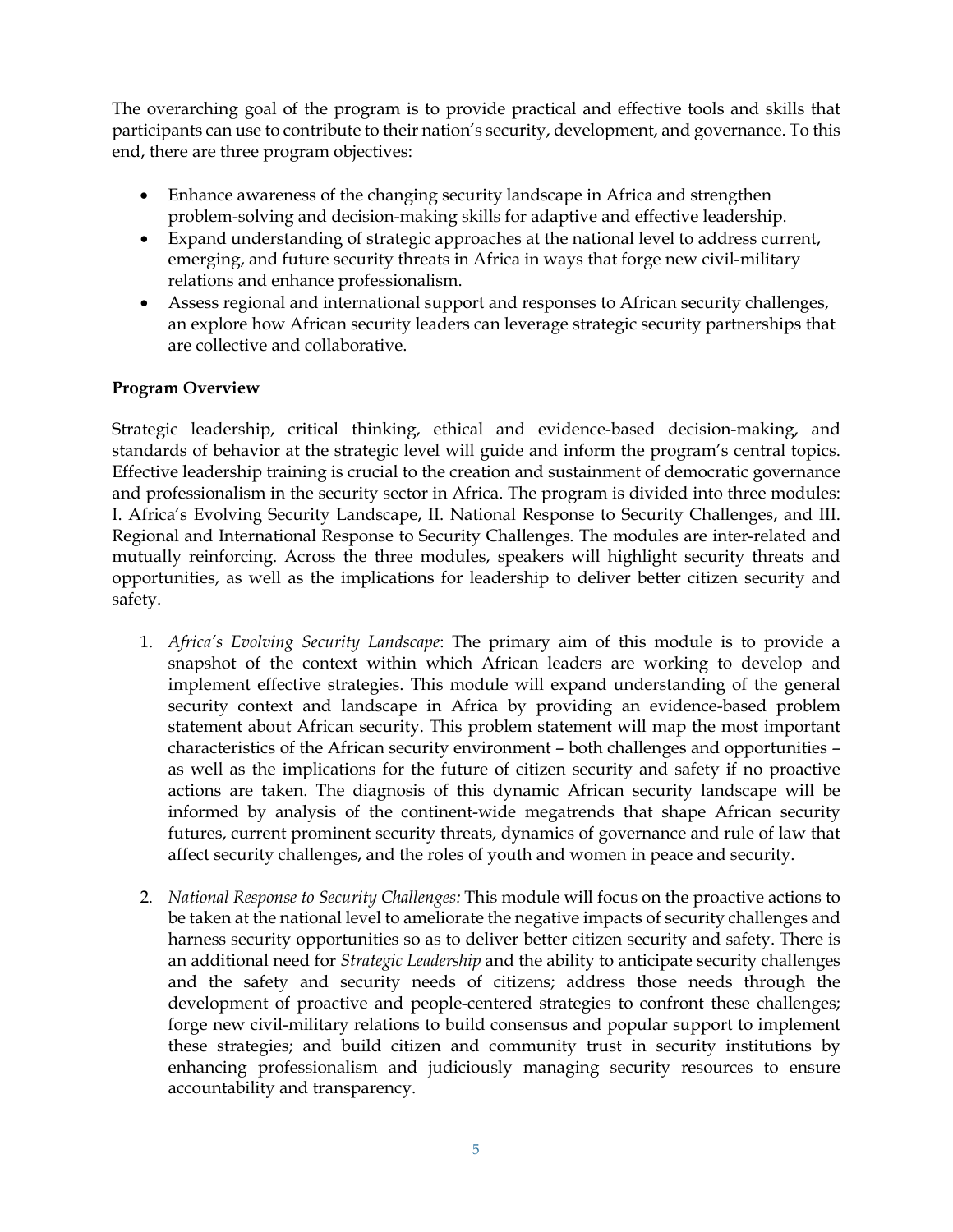3. *Regional and International Response to Security Challenges:* This module will allow African security professionals to assess key partners in the security sector and options for forging and leveraging strategic partnerships with them. As the security challenges facing Africa are transnational and transboundary, this module will focus on assessing policies, strategies, and commitments that advance collective and collaborative responses at regional, continental, and international levels.

Topics are introduced in plenary sessions by a guest speaker or panel of experts, followed by discussion group sessions. The group discussions will be moderated by facilitators who are highly- qualified and experienced experts. Roughly, half of facilitators are female and Africans. The role of a facilitator is not to lecture or to insist on any "correct" solutions, but to create a conducive environment for candid dialogue and sharing of experiences. Take advantage of the facilitators' wealth of expertise and experiences, though do not hesitate to challenge them.

### **Academic Approach**

Given the variation in the level of experience and understanding among participants about security threats and level of response to these security threats, this seminar will seek to capture important lessons and sound practices through:

- *Academic content* in this syllabus to focus on evidence-based analysis supported by practical examples with less focus on theory.
- *Plenary sessions* that will be led by seasoned experts on the subject matter, focusing on collaborative, two-way learning as opposed to one-way, traditional classroom-based learning.
- *Small group discussions* that provide a trusted platform for participants to share their experiences and lessons learned and to prioritize peer-to-peer learning and teamwork with participants serving as experts on the context of their countries and regions.

The seminar will be conducted in English, French, and Portuguese. A strict policy of nonattribution will apply during discussion group sessions as well as during the question-andanswer portion of plenary sessions. Plenary sessions will be recorded and posted to the Africa Center website after the close of the program.

## **The Syllabus**

This syllabus is an educational document intended to expose participants to various perspectives and help them take full advantage of the program. This syllabus provides an overview of academic material and key policy questions about strategic leadership in Africa's security sector. The document is organized sequentially to guide participants through the program's three modules. For each plenary session, the syllabus gives a brief introduction and frames questions for discussion to be answered by participants in the discussion group meeting. We provide selected readings that are intended to prepare participants for the plenary sessions and discussion groups and should be read prior to the sessions for which they are listed. We recognize that the syllabus covers more issues and materials than can be sufficiently discussed in the available time. We hope that you use these materials as resources even after the program concludes.

We encourage you to share questions and suggestions about the materials and the seminar, as it will enhance the quality of our programs. We are quite willing to discuss specific topics with you. Much expertise and knowledge about these topics comes from you, the participants. We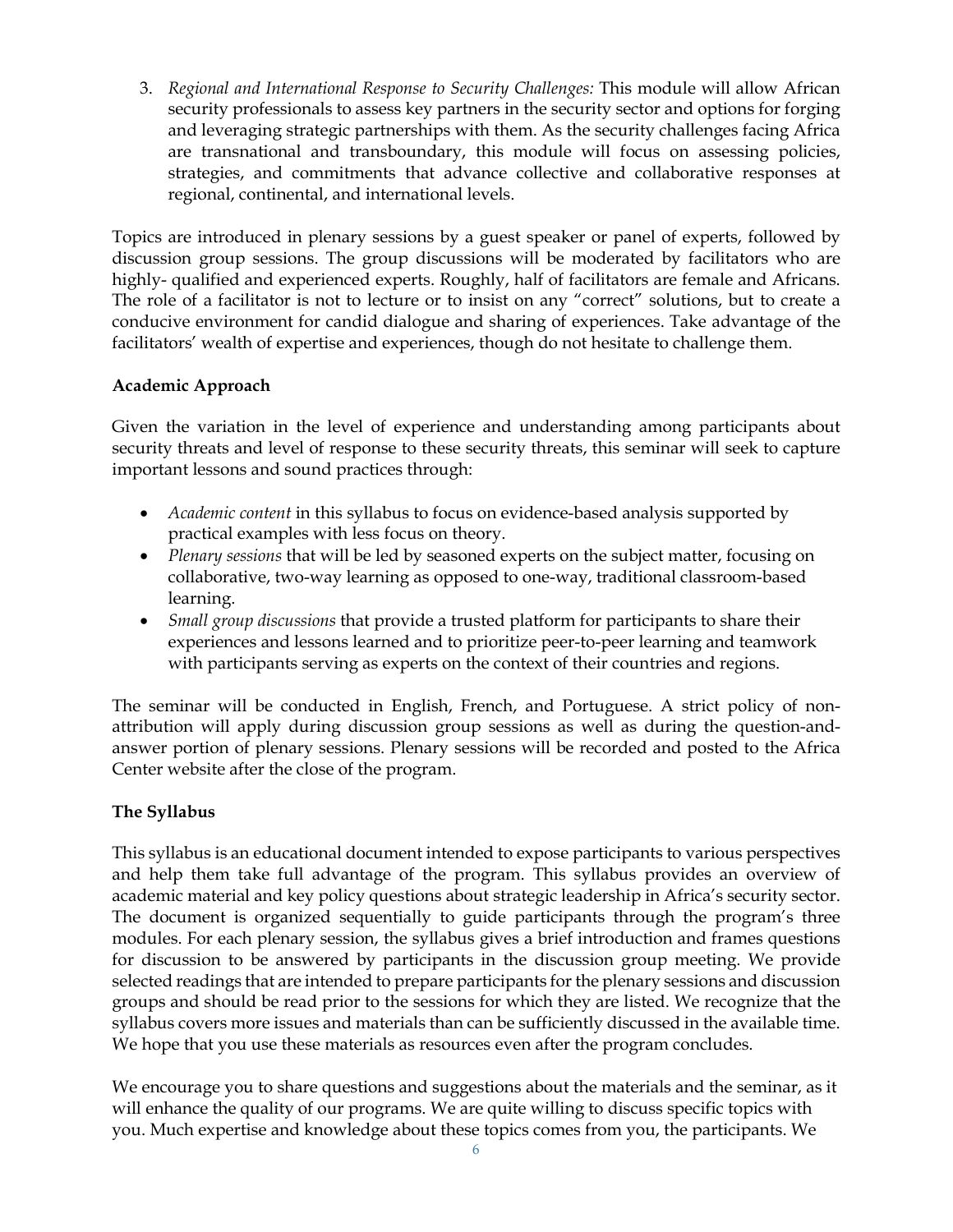encourage you to read the assigned materials and actively participate in your discussion groups and to freely share your experiences and knowledge. The syllabus content does not reflect the views or official position of the Department of Defense or U.S. Government.

The benefits of this program should continue after you have returned home. The discussions and written materials as well as the friendships formed over the next two weeks should help you cope with the often-unpredictable challenges you will face in your profession.

### **Preparation for the Seminar**

Before the first week of the seminar, we ask that you:

- 1. Skim this syllabus.
- 2. Review the Week 1 portion of the syllabus and read the recommended readings.
- 3. Spend some time thinking about the Week 1 discussion questions and considering what experiences from your work you might share in discussion groups.
- 4. Be ready to participate in discussion groups and learn from other participants.

Before each subsequent week of the seminar, we ask that you repeat this process.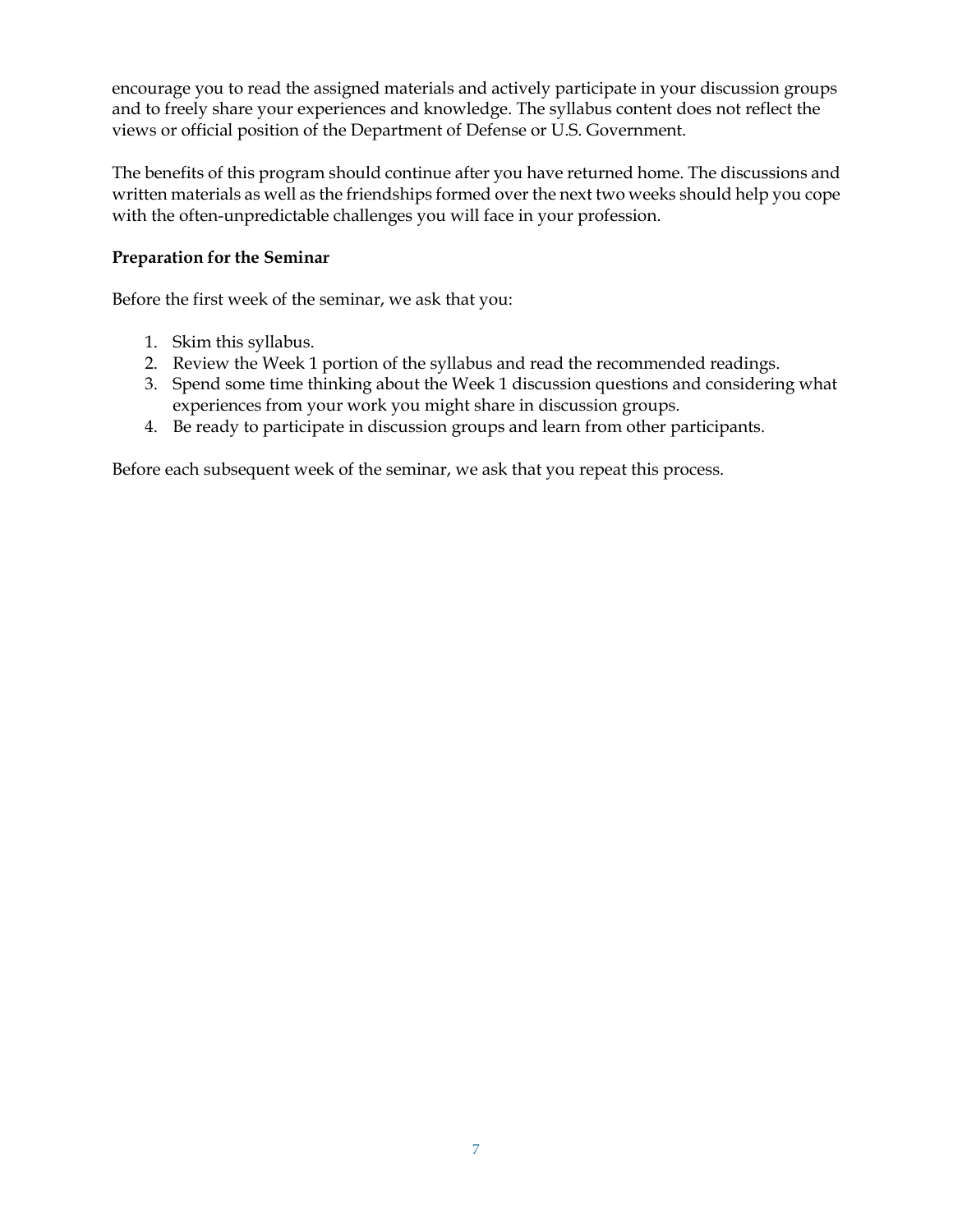## **Module I: Africa's Evolving Security Landscape**

## **Plenary Session 1: Megatrends and African Security Implications**

| Format: | Plenary session  |
|---------|------------------|
|         | Discussion group |

#### **Objectives:**

- Understand the dynamics of major megatrends such as urbanization, demographic and social change, the rising middle class, climate change, enabling technology, and pandemics that are confronting African countries.
- Discuss the web of multifaceted and ever-changing security threats facing Africa.
- Understand the security implications of these megatrends and security threats for the leadership in the security sector.

### **Background:**

There are several factors that will shape Africa's peace and security and the trajectory of change in the near and long term. These factors include a web of complex, multifaceted, and everchanging security threats including but not limited to transnational organized crime, violent conflicts, violent extremism and terrorism, cyber threats, maritime threats, state fragility, and pandemics. These security threats will be exacerbated by megatrends such as demographic and social change, urbanization and the rising middle class, climate change, and the advancement of digital and information- technology. Moreover, these security threats and megatrends, are accompanied by an underlying current of a rising governance deficit in Africa, in which states themselves have become a source of insecurity[.3](#page-7-0) The intersections of these megatrends will undoubtedly shape the ways that African governments and institutions address human security in the decades to come. These megatrends will create shocks that both exacerbate challenges and create new opportunities for the continent. One such shock was the outbreak of the COVID-19 pandemic. One the one hand, it exposed severe weaknesses in the capacities of states, systems of government, and public policies. On the other hand, it underscored the critical role of institutions and strategic leadership in confronting these shocks.[4](#page-7-1)

By 2035, Africa is projected to double its population to nearly 2 billion people; such rapid growth will mean that [5](#page-7-2)0 percent of the population will be under 21.<sup>5</sup> This rapidly growing youth population will provide a huge working-age labor force necessary for economic growth, but could also exacerbate security challenges if unemployment remains high.<sup>[6](#page-7-3)</sup> Increasing urbanization will provide opportunities for development but could also increase urban poverty and crime.[7](#page-7-4) The movement of people within and across national boundaries will also continue to pose a host of political, economic, and societal challenges that influence the provision of human

<span id="page-7-2"></span><sup>5</sup> Camilla Roca and Ines Schultes, "Africa's Youth: Action Needed Now to Support the Continent's Greatest Asset." Mo Ibrahim Foundation, 2020. https://mo.ibrahim.foundation/sites/default/files/2020-08/international-youth-day-research-brief.pdf

<span id="page-7-0"></span><sup>3</sup> Peter Mwai, "Are Military Takeovers on the Rise in Africa?" BBC, 2022. https://www.bbc.com/news/world-africa-46783600 <sup>4</sup> Luka Kuol, "COVID-19: A call for people-centered national security strategy in Africa." PRIO, 2020.

<span id="page-7-1"></span>https://blogs.prio.org/2020/11/covid-19-a-call-for-people-centered-national-security-strategy-in-africa/

<span id="page-7-3"></span><sup>6</sup> Gilfred Boateng Asiamah, Ousmane Djiby Sambou, and Sadhiska Bhoojedur, "Africans say governments aren't doing enough to help youth." Afrobarometer, 2021. https://afrobarometer.org/publications/ad486-africans-say-governments-arent-doing-enoughhelp-youth

<span id="page-7-4"></span><sup>7</sup> Julia Bello-Schunemann et al, *African Futures: Key trends to 2035.*Institute for Security Studies, 2017.

https://issafrica.s3.amazonaws.com/site/uploads/policybrief105.pdf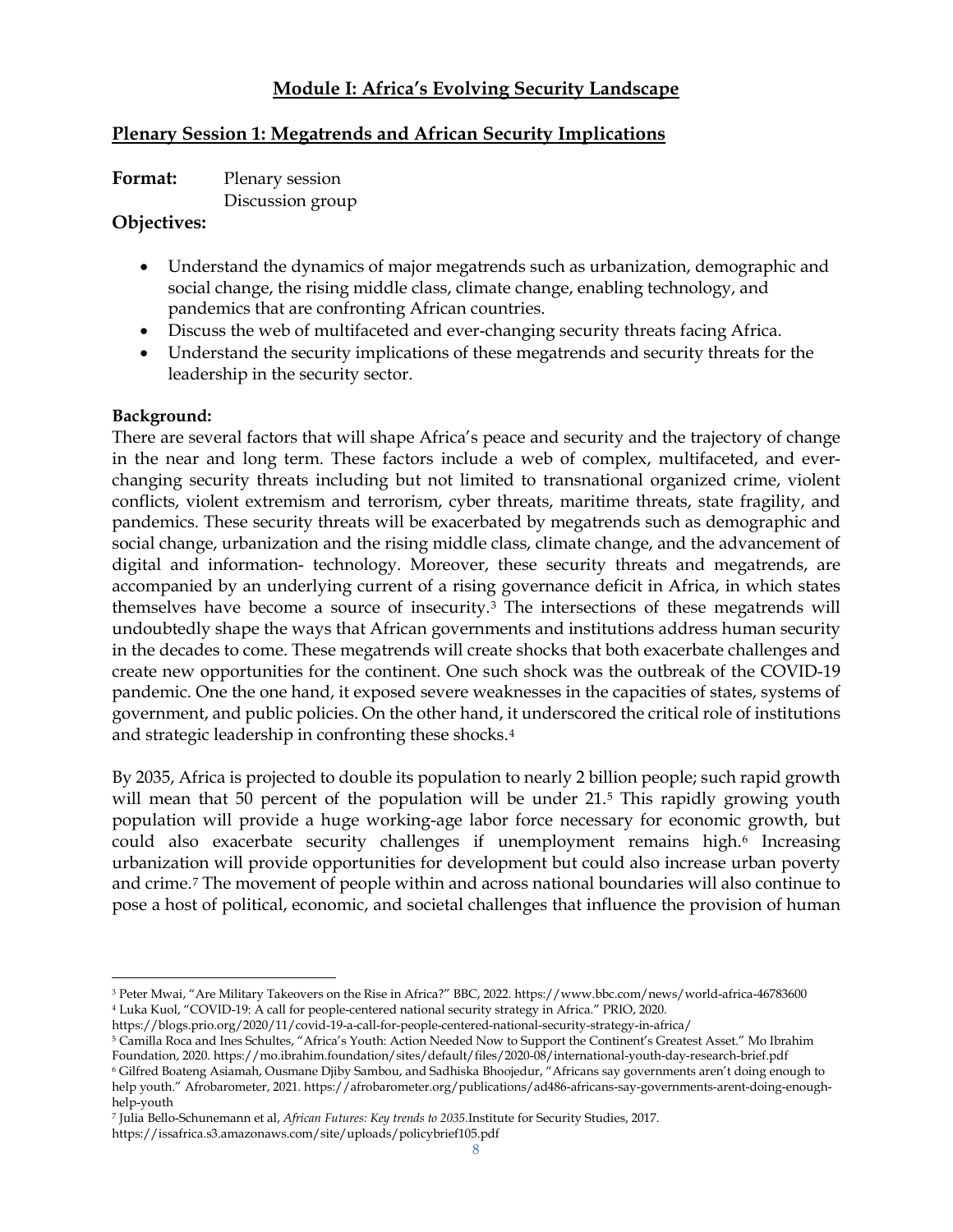security.<sup>[8](#page-8-0)</sup> Rapid increases in access to technology and its use of technology will likely improve delivery of security to citizens, enhance access to public information, and increase demand for transparency and accountability. Yet it could also foster cyber-enabled criminality, exacerbating the broader threat posed by transnational organized crime on and offline.[9](#page-8-1) As families continue to rise into the middle class, expectations and demands for more accountable and transparent governance will increase, but it could also exacerbate income inequality and precipitate social unrest.[10](#page-8-2) Meanwhile, the climate crisis has the potential to affect each of the above tendencies; increasing temperatures and greenhouse gas emissions will increasingly cause natural disasters, damage neighborhoods, limit already scarce resources, and reduce economic opportunities – all of which have the potential to induce conflict. [11](#page-8-3)

These trends are inevitable, but their outcomes will depend on African leaders' strategies and policy responses. African governments have no choice but to proactively plan for and respond to these megatrends so as to mitigate anticipated challenges and harness potential opportunities.[12](#page-8-4) Megatrends will have profound impacts on the security outcomes and the way security is planned, managed, and delivered to citizens. These trends create new opportunities for African governments to review their existing security policies, capacities, and institutions to better respond to these complex threats and to build trust with citizens based on their inclusion in security governance and strategy development.<sup>[13](#page-8-5)</sup> Effective response to these trends requires coordinating and collaborating across multiple government agencies and nation states; developing response mechanisms that are flexible, iterative and adaptive; leveraging external partnership; and developing foresight capabilities. As these trends are mutually reinforcing and cannot be addressed in isolation, African countries (and their external partners) must think strategically about how to address them national, regional, and continental policies and strategies that are feasible, proactive, creative, coordinated, and comprehensive.[14](#page-8-6)

#### **Discussion Questions:**

- Which megatrends are most important in your country or sub-region? How do these megatrends interact to influence security outcomes in your country?
- What steps does your country or sub-region need to take to respond to these megatrends? What role should strategic leadership and other security sector leaders play?
- How does the security sector in your country need to adapt to address these long-term challenges? What role should the international community and the regional security architecture play?

## **Required Readings:**

<span id="page-8-1"></span>https://africacenter.org/spotlight/africa-evolving-cyber-threats/

<span id="page-8-0"></span><sup>8</sup> Wendy Williams, "Shifting Borders:Africa's Displacement Crisis and its Security Implications." Africa Center for Strategic Studies, 2019. https://africacenter.org/publication/shifting-borders-africas-displacement-crisis-and-its-security-implications/ <sup>9</sup> Nathaniel Allen, "Africa's Evolving Cyber Threats." Africa Center for Strategic Studies, 2021.

<span id="page-8-2"></span><sup>10</sup> Anton du Plessis and Anya Kaspersen, "Seven trends shaping the future of peace and security in Africa." World Economic Forum, 2016.<https://www.weforum.org/agenda/2016/06/7-trends-shaping-the-african-security-landscape/>

<span id="page-8-3"></span><sup>11</sup> Raymond Gilpin, "Unpacking the implications of future trends for security in Africa." Brookings, 2020. [https://www.brookings.edu/blog/africa-in-focus/2020/02/03/unpacking-the-implications-of-future-trends-for-security-in](https://www.brookings.edu/blog/africa-in-focus/2020/02/03/unpacking-the-implications-of-future-trends-for-security-in-africa/)[africa/](https://www.brookings.edu/blog/africa-in-focus/2020/02/03/unpacking-the-implications-of-future-trends-for-security-in-africa/)

<span id="page-8-4"></span><sup>12</sup> Olli Ruohomäki, "Africa Megatrends: Looking over the horizon into the future." *FIIA Briefing Paper 305.* Finnish Institute of International Affairs, 2021. *[https://www.fiia.fi/wp-content/uploads/2021/03/bp305\\_african-megatrends.pdf](https://www.fiia.fi/wp-content/uploads/2021/03/bp305_african-megatrends.pdf)*

<span id="page-8-5"></span><sup>13</sup> Luka Kuol and Joel Amegboh, "Rethinking National Security Strategies in Africa." *Journal of International Relations and Diplomacy.*  Vol. 9 (1): 1-17, 2021[. http://www.davidpublisher.com/Public/uploads/Contribute/60a72058556ba.pdf](http://www.davidpublisher.com/Public/uploads/Contribute/60a72058556ba.pdf)

<span id="page-8-6"></span><sup>14</sup> Gilpin, *op cit*.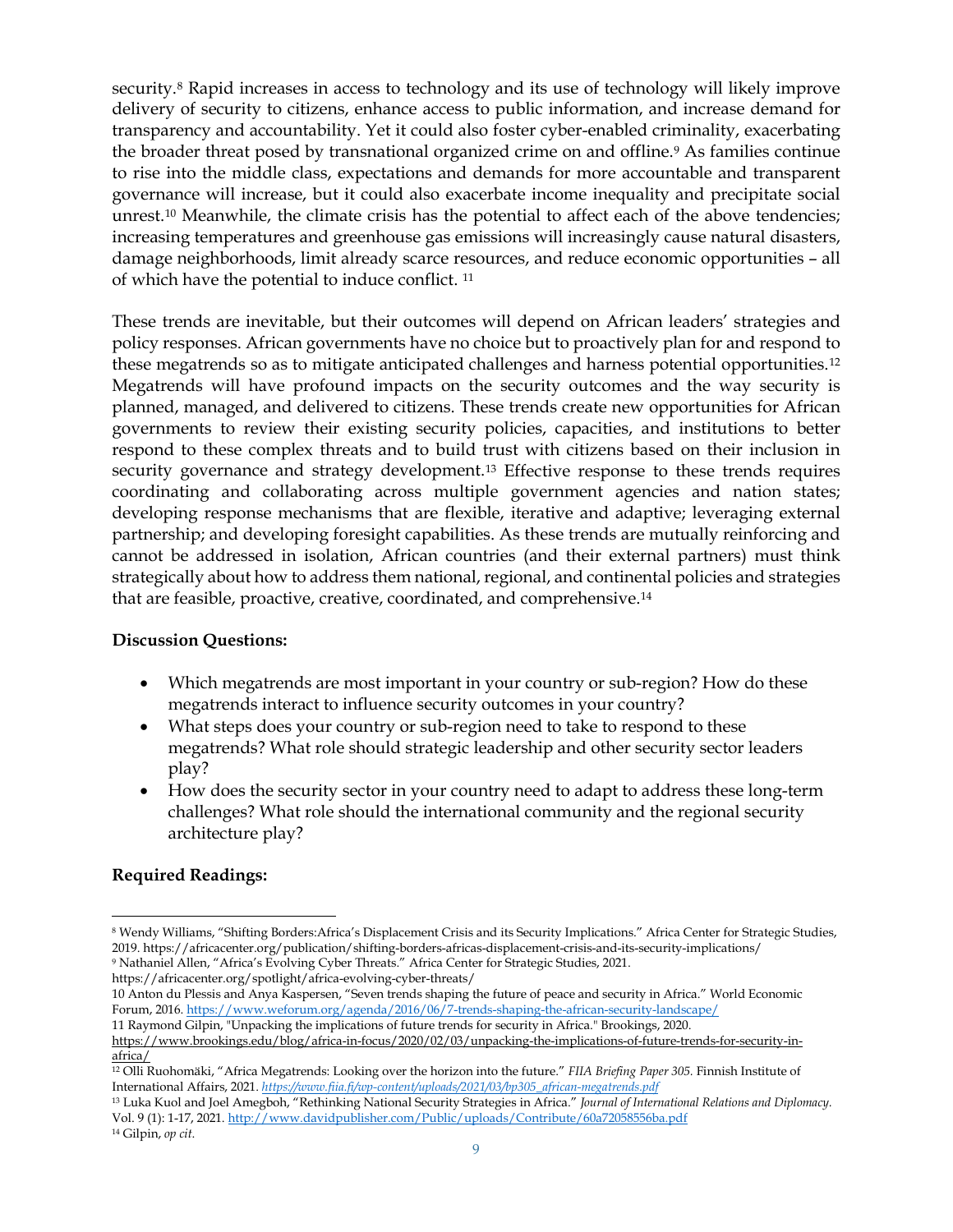Raymond Gilpin, "Unpacking the implications of future trends for security in Africa." Brookings, 2020. [https://www.brookings.edu/blog/africa-in-focus/2020/02/03/unpacking](https://www.brookings.edu/blog/africa-in-focus/2020/02/03/unpacking-the-implications-of-future-trends-for-security-in-africa/)[the-implications-of-future-trends-for-security-in-africa/](https://www.brookings.edu/blog/africa-in-focus/2020/02/03/unpacking-the-implications-of-future-trends-for-security-in-africa/)

Luka Kuol, "COVID-19: A call for people-centered national security strategy in Africa." Peace Research Institute Oslo (PRIO), 2020. [https://blogs.prio.org/2020/11/covid-19-a-call-for](https://blogs.prio.org/2020/11/covid-19-a-call-for-people-centered-national-security-strategy-in-africa/)[people-centered-national-security-strategy-in-africa/](https://blogs.prio.org/2020/11/covid-19-a-call-for-people-centered-national-security-strategy-in-africa/)

Julia Bello-Schünemann et al. *African Futures: Key Trends to 2035*. Institute for Security Studies, 2017. <https://issafrica.s3.amazonaws.com/site/uploads/policybrief105.pdf>

Laura Kokko, « L'Afrique de l'avenir : les tendances clés d'ici à 2025, » dans *L'Afrique : un continent sur la voie de l'intégration.* Centre Universitaire Francophone, p. 173-193, 2018. [http://acta.bibl.u-szeged.hu/63619/1/010\\_francophone.pdf#page=173](http://acta.bibl.u-szeged.hu/63619/1/010_francophone.pdf#page=173)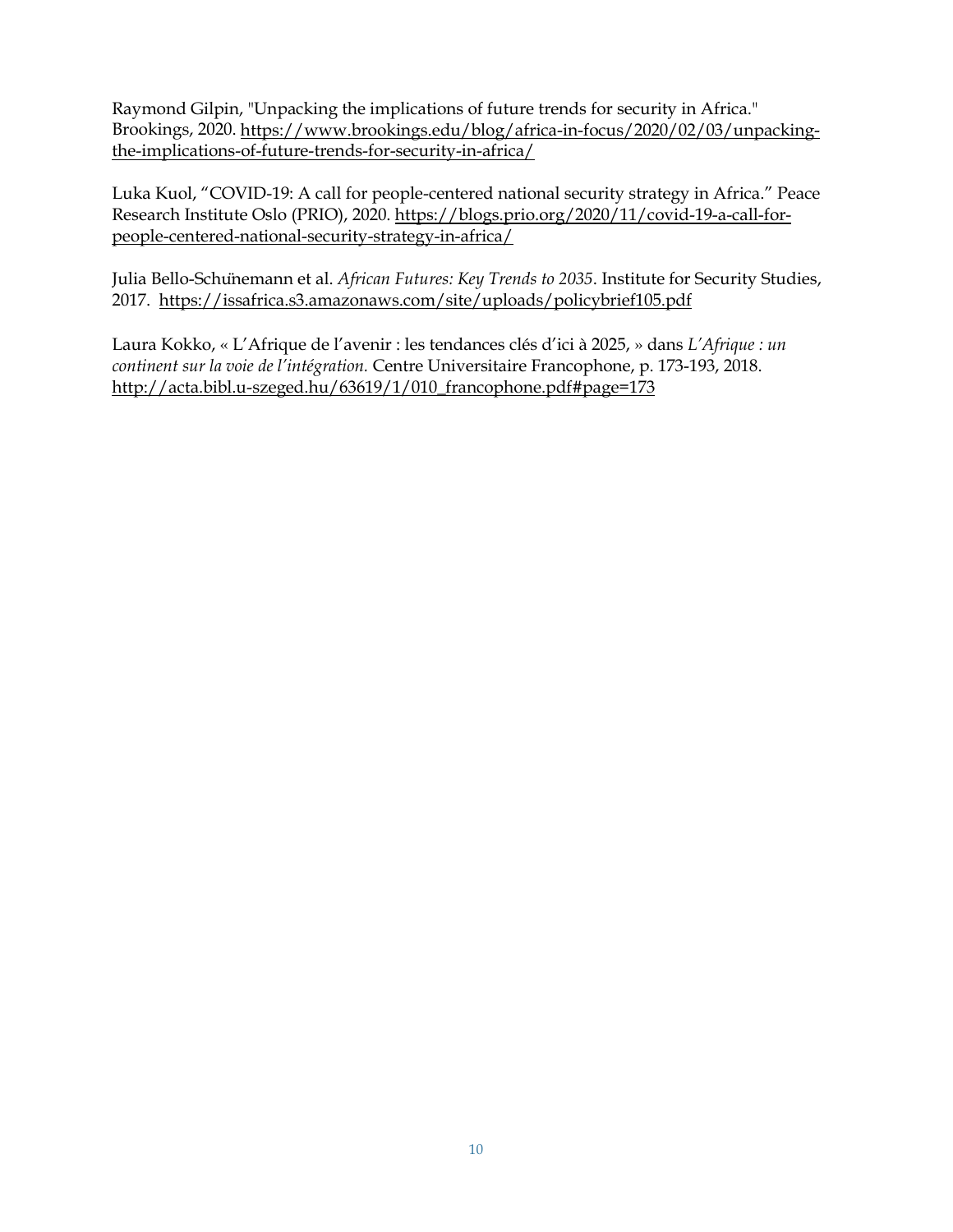### **Plenary Session 2: Violent Conflict Trends**

| Format:              | Plenary session  |
|----------------------|------------------|
|                      | Discussion group |
| $\sim$ $\sim$ $\sim$ |                  |

#### **Objectives:**

- Explore the typology and drivers of violent conflicts in Africa.
- Analyze the strategic implications of conflict trends in Africa, including the types of defense, diplomacy, strategic leadership, and developmental responses that might be relevant to addressing these drivers.

### **Background:**

Many analysts believed that Africa's democratic reforms in the aftermath of the Cold War would make African governments more accountable and legitimate, leading to a reduction of political violence and civil war. In the first several decades after the Cold War, these optimistic analyses were largely correct. According to the Uppsala Conflict Dataset Program, the number of conflicts in Africa dropped significantly, from a high of 17 conflicts in 1998 to just seven ongoing conflicts in 2005. However, particularly since 2010, the number of armed conflicts that involve African states have increased, including those related to Boko Haram in Nigeria, jihadist and Tuareg insurgent activities in Mali, al-Shabaab in Somalia and Kenya, and civil wars in Libya, Central African Republic, and South Sudan.[15](#page-10-0)

In part, the recent surge of violence is due to the changing nature of conflict itself. In recent years, the most prevalent forms of conflict in Africa have been riots and protests, followed by violence against civilians and battles between state and non-state actors.[16](#page-10-1) Non-state armed conflicts and incidents of one-sided violence against civilians have also increased. The number of parties to various conflicts has risen over time because rebel organizations and violent extremist organizations frequently splinter and multiply. Violent extremist organizations, including Boko Haram, al-Shabaab, and affiliates of Al Qaeda in the Islamic Maghreb and the Islamic State in West Africa Province, influence conflicts in multiple countries. More optimistically, the number of related fatalities is declining,[17](#page-10-2) and, in contrast to decades past, just a handful of African states bear the brunt of armed conflict.[18](#page-10-3)

There are multiple causes of political violence and conflict.[19](#page-10-4) Some important triggers or drivers of violence are poor governance, social exclusion, and weak rule of law. For instance, stateperpetrated human rights abuses and citizens' perceptions of unjust treatment by the state is increasingly recognized as a core cause of violent extremism.[20](#page-10-5) Similarly, the World Bank's 2018 Pathways for Peace report shows that "exclusion from access to power, opportunity, services, and security creates fertile ground for mobilizing group grievances into violence," particularly in fragile states or states that are known for human rights abuses.<sup>[21](#page-10-6)</sup> Government corruption and

<span id="page-10-0"></span><sup>15</sup> Paul Williams, "Continuity and Change in War and Conflict in Africa." Prism 6:4, 2017.

<span id="page-10-1"></span><sup>16</sup> Armed Conflict Location Event Dataset, http://acleddata.org

<span id="page-10-2"></span><sup>&</sup>lt;sup>17</sup> Jakkie Cilliers, "Violence in Africa: Trends, Drivers and Prospects to 2023," Africa Report 12, August 2018, p. 3; Ingrid Vik Bakken & Siri Aas Rustad, "Conflict Trends in Africa, 1946-2017," Peace Research Institute Oslo, June 2018.

<span id="page-10-3"></span><sup>18</sup> Bakken & Rustad, "Conflict Trends in Africa, 1946-2017."

<span id="page-10-4"></span><sup>19</sup> Raymond Gilpin, "Understanding the Nature and Origins of Violent Conflict in Africa," in Minding the Gap: African Conflict Management in a Time of Change by P. Aall and C. Crocker, 2016.

<span id="page-10-6"></span><span id="page-10-5"></span><sup>20</sup> Luca Raineri, "If Victims Become Perpetrators: Factors contributing to vulnerability and resilience to violent extremism in the central Sahel," International Alert, June 2018; "Journey to Extremism in Africa: Drivers, Incentives, and the Tipping Point for Recruitment," United Nations Development Program (September 2017)[, http://journey-to-extremism.undp.org/en/report](http://journey-to-extremism.undp.org/en/report) <sup>21</sup> "United Nations; World Bank. 2018. Pathways for Peace : Inclusive Approaches to Preventing Violent Conflict. Washington, DC: World Bank[, https://openknowledge.worldbank.org/handle/10986/28337](https://openknowledge.worldbank.org/handle/10986/28337)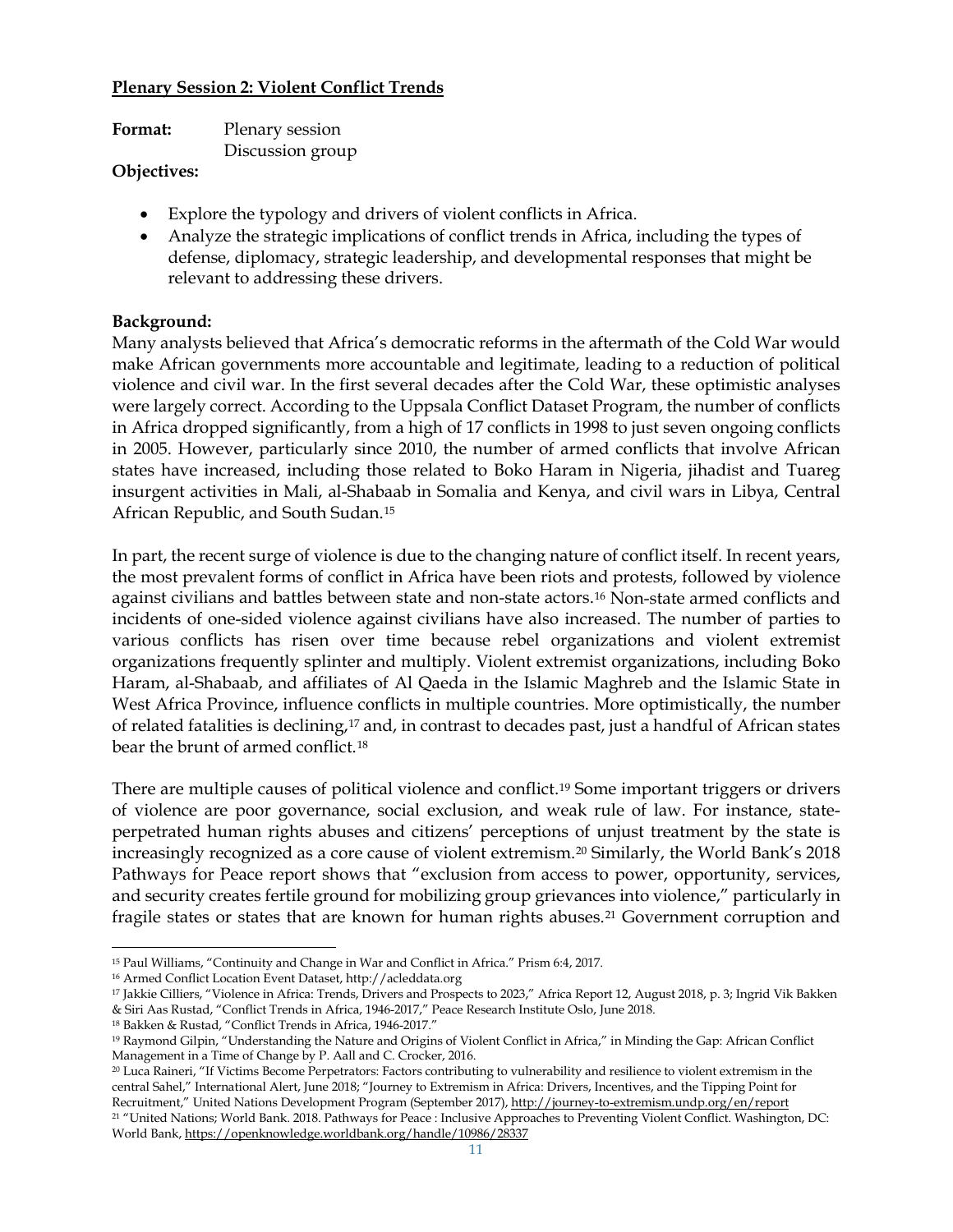popular demand for accountability have also triggered recent protests in many African countries such as Zimbabwe, South Africa, Malawi<sup>22</sup>, Sudan, Burkina Faso, and Algeria. Africa's future could continue to show increased conflict if changes do not occur in governance, rule of law, the public management of resources, and the inclusion of youth, women, and marginalized groups in governance and politics.[23](#page-11-1)

### **Discussion Questions:**

- What type of conflict affects your country/subregion the most?
- What are the impacts of conflict on your country/subregion/continent?
- What relations, are there between conflict and socio-economic and political problems?
- What should be the role of strategic leadership and other security sector leaders?

### **Required Readings:**

Jakkie Cilliers, "Violence in Africa: trends, drivers and prospects to 2023." Institute for Security Studies, 2018.<https://issafrica.s3.amazonaws.com/site/uploads/ar-12-v1.pdf>

Ingrid Vik Bakken and Siri Aas Rustad, "Conflict Trends in Africa, 1989-2017." PRIO Conflict Trends 06, 2018. <https://www.prio.org/publications/12112>

"Africa and the Rule of Law: Statement of the International Development Legal Organization." 2016.

[https://www.idlo.int/sites/default/files/pdfs/policies/IDLO%20Statement%20Africa%20Rul](https://www.idlo.int/sites/default/files/pdfs/policies/IDLO%20Statement%20Africa%20Rule%20of%20Law.pdf) [e%20of%20Law.pdf](https://www.idlo.int/sites/default/files/pdfs/policies/IDLO%20Statement%20Africa%20Rule%20of%20Law.pdf)

Leif Brottem, "The Growing Complexity of Farmer-Herder Conflict in West and Central Africa." Africa Center for Strategic Studies, 2021:

- EN: [https://africacenter.org/wp-content/uploads/2021/07/ASB39EN-The-Growing-](https://africacenter.org/wp-content/uploads/2021/07/ASB39EN-The-Growing-Complexity-of-Farmer-Herder-Conflict-in-West-and-Central-Africa-update-7-27-21.pdf)[Complexity-of-Farmer-Herder-Conflict-in-West-and-Central-Africa-update-7-27-21.pdf](https://africacenter.org/wp-content/uploads/2021/07/ASB39EN-The-Growing-Complexity-of-Farmer-Herder-Conflict-in-West-and-Central-Africa-update-7-27-21.pdf)
- FR : [https://africacenter.org/fr/publication/la-complexite-croissante-des-conflits-entre](https://africacenter.org/fr/publication/la-complexite-croissante-des-conflits-entre-agriculteurs-et-eleveurs-en-afrique-de-louest-et-centrale/)[agriculteurs-et-eleveurs-en-afrique-de-louest-et-centrale/](https://africacenter.org/fr/publication/la-complexite-croissante-des-conflits-entre-agriculteurs-et-eleveurs-en-afrique-de-louest-et-centrale/)
- PO : [https://africacenter.org/wp-content/uploads/2021/11/ASB39PT-A](https://africacenter.org/wp-content/uploads/2021/11/ASB39PT-A-complexidade-crescente-do-conflito-agricultores-pastores-na-Africa-central-e-ocid.pdf)[complexidade-crescente-do-conflito-agricultores-pastores-na-Africa-central-e-ocid.pdf](https://africacenter.org/wp-content/uploads/2021/11/ASB39PT-A-complexidade-crescente-do-conflito-agricultores-pastores-na-Africa-central-e-ocid.pdf)

<span id="page-11-0"></span><sup>&</sup>lt;sup>22</sup> See Moletsane Molake and Dan Hough, "What's Behind the Wave of Protests in Africa" Washington Post Monkey Cage Blog, 31 January 2019, [https://www.washingtonpost.com/news/monkey-cage/wp/2019/01/31/do-bribery-experiencesdrive-people-to](https://www.washingtonpost.com/news/monkey-cage/wp/2019/01/31/do-bribery-experiencesdrive-people-to-protest-yes-mostly/)[protest-yes-mostly/](https://www.washingtonpost.com/news/monkey-cage/wp/2019/01/31/do-bribery-experiencesdrive-people-to-protest-yes-mostly/)

<span id="page-11-1"></span><sup>23</sup> Julia Bello-Schünemann et al. 2017. "African Futures: Key Trends to 2035. Institute for Security Studies Policy Brief 105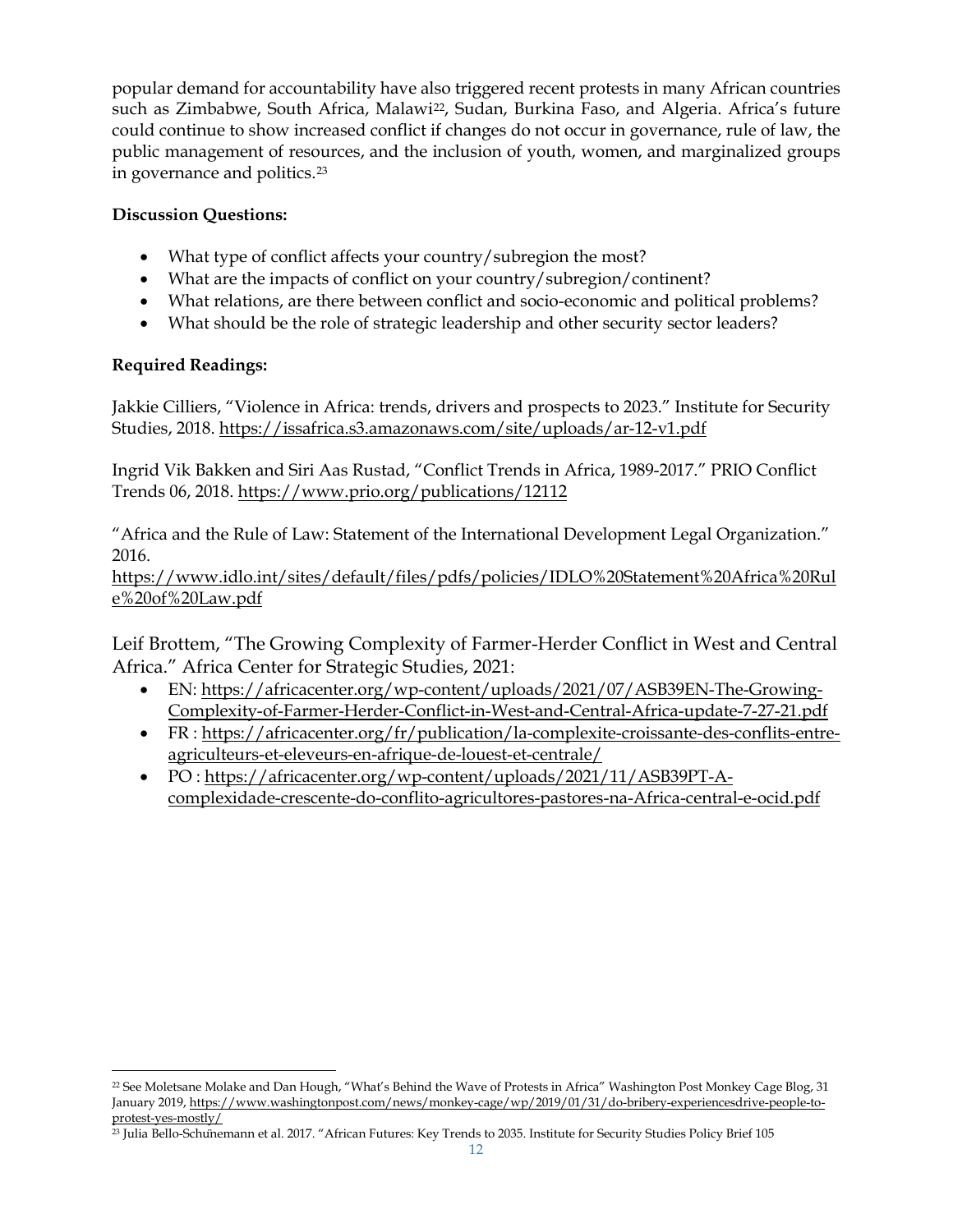#### **Plenary Session 3: Violent Extremism Dynamics**

| Format: | Plenary session  |
|---------|------------------|
|         | Discussion group |

### **Objectives:**

- Examine the nature and scope of terrorism and violent extremism in Africa.
- Unpack the most determining factors that account for the endurance and proliferation of violent extremist organizations (VEOs).
- Assess national and regional approaches to countering violent extremism.
- Examine the role of strategic leadership and other security sector leaders to countering violent extremism.

#### **Background:**

Violent extremism continues to be one of the most significant challenges to peace and security in Africa. What makes this state of affairs particularly frustrating is that despite the extraordinary sacrifice and enormous number of lives and resources that Africans and their international partners have devoted to countering and preventing it, many violent extremist groups (VEOs) have still been able to flourish and expand their reach. Even in theaters where they were described as vanquished or in their final throes, VEOs remain a threat.

The resilience and proliferation of these organizations are puzzling because their objectives and methods are far more radical than the people they claim to represent. Surveys and available evidence show that the vast majority of Africans oppose violent extremism and terrorism. Yet, al-Qaeda-linked groups, Islamic State affiliates, and other violent extremist groups continue to attract recruits and financing, shrewdly exploiting opportunities created by state fragility, exclusionary governance, and local conflicts. In areas where they have managed to control territory, groups such as the Islamic State in West Africa Province have focused on delivering basic forms of governance and social services to the rural population of the Lake Chad area. In other theaters where they have not successfully supplanted the state, VEOs exploit and stoke political instability, inter-communal tensions, and socio-economic grievances. The growth and expansion of violent extremist organizations in the Sahel, Lake Chad Basin, and East Africa illustrate that their resilience and power stem not just from their violent activity, but also from their ability to supplant local governments as service providers and arbiters of social order.

To generate new results in the struggle against violent extremism, policy makers, security officials and practitioners must rethink existing assumptions and methods. This necessity of reexamining and replacing failed methods and paradigms is immediately evident in the emerging consensus among multiple African stakeholders that preventing and countering violent extremism requires population-centric strategies that include communities and build partnerships among a wide range of actors. To defeat extremists, security forces must therefore adapt their methods to carefully cooperate with local authorities, including service providers, traditional leaders, community defense groups, and civil society organizations. This is a testament to the growing recognition of the peril of treating community-oriented approaches to preventing, mitigating, and countering violent extremism as a distraction—instead of a necessary, strategic complement—to traditional security approaches.

## **Discussion Questions:**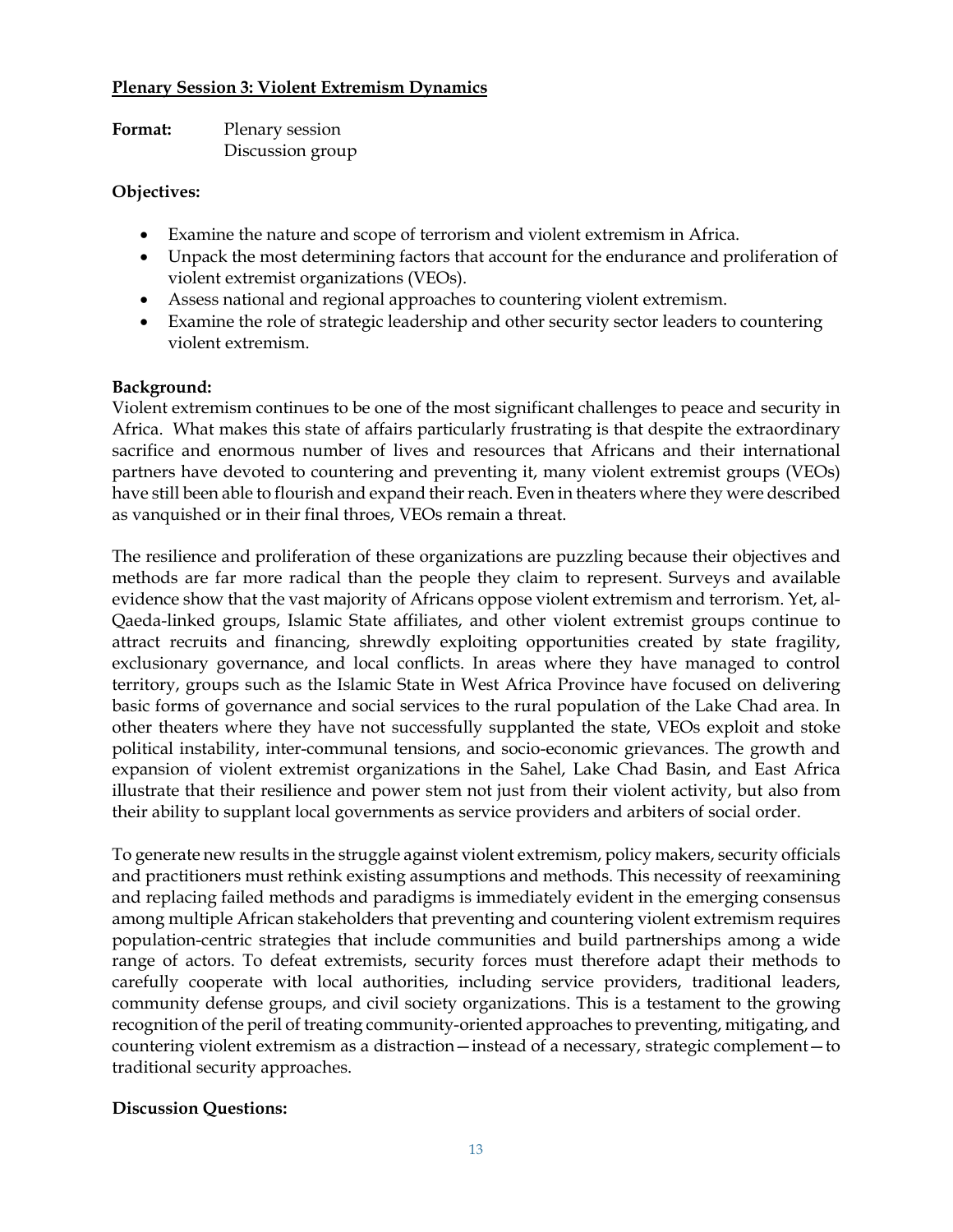- What VEOs are operating in your country and region? How have these organizations affected the security environment in which you work?
- How should CVE efforts be combined with traditional counterterrorism efforts to have the greatest effect in your country or region?
- What concrete and practical measures can African nations take, working at the national, regional, and international levels, to better counter VEOs on the continent?
- What should be the role of strategic leadership and security sector leaders to countering violent extremism?

# **Required Readings:**

Anouar Boukhars, "Trajectories of Violence Against Civilians by Africa's Militant Islamist Groups." Africa Center for Strategic Studies *Spotlight*, 2022.

- EN: [https://africacenter.org/spotlight/trajectories-of-violence-against-civilians-by](https://africacenter.org/spotlight/trajectories-of-violence-against-civilians-by-africas-militant-islamist-groups/)[africas-militant-islamist-groups/](https://africacenter.org/spotlight/trajectories-of-violence-against-civilians-by-africas-militant-islamist-groups/)
- FR : [https://africacenter.org/fr/spotlight/trajectoires-de-la-violence-contre-les-civils](https://africacenter.org/fr/spotlight/trajectoires-de-la-violence-contre-les-civils-par-les-groupes-islamistes-militants-dafrique/)[par-les-groupes-islamistes-militants-dafrique/](https://africacenter.org/fr/spotlight/trajectoires-de-la-violence-contre-les-civils-par-les-groupes-islamistes-militants-dafrique/)
- PO : [https://africacenter.org/pt-pt/spotlight/trajetorias-de-violencia-contra-civis](https://africacenter.org/pt-pt/spotlight/trajetorias-de-violencia-contra-civis-pelos-grupos-militantes-islamicos-de-africa/)[pelos-grupos-militantes-islamicos-de-africa/](https://africacenter.org/pt-pt/spotlight/trajetorias-de-violencia-contra-civis-pelos-grupos-militantes-islamicos-de-africa/)

Gregory Pirio, Robert Pittelli, and Yussuf Adam, "The Many Drivers Enabling Violent Extremism in Northern Mozambique." Africa Center for Strategic Studies *Spotlight*, 2019.

- EN[:https://africacenter.org/spotlight/the-many-drivers-enabling-violent-extremism](https://africacenter.org/spotlight/the-many-drivers-enabling-violent-extremism-in-northern-mozambique/)[in-northern-mozambique/](https://africacenter.org/spotlight/the-many-drivers-enabling-violent-extremism-in-northern-mozambique/)
- FR: [https://africacenter.org/fr/spotlight/nombreux-facteurs-qui-favorisent](https://africacenter.org/fr/spotlight/nombreux-facteurs-qui-favorisent-extremisme-violent-nord-mozambique/)[extremisme-violent-nord-mozambique/](https://africacenter.org/fr/spotlight/nombreux-facteurs-qui-favorisent-extremisme-violent-nord-mozambique/)
- PO: [https://africacenter.org/pt-pt/spotlight/os-diversos-fatores-que-desencadearam-a](https://africacenter.org/pt-pt/spotlight/os-diversos-fatores-que-desencadearam-a-violencia-extremista-na-regiao-norte-de-mocambique/)[violencia-extremista-na-regiao-norte-de-mocambique/](https://africacenter.org/pt-pt/spotlight/os-diversos-fatores-que-desencadearam-a-violencia-extremista-na-regiao-norte-de-mocambique/)

« Burkina Faso: sortir de la spirale des violences. » International Crisis Group, 2020 :

- FR [:https://d2071andvip0wj.cloudfront.net/287-burkina-faso-sortir-de-la-spirale-des](https://d2071andvip0wj.cloudfront.net/287-burkina-faso-sortir-de-la-spirale-des-violences.pdf)[violences.pdf](https://d2071andvip0wj.cloudfront.net/287-burkina-faso-sortir-de-la-spirale-des-violences.pdf)
- EN :<https://d2071andvip0wj.cloudfront.net/287-burkina-faso-spiral-of-violence.pdf>

# **Additional Africa Center Resources:**

Developing Local Strategies to Counter Violent Extremism (CVE) in Africa program, January 25 – February 16, 2022:

- EN: [https://africacenter.org/programs/2022-01-cvelocal-developing-local-strategies](https://africacenter.org/programs/2022-01-cvelocal-developing-local-strategies-counter-violent-extremism-africa/)[counter-violent-extremism-africa/](https://africacenter.org/programs/2022-01-cvelocal-developing-local-strategies-counter-violent-extremism-africa/)
- FR :<https://africacenter.org/fr/programs/2022-01-cvelocal-fr/>
- PO :<https://africacenter.org/pt-pt/2022-01-cvelocal-pt/>

"Why Al-Shabaab Persists in Somalia" webinar, December 9, 2021:

- EN: [https://africacenter.org/programs/202112cve-why-al-shabaab-persists-somalia](https://africacenter.org/programs/202112cve-why-al-shabaab-persists-somalia-webinar/)[webinar/](https://africacenter.org/programs/202112cve-why-al-shabaab-persists-somalia-webinar/)
- FR : [https://africacenter.org/fr/programs/202112cve-pourquoi-al-shabaab-persiste](https://africacenter.org/fr/programs/202112cve-pourquoi-al-shabaab-persiste-somalie/)[somalie/](https://africacenter.org/fr/programs/202112cve-pourquoi-al-shabaab-persiste-somalie/)
- PO : https://africacenter.org/pt-pt/202112cve-por-que-al-shabaab-ersiste-somalia/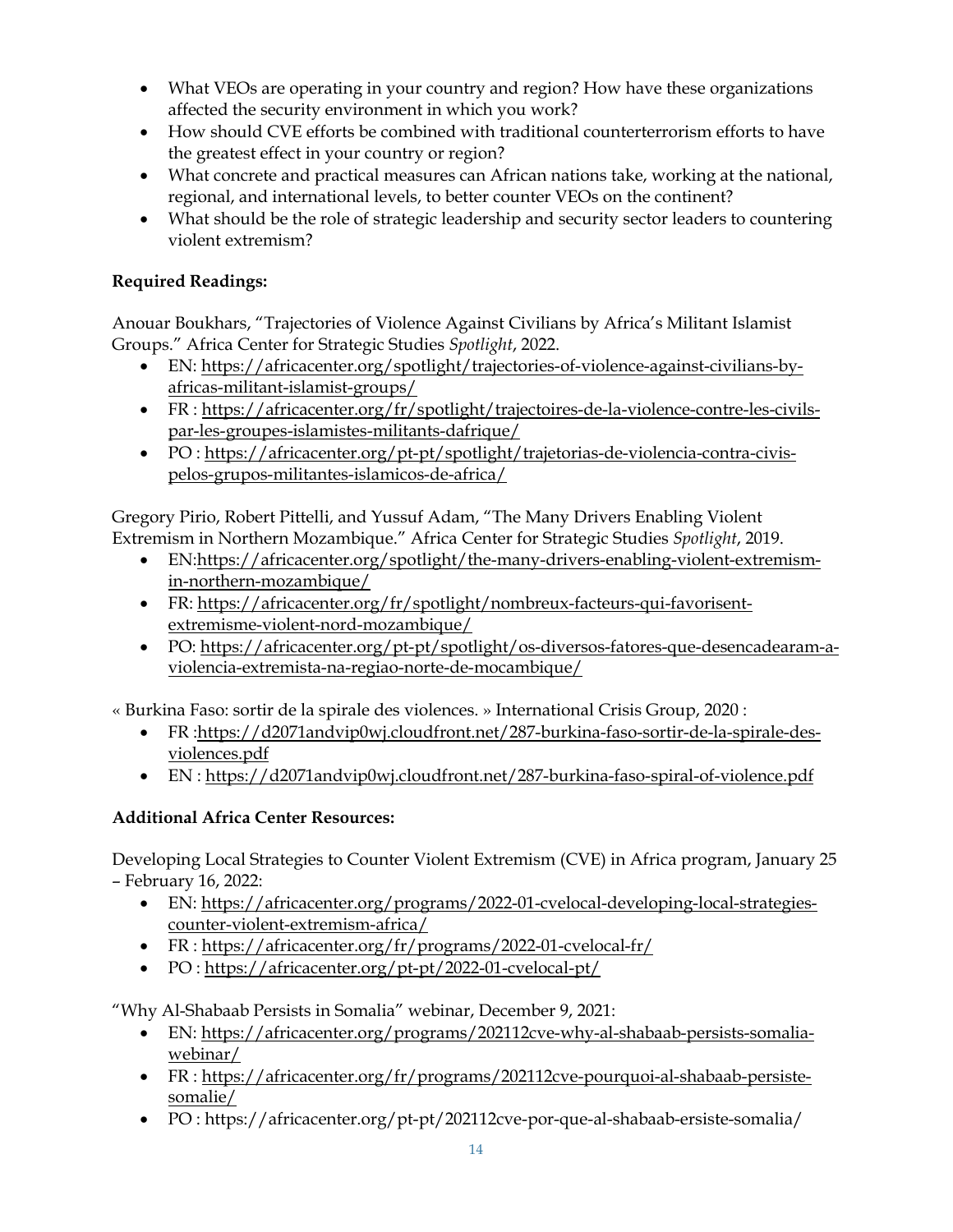Pauline Le Roux, « Répondre à l'essor de l'extrémisme violent au Sahel. » Africa Center for Strategic Studies, 2019.

- FR: [https://africacenter.org/wp-content/uploads/2020/01/ASB36FR-Repondre-a](https://africacenter.org/wp-content/uploads/2020/01/ASB36FR-Repondre-a-l%E2%80%99essor-de-l%E2%80%99extremisme-violent.pdf)[l%E2%80%99essor-de-l%E2%80%99extremisme-violent.pdf](https://africacenter.org/wp-content/uploads/2020/01/ASB36FR-Repondre-a-l%E2%80%99essor-de-l%E2%80%99extremisme-violent.pdf)
- EN: [https://africacenter.org/wp-content/uploads/2019/12/ASB36EN-Responding-to](https://africacenter.org/wp-content/uploads/2019/12/ASB36EN-Responding-to-the-Rise-in-Violent-Extremism-in-the-Sahel-Africa-Center-for-Strategic-Studies.pdf)[the-Rise-in-Violent-Extremism-in-the-Sahel-Africa-Center-for-Strategic-Studies.pdf](https://africacenter.org/wp-content/uploads/2019/12/ASB36EN-Responding-to-the-Rise-in-Violent-Extremism-in-the-Sahel-Africa-Center-for-Strategic-Studies.pdf)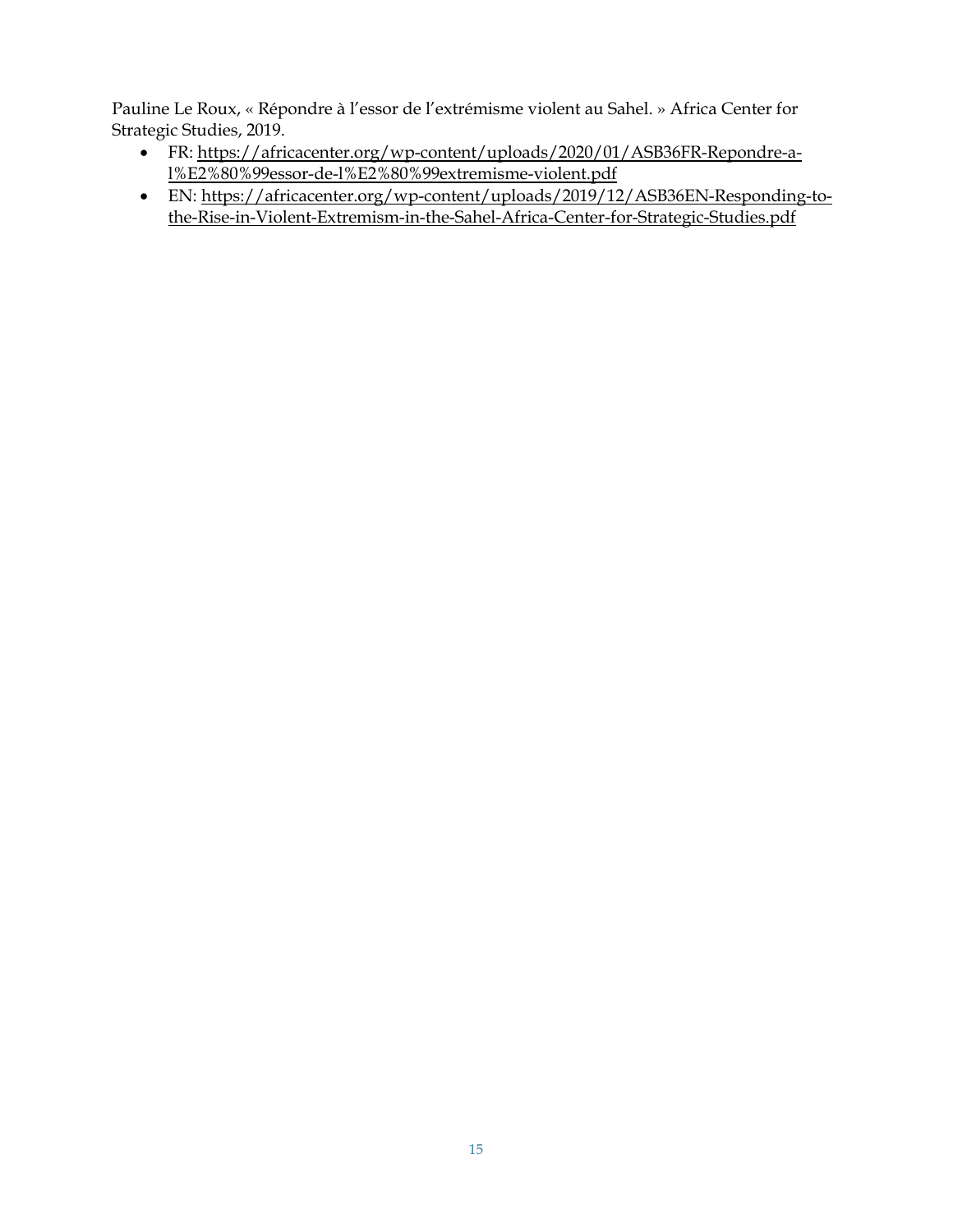### **Plenary Session 4: Transnational Organized Crime Dynamics**

| Format:       | Plenary session  |
|---------------|------------------|
| $\sim$ $\sim$ | Discussion group |

#### **Objectives:**

- Describe the trends and levels of various forms of transnational organized crime and the relevant criminal networks operating in Africa.
- Understand the drivers of transnational organized crime in Africa, as well as its consequences for governance, stability, and economic development.
- Assess the merits of potential elements of state response to transnational organized crime, particularly the roles of security sector leaders in fostering citizen/community centric approaches, interagency cooperation, and regional collaboration.

### **Background:**

Transnational organized crime (TOC) is a growing security challenge in Africa. There are many forms of TOC in Africa perpetrated by state and non-state actors with varying degrees of linkage. Human trafficking, arms trafficking, and non-renewable resource crimes are the three most widespread criminal markets, and overall, the COVID-19 pandemic increased the ability of those state-embedded actors who facilitate TOC to do so with less restrictive measures for accountable governance in place.[24](#page-15-0) Furthermore, TOC and political instability continue to be mutually reinforcing phenomena, and the commercial, criminal, and corrupt elements of TOC foster a parallel political economy that undermines economic development and state legitimacy.[25](#page-15-1)

There is no single definition of organized crime, but the UN's Palermo Convention – which most African countries have ratified – defines "**organized criminal groups**" as three or more people, existing for a period of time, that act together with the aim of committing at least one crime punishable by four years' incarceration. TOC is committed in order to obtain a direct or indirect financial/material benefit.[26](#page-15-2) Organized crime is transnational when activities and their effects cross national borders. Devising responses can be challenging, as some states are ill-equipped to counter and prevent criminal network activities or have certain high-level officials who are politically unwilling to combat crimes from which they benefit. The coordination of security, justice, and other institutions on the inter-agency, cross-border, and subnational levels is warranted, but inherently complex.

Security sector actors in African states are well aware of the challenges of countering TOC, but also face the difficult task of devising responses that fit local contexts. Political economy frameworks can help emerging leaders understand where to start. Political economy is "the study of rational decisions in the context of political and economic institutions," which shape various actors' incentives to behave in certain ways.[27](#page-15-3) Taking a political economy approach involves understanding who the different actors are, identifying the strategies they may adopt based on African states' criminal markets and vulnerabilities, and assessing how resilience factors can

<span id="page-15-3"></span><span id="page-15-2"></span><https://www.unodc.org/documents/treaties/UNTOC/Publications/TOC%20Convention/TOCebook-e.pdf>

<span id="page-15-0"></span><sup>24</sup> Global Initiative Against Transnational Organized Crime, "Africa Organized Crime Index 2021: Evolution of Crime in a Covid World,[" https://globalinitiative.net/wp-content/uploads/2021/11/ENACT-Organised-Crime-Index-2021.pdf](https://globalinitiative.net/wp-content/uploads/2021/11/ENACT-Organised-Crime-Index-2021.pdf)

<span id="page-15-1"></span><sup>25</sup> United Nations Economic Commission for Africa. 2015. *Illicit Financial Flows: Report of the High Level Panel on Illicit Financial Flows from Africa*. Addis Ababa, United Nations Economic Commission for Africa[. http://hdl.handle.net/10855/22695](http://hdl.handle.net/10855/22695) <sup>26</sup> UN Convention Against Transnational Organized Crime and the Protocols Thereto,

<sup>27</sup> Allan Drazen, *Political Economy in Macroeconomics* (Princeton University Press, 2000), p. 4, citing James Alt & Kenneth Shepsle, eds. *Perspectives on Political Economy* (Cambridge University Press, 1990).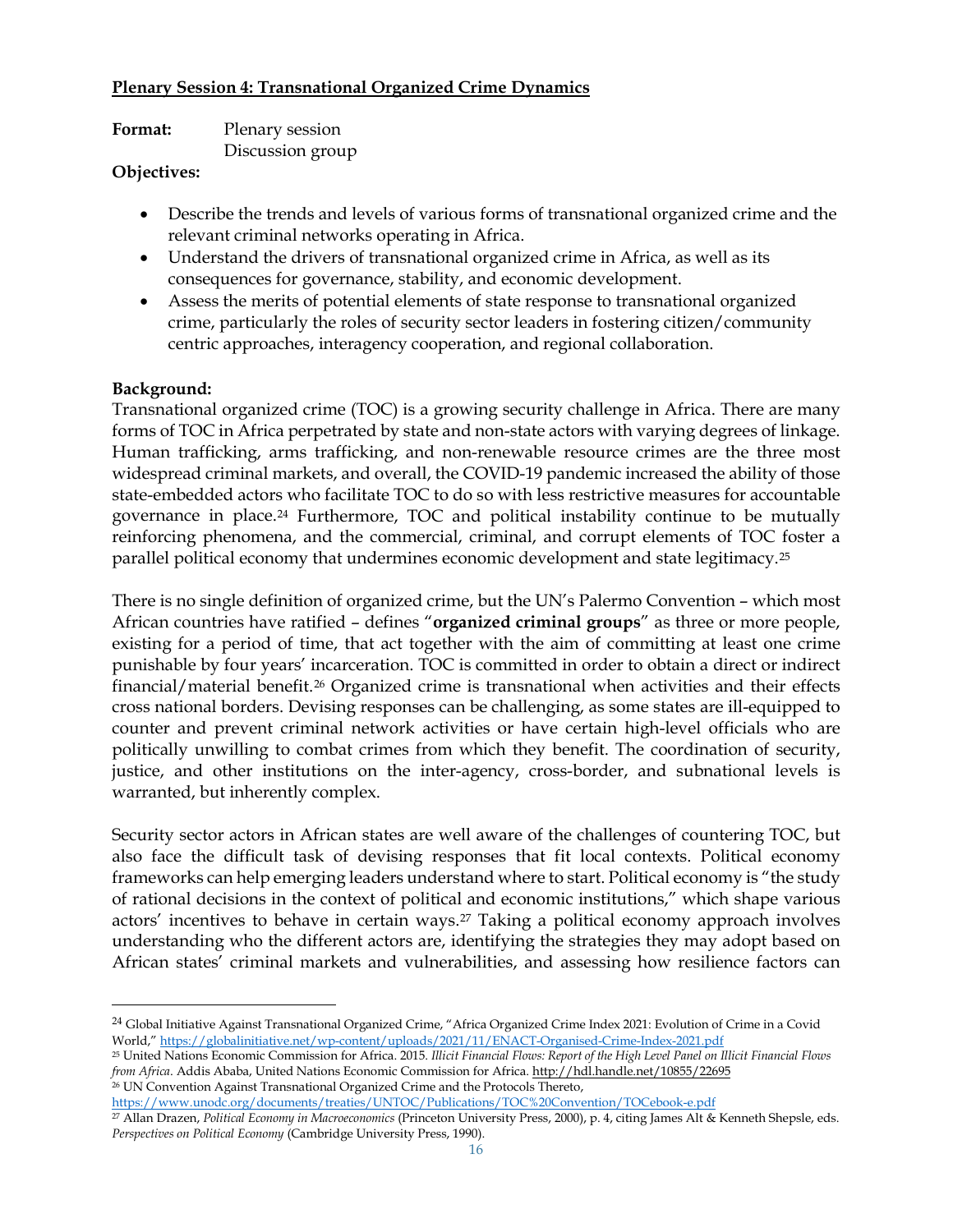change organized criminal actors' incentives to pursue TOC in particular places. There are many factors that shape people's incentives to participate in illicit economies. Some key ones are the availability of alternative livelihoods, how legitimate the state and its laws are, and how the transparency and accountability of the security and justice sectors affect such legitimacy.

One example of a political economy framework is the ENACT Consortium's Organized Crime Index [\(released in 2019](https://enact-africa.s3.amazonaws.com/site/uploads/2019-09-24-oc-index-2019.pdf) and [updated for 2021\)](https://globalinitiative.net/wp-content/uploads/2021/09/GITOC-Global-Organized-Crime-Index-2021.pdf).[28](#page-16-0) The Index shows a considerable increase in the TOC, with Africa having the second highest levels of criminality globally. It examines **four primary criminal actors**: state-embedded actors, criminal networks, foreign actors, and mafiastyle actors. Beyond tracking the presence and intensity of ten different **criminal markets** in all African countries, the Index analyzes twelve factors affecting **resilience** to TOC: political leadership and governance, government transparency and accountability, international cooperation, national policies and laws, judicial capacity, law enforcement capacity, anti-money laundering, economic regulatory capacity, victim and witness support, prevention, non-state actor involvement in response, and territorial integrity.[29](#page-16-1) Ultimately, the most successful efforts to counter TOC are likely to involve security responses that feed into broader efforts to address the development- and governance-related drivers of organized crime.

# **Discussion Questions:**

- How much is transnational organized crime a security concern in your country/region, and what kinds of criminal actors and criminal markets are involved?
- What factors allow transnational organized crime to flourish in your country/region? To what extent are issues of development, governance, and rule of law linked to transnational organized crime?
- What kinds of efforts to counter and prevent transnational organized crime are underway in your country/region? To what extent are they addressing any of the twelve resilience factors mentioned in the ENACT Organized Crime Index?
- What roles can security sector actors play in responding to transnational organized crime on the cross-border, national inter-agency, and subnational levels? How important are the AU, RECs, international institutions, and local civil society and why?

# **Required Readings:**

Mark Shaw, "Africa's Changing Place in the Global Criminal Economy." ENACT Continental Report 1, 2017:

- EN: [https://enact-africa.s3.amazonaws.com/site/uploads/2017-09-26-enact](https://enact-africa.s3.amazonaws.com/site/uploads/2017-09-26-enact-continental-report1.pdf)[continental-report1.pdf](https://enact-africa.s3.amazonaws.com/site/uploads/2017-09-26-enact-continental-report1.pdf)
- FR: [https://enactafrica.org/research/continental-reports/levolution-de-la](https://enactafrica.org/research/continental-reports/levolution-de-la-place-de-lafrique-dans-leconomie-criminelle-mondiale)[place-de-lafrique-dans-leconomie-criminelle-mondiale](https://enactafrica.org/research/continental-reports/levolution-de-la-place-de-lafrique-dans-leconomie-criminelle-mondiale)

African Union, "Communique of the 845<sup>th</sup> Peace and Security Council meeting on Organized Transnational Crime, Peace, and Security in Africa." 2019:

• EN: [http://www.peaceau.org/en/article/communique-of-the-845th-psc-meeting-on](http://www.peaceau.org/en/article/communique-of-the-845th-psc-meeting-on-organized-transnational-crime-peace-and-security-in-africa)[organized-transnational-crime-peace-and-security-in-africa](http://www.peaceau.org/en/article/communique-of-the-845th-psc-meeting-on-organized-transnational-crime-peace-and-security-in-africa)

<span id="page-16-0"></span><sup>28</sup> Global Initiative Against Transnational Organized Crime, *ENACT Global Organized Crime Index 2021*, <https://globalinitiative.net/wp-content/uploads/2021/09/GITOC-Global-Organized-Crime-Index-2021.pdf> ; *ENACT Organized Crime Index Africa 2019*, <https://enact-africa.s3.amazonaws.com/site/uploads/2019-09-24-oc-index-2019.pdf>

<span id="page-16-1"></span><sup>29</sup> *Organised Crime Index Africa 2019*, op.cit.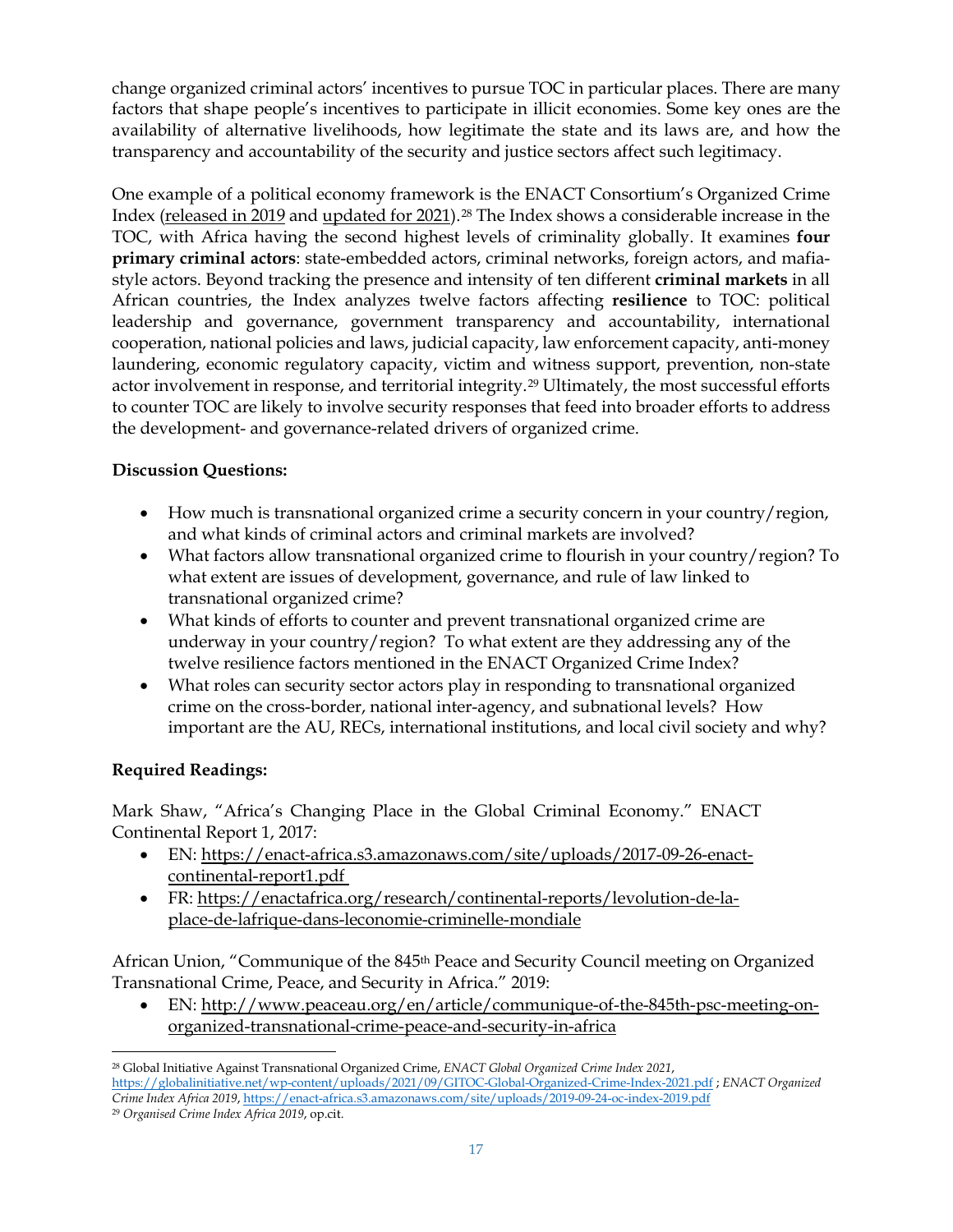• FR: [http://www.peaceau.org/uploads/cps-.com.criminality-.trans.org.ps.-afrique.25-4-](http://www.peaceau.org/uploads/cps-.com.criminality-.trans.org.ps.-afrique.25-4-2019.pdf) [2019.pdf](http://www.peaceau.org/uploads/cps-.com.criminality-.trans.org.ps.-afrique.25-4-2019.pdf)

Africa Center for Strategic Studies, "Executive Summary: Enhancing Security-Justice Coordination to Counter Transnational Organized Crime." 2021:

- EN: [https://africacenter.org/wp-content/uploads/2021/06/CTOC-SJ-Executive-](https://africacenter.org/wp-content/uploads/2021/06/CTOC-SJ-Executive-Summary-EN.pdf)[Summary-EN.pdf](https://africacenter.org/wp-content/uploads/2021/06/CTOC-SJ-Executive-Summary-EN.pdf)
- FR: [https://africacenter.org/fr/programs/renforcer-coordination-securite-justice](https://africacenter.org/fr/programs/renforcer-coordination-securite-justice-criminalite-transnationale-organisee/)[criminalite-transnationale-organisee/](https://africacenter.org/fr/programs/renforcer-coordination-securite-justice-criminalite-transnationale-organisee/)
- PO: [https://africacenter.org/pt-pt/reforco-coordenacao-seguranca-justica](https://africacenter.org/pt-pt/reforco-coordenacao-seguranca-justica-criminalidade-organizada-transnacional/)[criminalidade-organizada-transnacional/](https://africacenter.org/pt-pt/reforco-coordenacao-seguranca-justica-criminalidade-organizada-transnacional/)

# **Additional Africa Center Resources:**

Enhancing Security-Justice Coordination to Counter TOC, Western and Southern Africa program, February 9 - March 3, 2021:

- EN:<https://africacenter.org/programs/security-justice-transnational-organized-crime/>
- FR[:https://africacenter.org/fr/programs/renforcer-coordination-securite-justice](https://africacenter.org/fr/programs/renforcer-coordination-securite-justice-criminalite-transnationale-organisee/)[criminalite-transnationale-organisee/](https://africacenter.org/fr/programs/renforcer-coordination-securite-justice-criminalite-transnationale-organisee/)
- PO: [https://africacenter.org/pt-pt/reforco-coordenacao-seguranca-justica](https://africacenter.org/pt-pt/reforco-coordenacao-seguranca-justica-criminalidade-organizada-transnacional/)[criminalidade-organizada-transnacional/](https://africacenter.org/pt-pt/reforco-coordenacao-seguranca-justica-criminalidade-organizada-transnacional/)

Enhancing Security-Justice Coordination to Counter TOC, Central, Eastern, and Northern Africa program, October 19 – November 10, 2021:

- EN:<https://africacenter.org/programs/2021-ctoc-sj-2/>
- FR:<https://africacenter.org/fr/programs/2021-ctoc-sj-2/>

Professional Development for Countering Transnational Organized Crime webinar series, 2021- 2022:

- EN:<https://africacenter.org/programs/2020-ctoc-webinar-series/>
- FR:<https://africacenter.org/fr/programs/2020-ctoc-webinar-series/>
- PO:<https://africacenter.org/pt-pt/2020-ctoc-webinar-series/>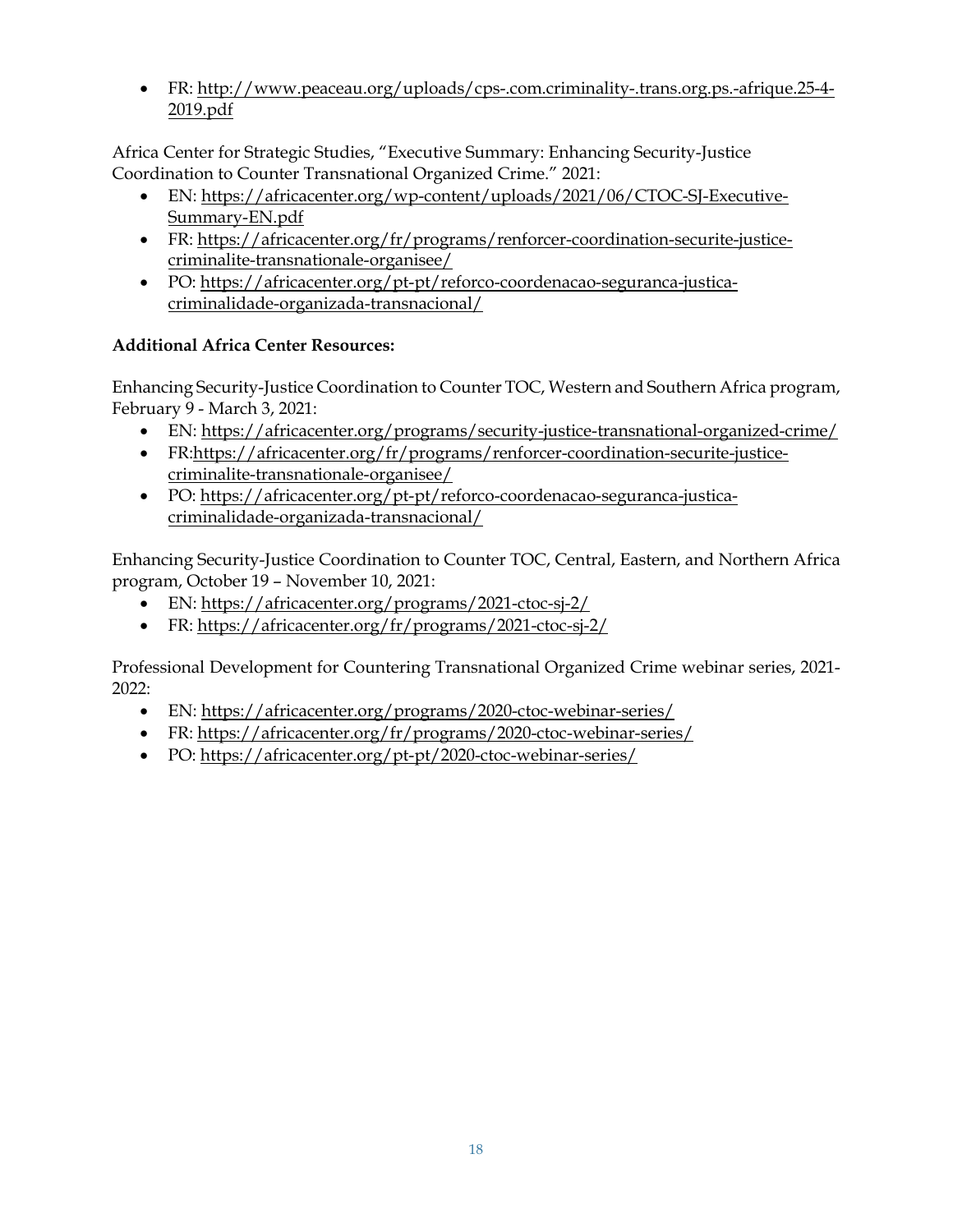#### **Plenary Session 5: Cyber Threats**

| Format: | Plenary session  |
|---------|------------------|
|         | Discussion group |

### **Objectives:**

- Explore how the spread of information and communications technology in Africa is affecting threats from espionage, critical infrastructure sabotage, organized crime, and armed conflict.
- Assess national, regional, and international approaches to managing cyber threats.
- Discuss the challenges faced by African security actors in responding to cyber threats and challenges.

### **Background:**

With the rapid spread of digital technology across the African continent, cyberspace is becoming an increasingly important security domain. A growing number of African citizens are falling victim to online fraud, theft, and extortion perpetrated by organized, and increasingly globalized, cyber-enabled criminal networks. Africa's critical infrastructure, essential to the continent's future prosperity, is becoming vulnerable to cyber sabotage, evidenced by recent ransomware attacks against Transnet, the South African port operator.[30](#page-18-0) Expanding telecommunications infrastructure and the proliferation of cheap malware has enabled foreign powers and African states alike transformed the intelligence industry, exposing African states to novel forms of cyberenabled espionage. Social media, open-source intelligence, and unmanned systems are increasingly being deployed by armed state and non-state actors in Africa's armed conflicts, changing the character of warfare.

The policy response in most African countries has not kept pace with this rapidly diversifying array of cyber threats. Deficits in human and organizational capacity mean that most cyber incidents go unreported and unaddressed. Though the number of states with cyber security policies and strategies are rising, even Africa's most cyber mature countries face often fail to establish key interagency coordination mechanisms or anticipate and respond to the latest threats. The commitment of African nations to inclusive, transparent, multi-stakeholder models of internet governance and international cooperation on cybersecurity ranks significantly behind the rest of the world, according to International Telecommunications Union.[31](#page-18-1) Only eight African countries have ratified the 2014 African Union Convention on Cyber Security and Personal Data Protection.[32](#page-18-2) Crucial issues such as the protection of critical infrastructure or regulating the norms of interstate behavior in cyberspace lack coherent policy frameworks at the national, regional, and international level.

The African security sector has a crucial role to play as part of a broader multi-stakeholder approach to cyber space security in Africa – coordinating the protection of critical infrastructure, responding to the most strategically significant threats from organized, armed actors, and in thinking through how best to adapt technological advances into security and military strategies and operations. Yet because information technology is an enabling technology with a broad array of applications, key sources of expertise lie in the private sector, and civil society has a critical

<span id="page-18-0"></span><sup>30</sup> Reuters, 2021. "South Africa's Transnet Restores Operations at Ports After Cyberattack." https://www.reuters.com/article/ustransnet-cyber/south-africas-transnet-restores-operations-at-ports-after-cyber-attack-idUSKBN2EZ0RQ

<span id="page-18-1"></span><sup>31</sup> International Telecommunications Union. 2019. *Global Cybersecurity Index 2018* (Geneva, International Telecommunications Union). [https://www.itu.int/dms\\_pub/itu-d/opb/str/D-STR-GCI.01-2018-PDF-E.pdf](https://www.itu.int/dms_pub/itu-d/opb/str/D-STR-GCI.01-2018-PDF-E.pdf)

<span id="page-18-2"></span><sup>32</sup> See<https://au.int/en/treaties/african-union-convention-cyber-security-and-personal-data-protection>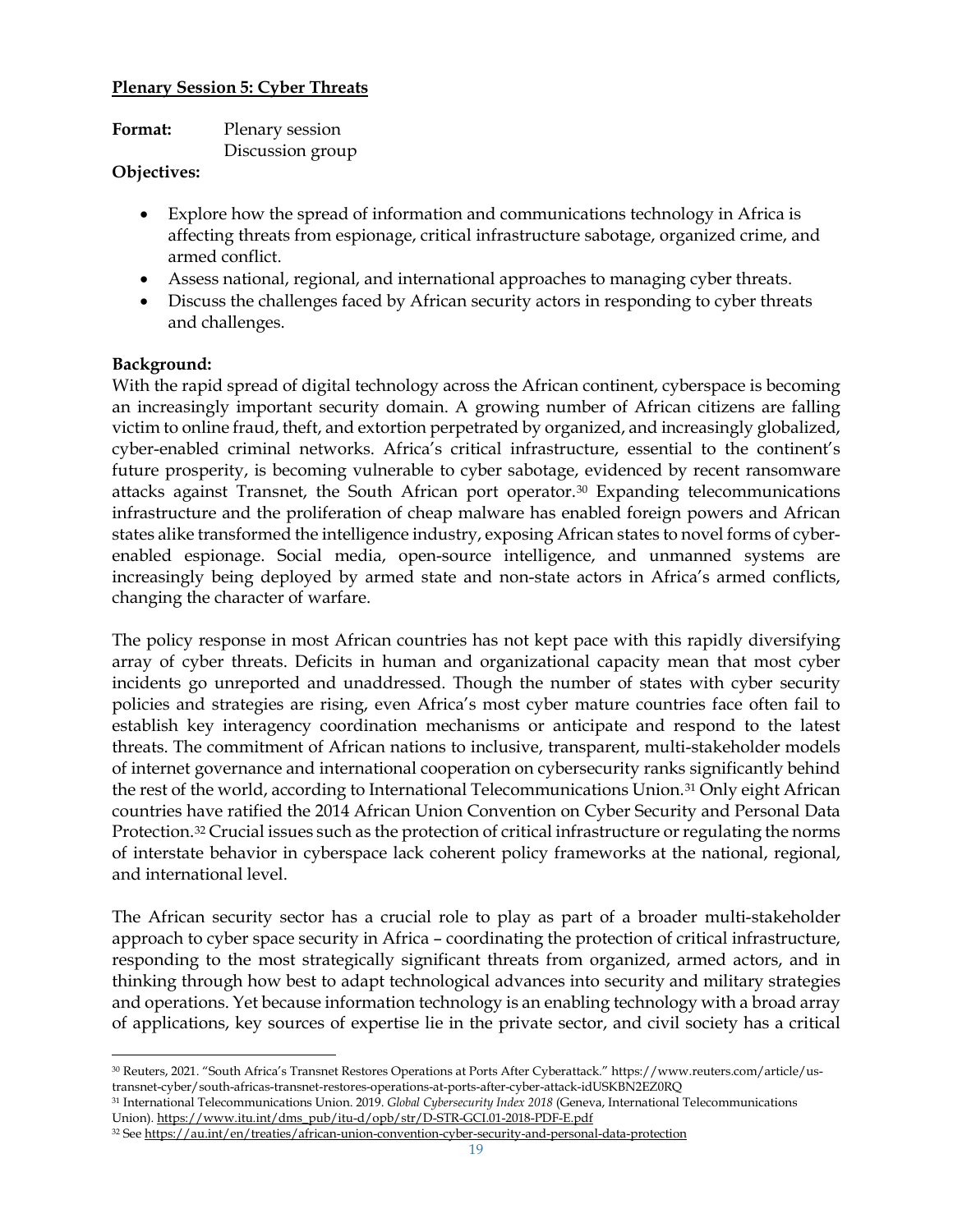role to play in ensuring that digital technology is used transparently and accountably. For the digital revolution to realize its full potential, African governments must adopt a human-centric approach to cybersecurity.

# **Discussion Questions:**

- What are the cyber-related security challenges in your country or region? How is digital changing the security landscape?
- What practical steps can security sector actors take, working across government, the private sector, and civil society, to address these cyber threats?
- How can African countries advance their cooperation with one another and with external actors to manage the cyber threats they face?

# **Required Readings:**

Nathaniel Allen, "Africa's Evolving Cyber Threats." Africa Center for Strategic Studies *Spotlight*, 2021:

- EN:<https://africacenter.org/spotlight/africa-evolving-cyber-threats/>
- FR : [https://africacenter.org/fr/spotlight/lafrique-a-lepreuve-des-nouvelles-formes-de](https://africacenter.org/fr/spotlight/lafrique-a-lepreuve-des-nouvelles-formes-de-cybercriminalite/)[cybercriminalite/](https://africacenter.org/fr/spotlight/lafrique-a-lepreuve-des-nouvelles-formes-de-cybercriminalite/)

Mourad El Manir, "L'Afrique face aux défis protéiformes du cyberespace." Policy Center for the New South, 2019[. https://www.policycenter.ma/sites/default/files/PP\\_19-20\\_Al-Manir.pdf](https://www.policycenter.ma/sites/default/files/PP_19-20_Al-Manir.pdf)

Abdul-Hakeem Ajijola and Nate D.F. Allen, "African Lessons in Cyber Strategy." Africa Center for Strategic Studies *Spotlight*, 2022:

- EN:<https://africacenter.org/spotlight/african-lessons-in-cyber-strategy/>
- FR : [https://africacenter.org/fr/spotlight/lecons-dafrique-en-matiere-de-cyber](https://africacenter.org/fr/spotlight/lecons-dafrique-en-matiere-de-cyber-strategie/)[strategie/](https://africacenter.org/fr/spotlight/lecons-dafrique-en-matiere-de-cyber-strategie/)

ENACT and INTERPOL, "Online Organized Crime from the Surface to the Darkweb." INTERPOL Analytical Report, 2020. [https://enact](https://enact-africa.s3.amazonaws.com/site/uploads/2020-08-20-interpol-darkweb-report%20.PDF)[africa.s3.amazonaws.com/site/uploads/2020-08-20-interpol-darkweb-report .PDF](https://enact-africa.s3.amazonaws.com/site/uploads/2020-08-20-interpol-darkweb-report%20.PDF) 

# **Additional Africa Center Resources:**

"The African Security Sector's Response to Cyber-Enabled Organized Crime" webinar, February 17, 2022:

- EN: [https://africacenter.org/programs/the-african-security-sectors-response-to-cyber](https://africacenter.org/programs/the-african-security-sectors-response-to-cyber-enabled-organized-crime/)[enabled-organized-crime/](https://africacenter.org/programs/the-african-security-sectors-response-to-cyber-enabled-organized-crime/)
- FR : [https://africacenter.org/fr/programs/la-reponse-du-secteur-securitaire-africain-a](https://africacenter.org/fr/programs/la-reponse-du-secteur-securitaire-africain-a-la-cybercriminalite-organisee/)[la-cybercriminalite-organisee/](https://africacenter.org/fr/programs/la-reponse-du-secteur-securitaire-africain-a-la-cybercriminalite-organisee/)
- PO : [https://africacenter.org/pt-pt/a-resposta-do-setor-de-seguranca-africano-ao](https://africacenter.org/pt-pt/a-resposta-do-setor-de-seguranca-africano-ao-cibercrime-organizado/)[cibercrime-organizado/](https://africacenter.org/pt-pt/a-resposta-do-setor-de-seguranca-africano-ao-cibercrime-organizado/)

"State Responses to the Use of Information Technology by Africa's Violent Extremist Groups" webinar, December 2, 2021: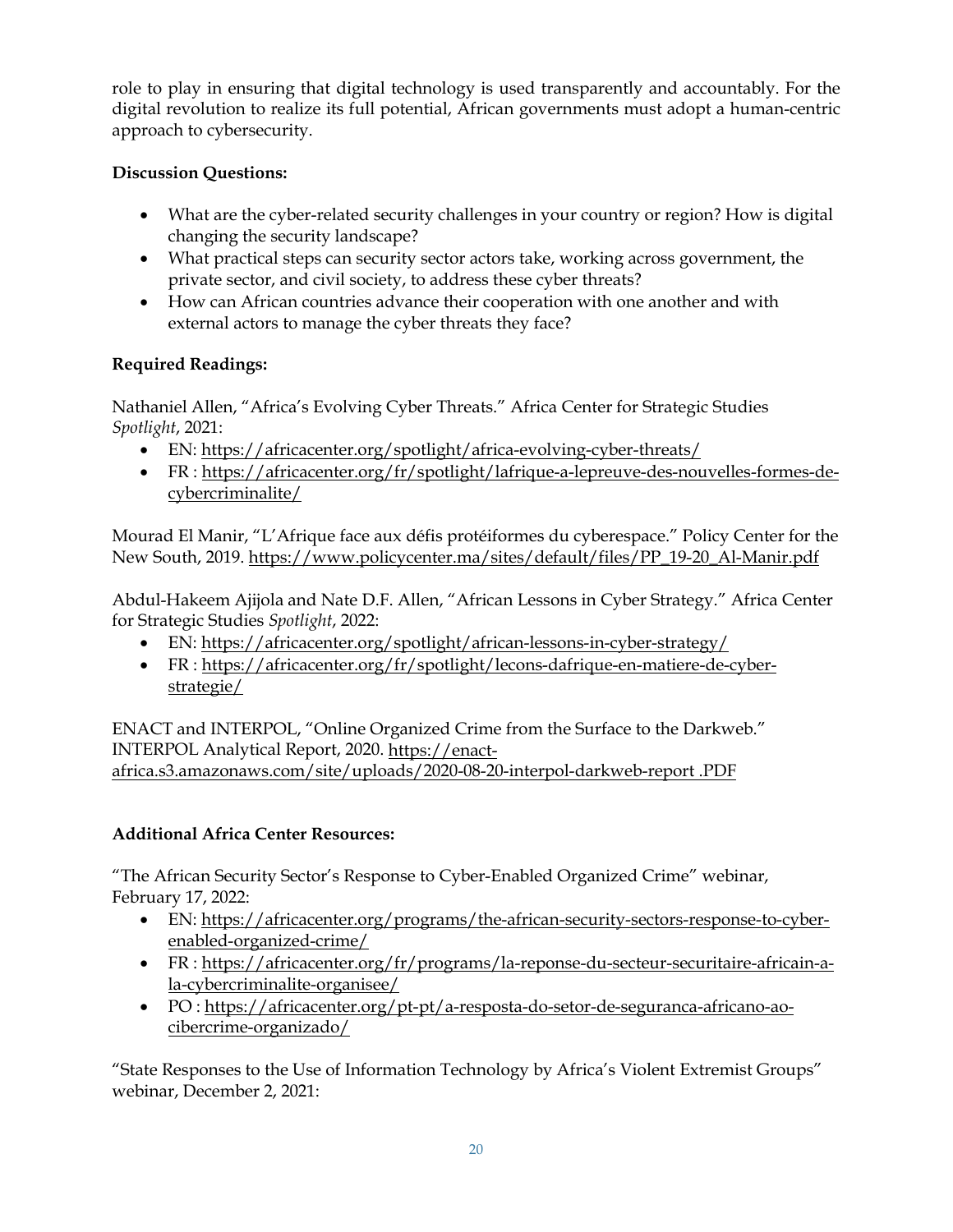- EN: [https://africacenter.org/programs/202111cy-state-responses-information](https://africacenter.org/programs/202111cy-state-responses-information-technology-africa-violent-extremist-groups/)[technology-africa-violent-extremist-groups/](https://africacenter.org/programs/202111cy-state-responses-information-technology-africa-violent-extremist-groups/)
- FR : [https://africacenter.org/fr/programs/202111cy-reponses-etatiques-utilisation](https://africacenter.org/fr/programs/202111cy-reponses-etatiques-utilisation-technologie-emergeante-groupes-extremistes-africains/)[technologie-emergeante-groupes-extremistes-africains/](https://africacenter.org/fr/programs/202111cy-reponses-etatiques-utilisation-technologie-emergeante-groupes-extremistes-africains/)
- PO : [https://africacenter.org/pt-pt/202111cy-respostas-estado-uso-tecnologia](https://africacenter.org/pt-pt/202111cy-respostas-estado-uso-tecnologia-emergente-grupos-extremistas-africanos/)[emergente-grupos-extremistas-africanos/](https://africacenter.org/pt-pt/202111cy-respostas-estado-uso-tecnologia-emergente-grupos-extremistas-africanos/)

Cyberspace Security Priorities for Africa's National Security Actors program, August 3-25, 2021:

- EN: <https://africacenter.org/programs/cyberspace-priorities-national-security/>
- FR : [https://africacenter.org/fr/programs/priorites-cyberespace-securite-nationale](https://africacenter.org/fr/programs/priorites-cyberespace-securite-nationale-afrique/)[afrique/](https://africacenter.org/fr/programs/priorites-cyberespace-securite-nationale-afrique/)
- PO :<https://africacenter.org/pt-pt/prioridades-ciberespaco-seguranca-nacional-africa/>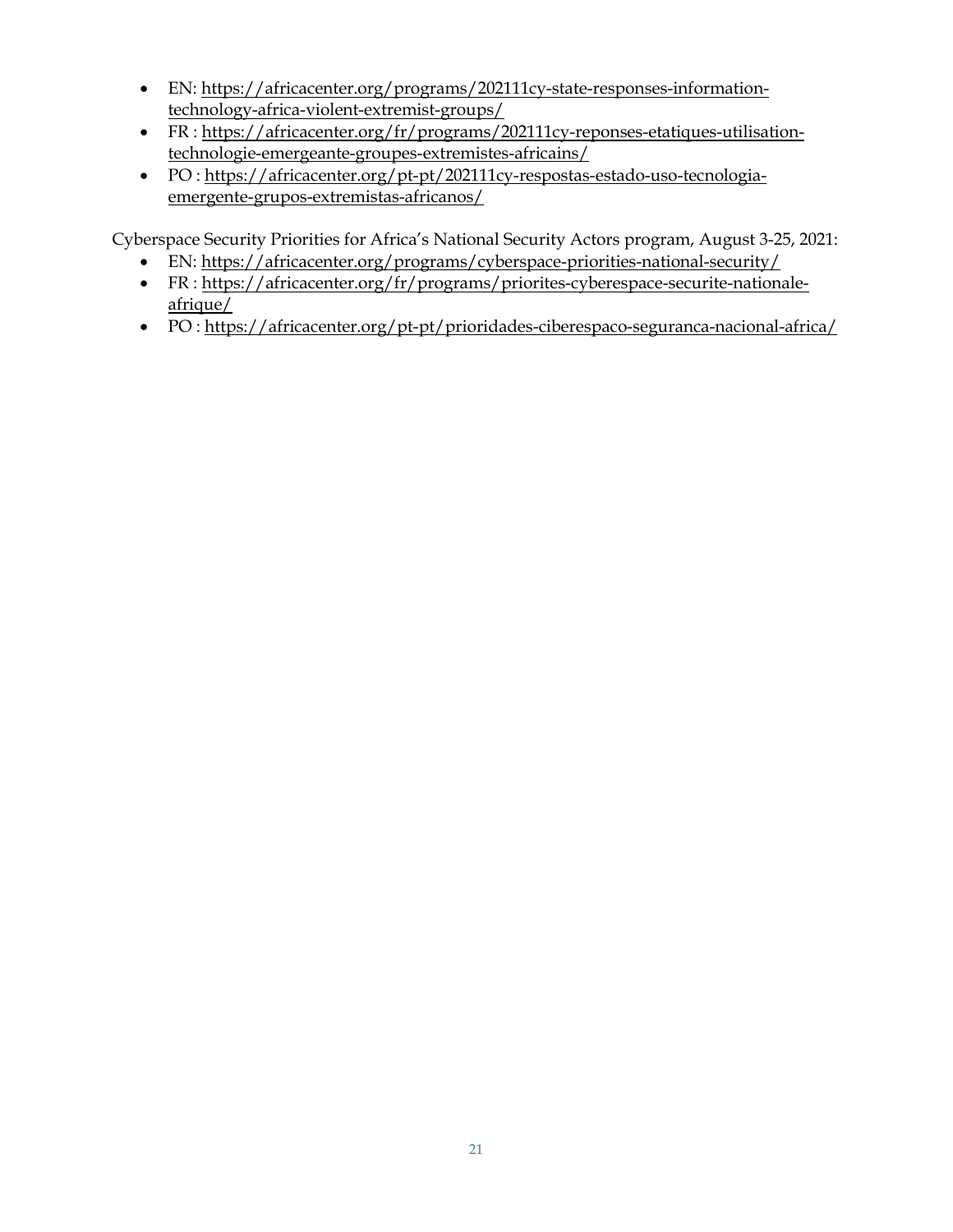#### **Plenary Session 6: Maritime Security Threats**

| Format:       | Plenary session  |
|---------------|------------------|
|               | Discussion group |
| $\sim$ $\sim$ |                  |

#### **Objectives:**

- Explore trends in maritime safety and security in Africa.
- Evaluate existing collaborative arrangements to safeguard Africa's maritime interests.
- Examine the role of strategic leadership and security sector actors to sustain maritime safety and security.

#### **Background:**

The African maritime industry or "blue economy," in terms of fisheries, minerals, hydrocarbons, tourism, and trade from thirty-eight costal countries and six islands, is estimated to be worth US\$ 1 trillion per year.[33](#page-21-0) Besides such economic potential, over 90% of African exports and imports are transported by water.<sup>[34](#page-21-1)</sup> While there is much potential, there is a tendency towards "sea blindness" and to ignore the maritime domain and its centrality to African economic growth as well as its security and defense. The maritime space has been a theatre of criminal activities and is host to a web of interconnected security threats. Some of the most pressing threats include Illegal, Unreported and Unregulated Fishing (IUU) and other natural resource theft, as well as piracy and armed robbery at sea[.35](#page-21-2) The COVID-19 pandemic has also exacerbated the security threats in the maritime domain in Africa, particularly by disrupting supply chains and increasing the risk of ports becoming targets for attack.

The protection of the Africa's maritime space and its resources is a strategic security concern of costal countries and landlocked countries and requires the provision of effective maritime security. The maritime domain has become one of the main focuses of the AU Agenda 2063 and 2050 Africa's Integrated Maritime Strategy (2050 AIM Strategy).[36](#page-21-3) Both recognize the maritime domain's pivotal role as a catalyst for Africa's economic resurgence and socio-economic change.[37](#page-21-4) The Lomé Charter was adopted in 2016 by the AU as a binding maritime security and safety charter with focus on security provisions of the 2050 AIM Strategy[.38](#page-21-5) These AU commitments of are aligned and linked to the United Nations Sustainable Development Goal 14, which promotes the sustainable use of oceans, seas, and marine resources, including for development.

This collaborative international approach finds its concrete expression at the regional level where nations sharing a maritime region have worked with each other, often through the Regional Economic Community structure, to build practical agreements and frameworks for cooperation at the operational level. For example, the Yaoundé Code of Conduct established cooperation between Economic Community of West African States (ECOWAS) and Economic Community of Central African States (ECCAS) member states on a variety of maritime security issues and

<span id="page-21-4"></span><span id="page-21-3"></span><sup>37</sup> Richard Wetaya, "Blue economy seen as a catalyst for Africa's economic resurgence." *Alliance for Science.* 2022. <https://allianceforscience.cornell.edu/blog/2022/02/blue-economy-seen-as-catalyst-for-africas-economic-resurgence/>

[https://www.researchgate.net/publication/329326511\\_African\\_maritime\\_security\\_and\\_the\\_Lome\\_Charter\\_Reality\\_or\\_dream](https://www.researchgate.net/publication/329326511_African_maritime_security_and_the_Lome_Charter_Reality_or_dream)

<span id="page-21-0"></span><sup>33</sup> Ifesinachi Okafor-Yarwood. "Review of nine African "blue economy" projects shows what works and what does' not work". The Converstaion, August 11, 2020.

<span id="page-21-1"></span><sup>34</sup> Henrietta Nagy and Siphesihle Nene, "Blue Gold: Advancing Blue Economy Governance in Africa." *Sustainability* 13, 7153: 1-11. 2021[. https://www.mdpi.com/2071-1050/13/13/7153](https://www.mdpi.com/2071-1050/13/13/7153)

<span id="page-21-2"></span><sup>35</sup> Ifesinachi Oakafor-Yarwood, Timothy Walker, Denys Reva, "Gulf of Guinea Piracy: A Symptom, Not a Cause, of Insecurity," ISS Africa, 10 February 2021, https://issafrica.org/iss-today/gulf-of-guinea-piracy-a-symptom-not-a-cause-of-insecurity. <sup>36</sup> Nagy and Nene, *op cit.*

<span id="page-21-5"></span><sup>38</sup> Pieter Brits and Michelle Nel, "African maritime security and the Lomé Charter: Reality or dream?" *African Security Review* 27 (3- 4): 226 – 244, 2018.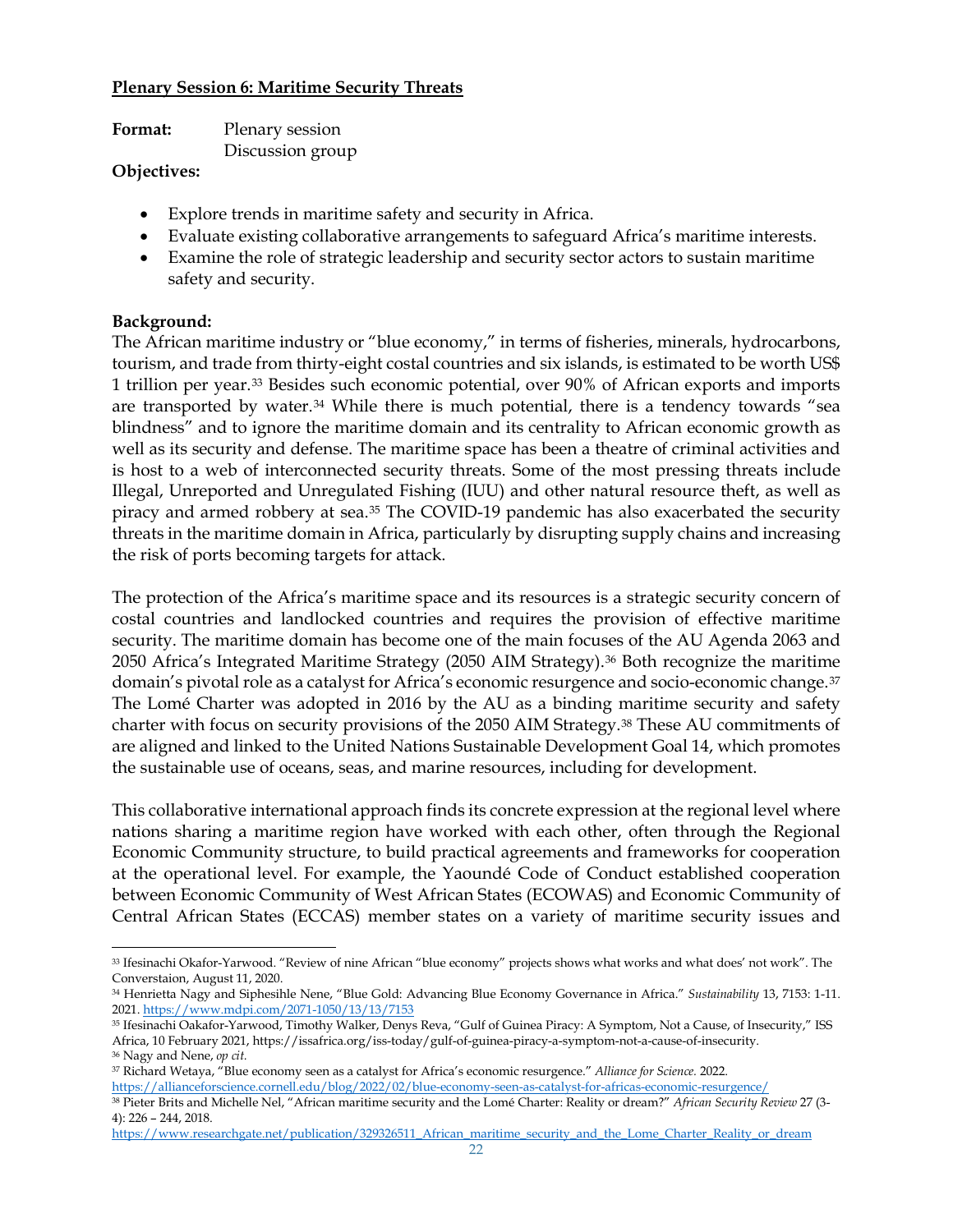created a jointly staffed Inter-regional Coordination Center to organize cooperation. These frameworks have helped facilitate the harmonization of maritime laws on issues such as hot pursuit, evidence sharing, and extradition as well as providing for tracking and even operational coordination between navies. Although joint capacities are still in development, there have been several notable successes. One is the recapture of the *Hailufeng 11* in May 2020, after its capture by pirates off the coast of Côte d'Ivoire. Through information sharing across the region and operational cooperation between Benin and Nigeria, the vessel was successfully recaptured, and the pirates were tried in Nigeria under a new anti-piracy law.[39](#page-22-0)

African states' ability to collectively govern their maritime domains and to sustainably manage its resources determines their ability to deliver an array of benefits to their citizens and improve their provision of security and development. Improving governance and security in the littoral communities most affected by IUU fishing and other forms of natural resource theft can also help diminish threats by enhancing their interest in cooperating with law enforcement and limiting community member engagement in maritime crime.[40](#page-22-1) There is also more work to continue to ensure that national laws and practices are in place to facilitate the prosecution of maritime criminals, especially when cross-border and regional cooperation is required. Many littoral African nations are still developing chain of custody procedures for the handling of maritime criminals and criminal evidence; prosecution can also be challenging due to the complexities of the law of the sea, or low levels of maritime legal expertise or law enforcement authorities within navies.[41](#page-22-2) Updating national law and procedure and harmonizing it regionally are both essential.

### **Discussion Questions:**

- What is the economic potential of the maritime space of your country/region, and do you think this potential is being fully realized? Why or why not?
- Can you share some of key maritime security threats in your country/region, and whether they have been adequately addressed?
- Given the transboundary nature of threats facing maritime space, what is the level of cooperative, coordinated, and collective responses of countries in your region to maritime insecurity? Can you share some examples of such collective responses and what can be done better?
- What roles can security sector leaders play in fostering maritime safety and security?

## **Required Readings:**

Ian Ralby, "Trends in African Maritime Security." Africa Center for Strategic Studies *Spotlight*, 2019:

- EN:<https://africacenter.org/spotlight/trends-in-african-maritime-security/>
- FR: [https://africacenter.org/fr/spotlight/tendances-en-matiere-de-securite-maritime](https://africacenter.org/fr/spotlight/tendances-en-matiere-de-securite-maritime-en-afrique/)[en-afrique/](https://africacenter.org/fr/spotlight/tendances-en-matiere-de-securite-maritime-en-afrique/)

United Nations, "Africa's Blue Economy: A Policy Handbook." 2016.

<span id="page-22-0"></span><sup>39</sup> Ian Ralby, "Nigerian Navy Thwarts Hijacking of Chinese Fishing Vessel," *The Maritime Executive*, 18 May 2020,

https://www.maritime-executive.com/article/nigerian-navy-successfully-interdicts-maritime-kidnapping-attempt.

<span id="page-22-1"></span><sup>40</sup> Ifesenachi Okafor-Yarwood, "The cyclical nature of maritime security threats: illegal, unreported, and unregulated fishing as a threat to human and national security in the Gulf of Guinea." *African Security*; Vol. 13 (2): 116-146, 2020.

<span id="page-22-2"></span><sup>41</sup> Ian Ralby, "Learning from success: Advancing maritime security cooperation in Atlantic Africa." CIMSEC, 2019.

https://cimsec.org/learning-from-success-advancing-maritime-security-cooperation-in-atlantic-

africa/?fbclid=IwAR0qlr2I3Vn\_wQhTc\_Gu-JsuDjiTrZl8DYr5cQT3fsr4I1DqDa0jYQr5Xzg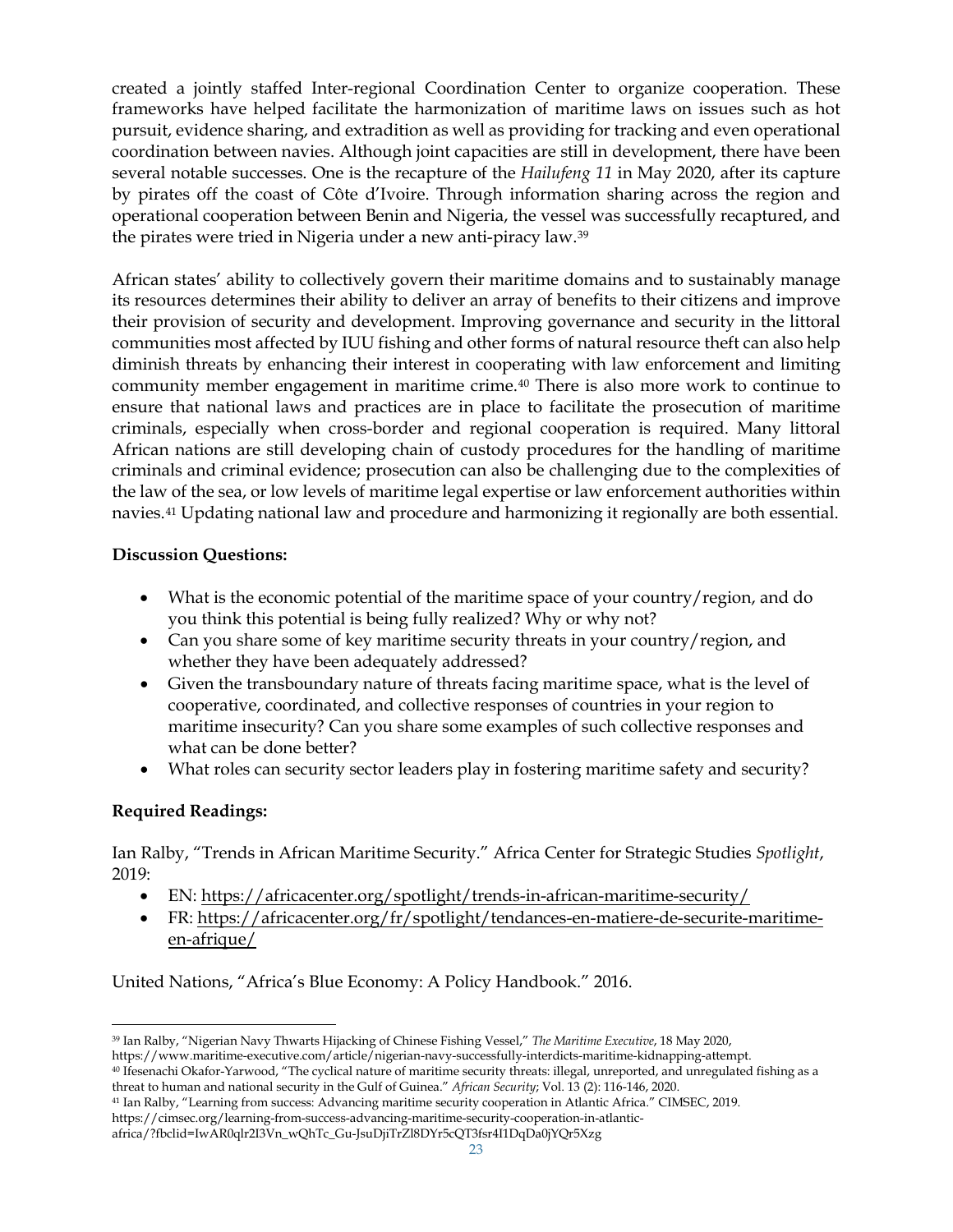- EN[:https://wedocs.unep.org/bitstream/handle/20.500.11822/30130/AfricasBlueEcono](https://wedocs.unep.org/bitstream/handle/20.500.11822/30130/AfricasBlueEconomy.pdf?sequence=1&isAllowed=y) [my.pdf?sequence=1&isAllowed=y](https://wedocs.unep.org/bitstream/handle/20.500.11822/30130/AfricasBlueEconomy.pdf?sequence=1&isAllowed=y)
- FR: https://repository.uneca.org/handle/10855/23073

Ifesenachi Okafor-Yarwood, "Illegal, unreported and unregulated fishing and the complexities of the Sustainable Development Goals (SDGs) for countries in the Gulf of Guinea." *Marine Policy*, vol. 99 (January), p. 414-422, 2019.

<https://www.sciencedirect.com/science/article/abs/pii/S0308597X17303445>

Pieter Brits and Michelle Nel, "African maritime security and the Lomé Charter: Reality or dream?" *African Security Review* 27 (3-4): p. 226-244, 2018. [https://www.researchgate.net/publication/329326511\\_African\\_maritime\\_security\\_and\\_the\\_Lo](https://www.researchgate.net/publication/329326511_African_maritime_security_and_the_Lome_Charter_Reality_or_dream) [me\\_Charter\\_Reality\\_or\\_dream](https://www.researchgate.net/publication/329326511_African_maritime_security_and_the_Lome_Charter_Reality_or_dream)

Thierry Vircoulon & Violette Tournier, « Sécurité dans le golfe de Guinée : un combat régional, » *Politique Etrangère* 3, 2015. https://www.cairn.info/revue-politique-etrangere2015-3-page-161.htm

# **Additional Africa Center Resources:**

"Enhancing Maritime Safety and Security in Africa: Whole of Africa Maritime Dialogue," round table, 27-28 July, 2021:

• EN/FR/PO :<https://africacenter.org/programs/mss-dialogue-2021/>

André Standing, "Criminality in Africa's Fishing Industry: A Threat to Human Security." Africa Center for Strategic Studies *Africa Security Brief* No. 33, 2017:

- EN: [https://africacenter.org/publication/criminality-africa-fishing-industry-threat](https://africacenter.org/publication/criminality-africa-fishing-industry-threat-human-security/)[human-security/](https://africacenter.org/publication/criminality-africa-fishing-industry-threat-human-security/)
- FR: [https://africacenter.org/fr/publication/criminalite-peche-commerciale-afrique](https://africacenter.org/fr/publication/criminalite-peche-commerciale-afrique-menace-securite-humaine/)[menace-securite-humaine/](https://africacenter.org/fr/publication/criminalite-peche-commerciale-afrique-menace-securite-humaine/)
- PO: [https://africacenter.org/wp-content/uploads/2017/11/ASB33PT-Criminalidade](https://africacenter.org/wp-content/uploads/2017/11/ASB33PT-Criminalidade-na-industria-pesqueira-de-Africa-Uma-ameaca-a-seguranca-humana.pdf)[na-industria-pesqueira-de-Africa-Uma-ameaca-a-seguranca-humana.pdf](https://africacenter.org/wp-content/uploads/2017/11/ASB33PT-Criminalidade-na-industria-pesqueira-de-Africa-Uma-ameaca-a-seguranca-humana.pdf)

"Maritime Security in the Western Indian Ocean: A Conversation with Assis Malaquias," 7 July 2017:

- EN: [https://africacenter.org/spotlight/maritime-security-western-indian-ocean-a](https://africacenter.org/spotlight/maritime-security-western-indian-ocean-a-discussion-with-assis-malaquias/)[discussion-with-assis-malaquias/](https://africacenter.org/spotlight/maritime-security-western-indian-ocean-a-discussion-with-assis-malaquias/)
- FR: [https://africacenter.org/fr/spotlight/la-securite-maritime-dans-la-partie](https://africacenter.org/fr/spotlight/la-securite-maritime-dans-la-partie-occidentale-de-locean-indien-une-discussion-avec-assis-malaquias/)[occidentale-de-locean-indien-une-discussion-avec-assis-malaquias/](https://africacenter.org/fr/spotlight/la-securite-maritime-dans-la-partie-occidentale-de-locean-indien-une-discussion-avec-assis-malaquias/)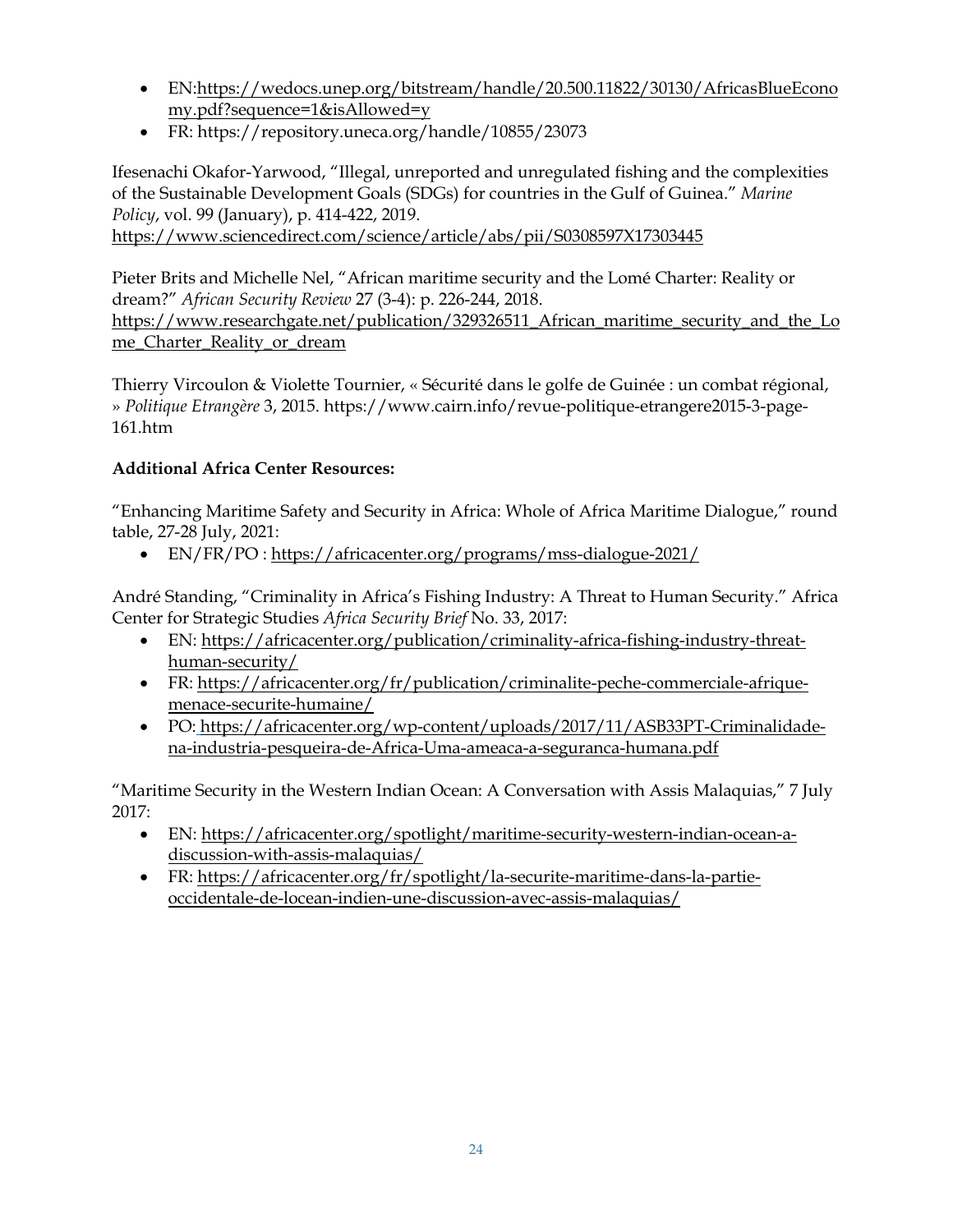### **Plenary Session 7: Youth, Peace, and Security**

| Format: | Plenary session  |
|---------|------------------|
|         | Discussion group |

#### **Objectives:**

- Identify the main peace and security-related issues impacting youth in Africa.
- Discuss gaps, challenges and priorities of the Youth in Peace and Security agenda in Africa.
- Examine the key component of the continental framework for Youth, Peace, and Security.
- Examine the role of security sector leaders in promoting youth engagement in the security sector.

### **Background:**

Africa remains the world's youngest continent with a median age of 19.7 years. By 2050, one in three young people will live in sub-Saharan Africa. Faced with staggering youth unemployment and widespread dissatisfaction with the performance of their governments, young Africans are growing restless. This restlessness is manifested in the increasing tensions between a reformminded youth and political actors who wield power through the politics of exclusion.[42](#page-24-0) The United Nations Security Council Resolution (UNSCR 2250) and the African Union's Continental Framework for Youth, Peace, and Security defines "Youth, Peace and Security" as "conscious actions and processes to protect young people from participation in, and the ill effects of, violent conflicts and insecurity, and to promote and support their contributions to peace efforts in conflict and post-conflict situations."

The African Union (AU), Regional Economic Communities, and members states have adopted various commitments, initiatives and mechanisms related to youth, peace and security, including the Continental Framework for Youth, Peace and Security, the African Youth Charter, and the appointment of an AU Youth Envoy and Youth Advisory Council<sup>43</sup>. Despite these policy pronouncements and normative instruments, progress on the meaningful inclusion of young women and men in shaping peace and security remains slow in Africa. Core challenges include structural barriers limiting youth participation and youth capacity to influence decision-making; violations of their human rights; and insufficient investment in facilitating their inclusion and empowerment.

Without a path for reform, youth will despair, and conditions will further deteriorate, possibly leading to more instability and conflict. Yet, most African youth have not chosen the path of violence. Many have been leading the record numbers of peaceful protests seen across Africa in recent years. This raises the question of how youth can meaningfully and constructively engage in their countries, pushing for reforms and improved security. The Youth, Peace and Security agenda has gained momentum in recent years and marks a shift in the understanding of who young people are and what their role is in peace and security.

The empowerment and participation of youth is a key tenet of the United Nations Sustainable Development Agenda, as emphasized by the Sustainable Development Goal (SDG) 10, which

<span id="page-24-1"></span><sup>43</sup> "Continental Framework for Youth, Peace and Security." Addis Ababa: African Union.

<span id="page-24-0"></span><sup>42</sup> Peter Biar Ajak "African Youth Engaging in Peace and Security." *Spotlight*, Africa Center for Strategic Studies, 2021. <https://africacenter.org/spotlight/african-youth-engaging-in-peace-and-security/>

https://au.int/sites/default/files/documents/39150-doc-continental\_framework\_on\_youth\_peace\_and\_security\_-\_english.pdf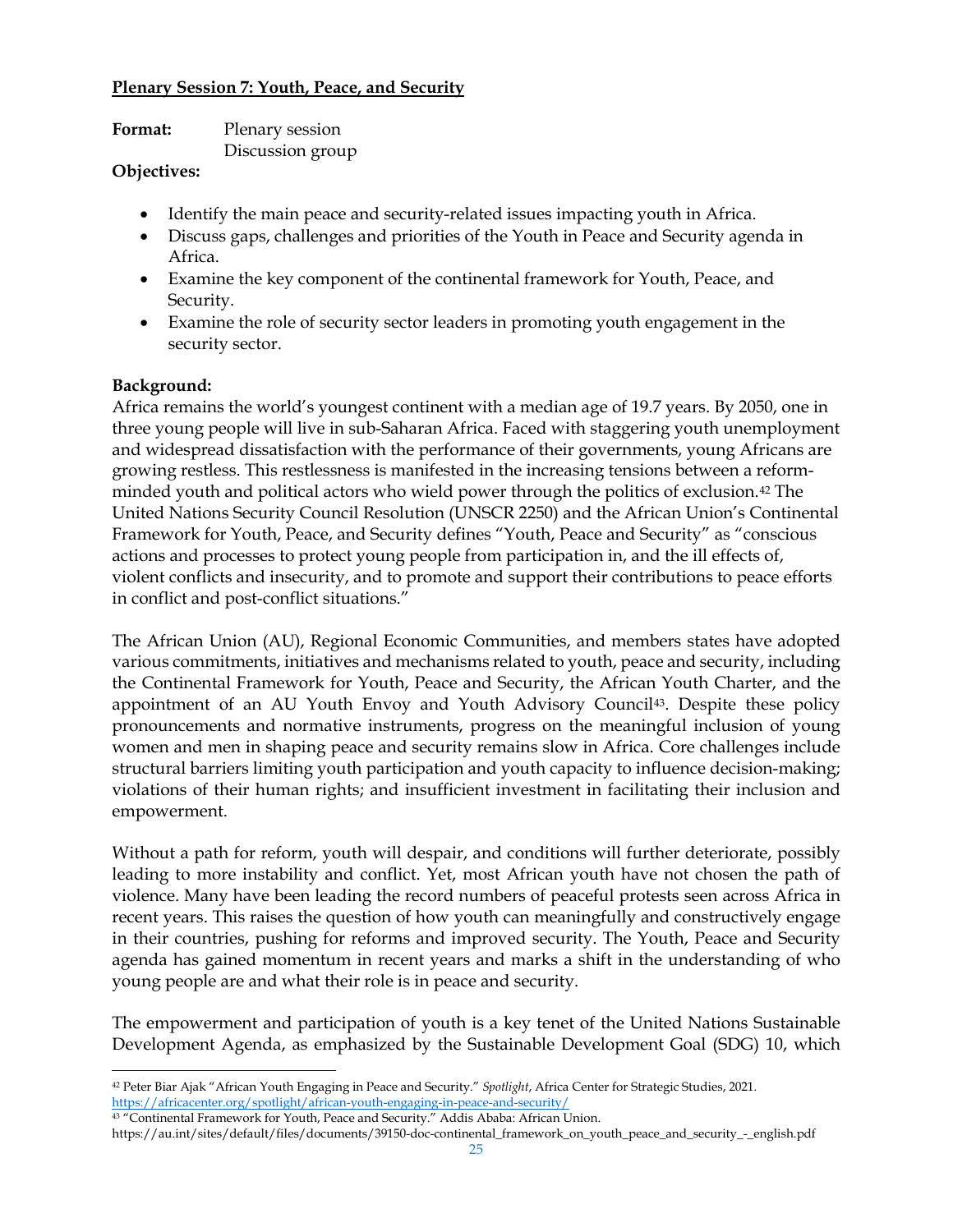calls for the promotion of the social, economic, and political inclusion of the young generation, and SDG 16, which aims to ensure responsive, inclusive, participatory, and representative decision-making at all levels. Youths' role in development and security is shaped by the state's capacity to harness their potential and meet their needs on a range of issues.

The AU Agenda 2063, UNSCR 2250 on Youth, Peace, and Security, and emerging research emphasizes the need to switch the narrative to recognize youth as positive agents for peacebuilding and security, rather than stigmatizing them as risks. The creativity and diversity of initiatives young Africans have engaged in to promote peacebuilding and good governance demonstrate the capacity of youth for innovation and problem-solving. For example, UNSCR 2250 calls on Member States to include young people in their institutions and mechanisms to prevent violent conflict and to support the work already being performed by youth in peace and security. While many African governments recognize young people's essential role in peace and security and as positive drivers of change, more work is still to be done. It includes providing youth access to quality education and skill development for gainful employment to enhance their economic role in society and, in turn, their contributions to peace and security.

# **Discussion Questions:**

- Why is the youth, peace, and security agenda important in your country/region?
- How are young women and young men politically and socially engaged and already contributing to peace and security in your country/region?
- What are the opportunities and challenges of the youth, peace, and security agenda in your country/region? How can the youth co-lead the AU's Silencing the Guns agenda?
- How can involving youth in formulating policies and strategies related to security, peace and development improve the provision of citizen security in your country?

# **Required Readings:**

African Union, "Continental Framework for Youth, Peace and Security." 2020:

- EN: [https://au.int/sites/default/files/documents/39150-doc](https://au.int/sites/default/files/documents/39150-doc-continental_framework_on_youth_peace_and_security_-_english.pdf)[continental\\_framework\\_on\\_youth\\_peace\\_and\\_security\\_-\\_english.pdf](https://au.int/sites/default/files/documents/39150-doc-continental_framework_on_youth_peace_and_security_-_english.pdf)
- FR: [https://au.int/sites/default/files/documents/39150-doc](https://au.int/sites/default/files/documents/39150-doc-cadre_continental_pour_les_jeunes_la_paix_et_la_securite_docx.pdf)[cadre\\_continental\\_pour\\_les\\_jeunes\\_la\\_paix\\_et\\_la\\_securite\\_docx.pdf](https://au.int/sites/default/files/documents/39150-doc-cadre_continental_pour_les_jeunes_la_paix_et_la_securite_docx.pdf)

Peter Biar Ajak, "African Youth Engaging in Peace and Security." Africa Center for Strategic Studies *Spotlight*, 2021:

- EN:<https://africacenter.org/spotlight/african-youth-engaging-in-peace-and-security/>
- FR: [https://africacenter.org/fr/spotlight/la-jeunesse-africaine-engagee-pour-la-paix-et](https://africacenter.org/fr/spotlight/la-jeunesse-africaine-engagee-pour-la-paix-et-la-securite/)[la-securite/](https://africacenter.org/fr/spotlight/la-jeunesse-africaine-engagee-pour-la-paix-et-la-securite/)

Daniel Agbiboa, "Youth as Tactical Agents of Peacebuilding and Development in the Sahel." *Journal of Peacebuilding & Development,* Vol. 10 (3), 2015. [https://www.researchgate.net/publication/288021839\\_Youth\\_As\\_Tactical\\_Agents\\_Of\\_Peaceb](https://www.researchgate.net/publication/288021839_Youth_As_Tactical_Agents_Of_Peacebuilding_And_Development_In_The_Sahel) [uilding\\_And\\_Development\\_In\\_The\\_Sahel](https://www.researchgate.net/publication/288021839_Youth_As_Tactical_Agents_Of_Peacebuilding_And_Development_In_The_Sahel)

## **Additional Africa Center resources:**

"The Battle for the Soul of Uganda." Africa Center for Strategic Studies *Spotlight*, 2020: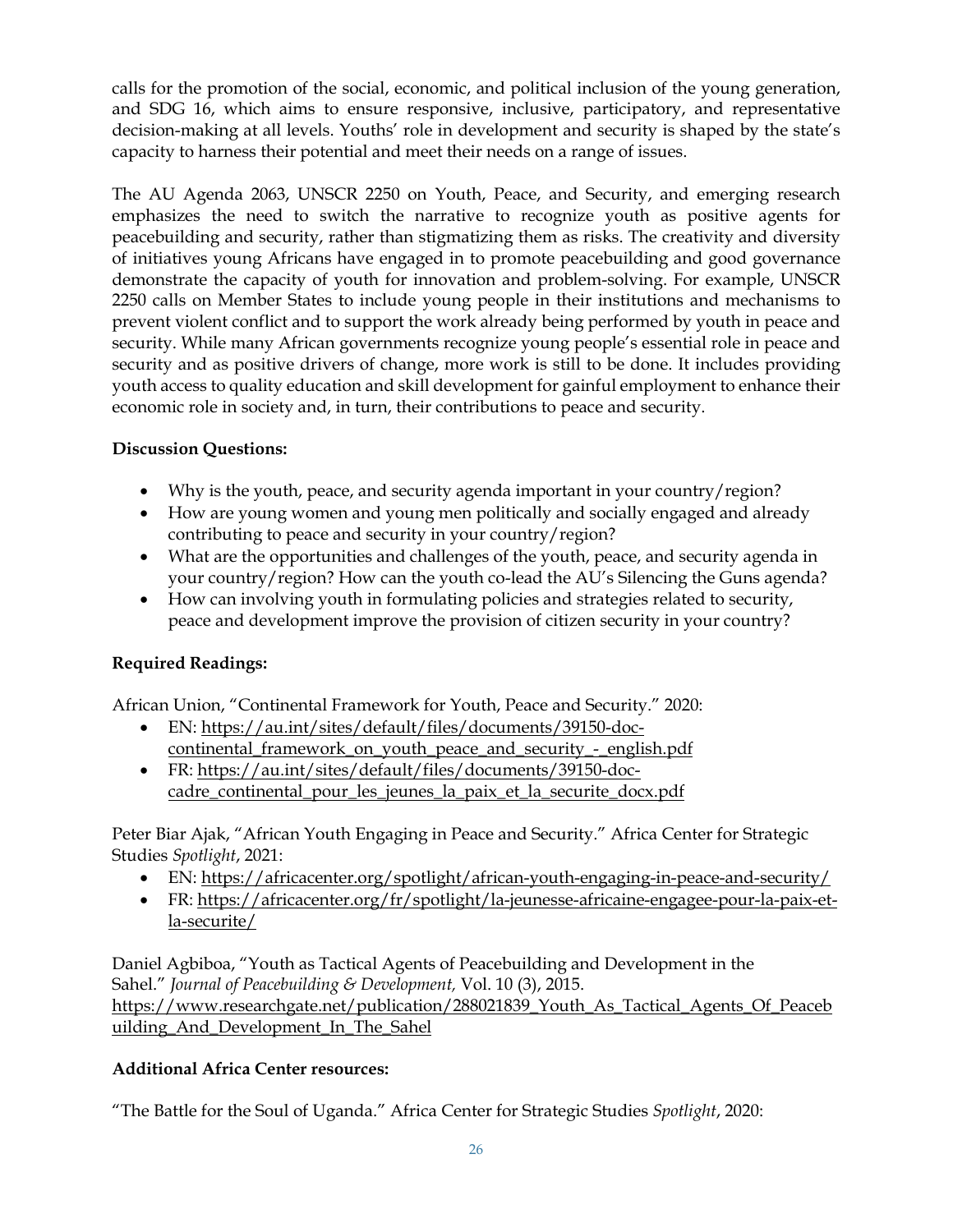- EN:<https://africacenter.org/spotlight/battle-soul-uganda/>
- FR: [https://africacenter.org/fr/spotlight/ouganda-bataille-avec-pour-enjeu-lame-de-la-](https://africacenter.org/fr/spotlight/ouganda-bataille-avec-pour-enjeu-lame-de-la-nation/) $\frac{\text{nation}}{\text{}}$

"EndSARS Demands Nigerian Police Reform." Africa Center for Strategic Studies *Spotlight,* 2020:

- EN:<https://africacenter.org/spotlight/endsars-demands-nigerian-police-reform/>
- FR: [https://africacenter.org/fr/spotlight/endsars-demande-une-reforme-de-la-police](https://africacenter.org/fr/spotlight/endsars-demande-une-reforme-de-la-police-nigeriane/)[nigeriane/](https://africacenter.org/fr/spotlight/endsars-demande-une-reforme-de-la-police-nigeriane/)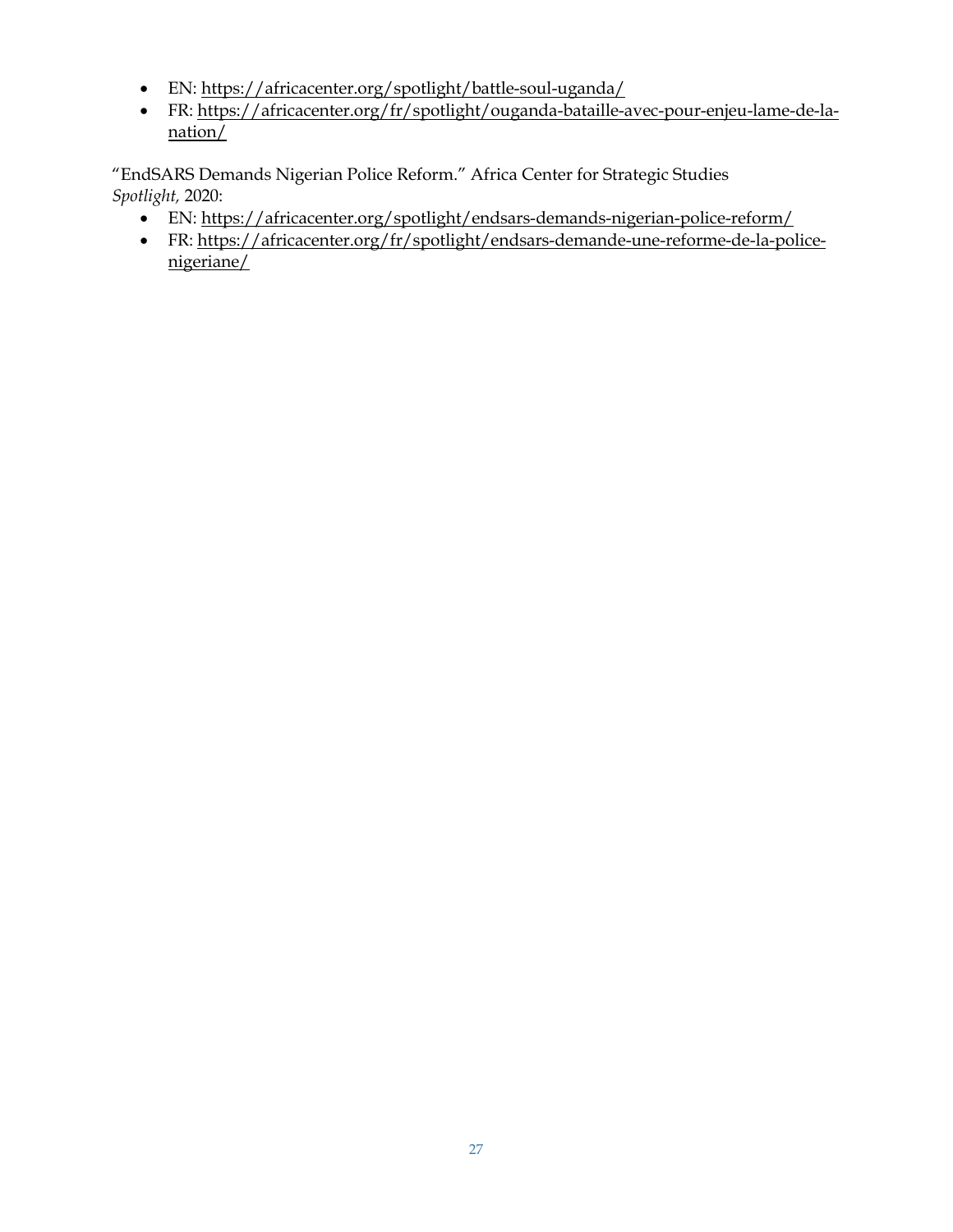### **Plenary Session 8: Women, Peace, and Security**

| Format: | Plenary session  |
|---------|------------------|
|         | Discussion group |

### **Objectives:**

- Examine how gender impacts security in Africa for both men and women.
- Analyze the role of gender in non-state armed groups in Africa.
- Critically assess recent efforts to improve gender mainstreaming in the security sector in Africa.
- Examine the role of security sector leaders in improving gender mainstreaming in the security sector.

## **Background:**

The work of several Africans who have won the Nobel Peace Prize illustrates how gender perspectives shape security. In 2011, the former Liberian president, Ellen Johnson-Sirleaf, and the civil society activist, Leymah Gbowee, won the prize for their efforts to foster peace after years of civil war. In 2018, Denis Mukwege of the Democratic Republic of Congo (DRC) won the prize for his medical and advocacy work to "end the use of sexual violence as a weapon of war and armed conflict."[44](#page-27-0) As these examples show, men and women alike have stakes in addressing security challenges with a gender perspective. Gender is often equated with women, but gender sensitivity actually means weighing the needs, contributions, and perspectives of men and boys as well as women and girls. Some notable ways that gender influences the security sector include:

*Dynamics of violence and peace.* Women and girls as well as men and boys play key roles in perpetrating and resolving violent conflict. In non-state armed groups, women are sometimes asked to work behind the front lines or play familial and domestic roles; in other cases, they are recruited into combat and deployed. Women are as prone to violence and driven by many of the same grievances as men, but they often experience conflict and violence differently and have different social positions and resources for addressing security challenges. Based on their many social, political, and economic roles, women also bring essential perspectives to peacebuilding and countering violent extremism (CVE).

*Realization of citizen and human security.* The notion of security has evolved away from regime security to include a greater focus on citizen and community well-being. Responding to gender differences in experiences in the context of citizen security remains essential to achieving peace, stability, development, and good governance. For instance, sexual and gender-based violence (whether it occurs in peacetime or as a result of conflict) must be addressed as part of the national security agenda if that agenda is to effectively ensure citizen and human security.

*National security, security governance, and security sector reform.* Women remain under-represented in security sector institutions and national security strategy processes in Africa, although some African parliaments are among the world's best on women's representation. This is the case despite increased attention to gender and security in Africa since the UN Security Council Resolution 1325 passed in 2000, including through the AU's 2015-2020 Gender, Peace, and Security Program. The AU's Agenda 2063 seeks to increase inclusion of women in leadership related to a whole host of issues, and the AU has also made gender equality and women's empowerment core principles of security sector reform. Inclusion can happen in different ways.

<span id="page-27-0"></span><sup>44</sup> <https://www.nobelprize.org/prizes/peace/2018/mukwege/facts/>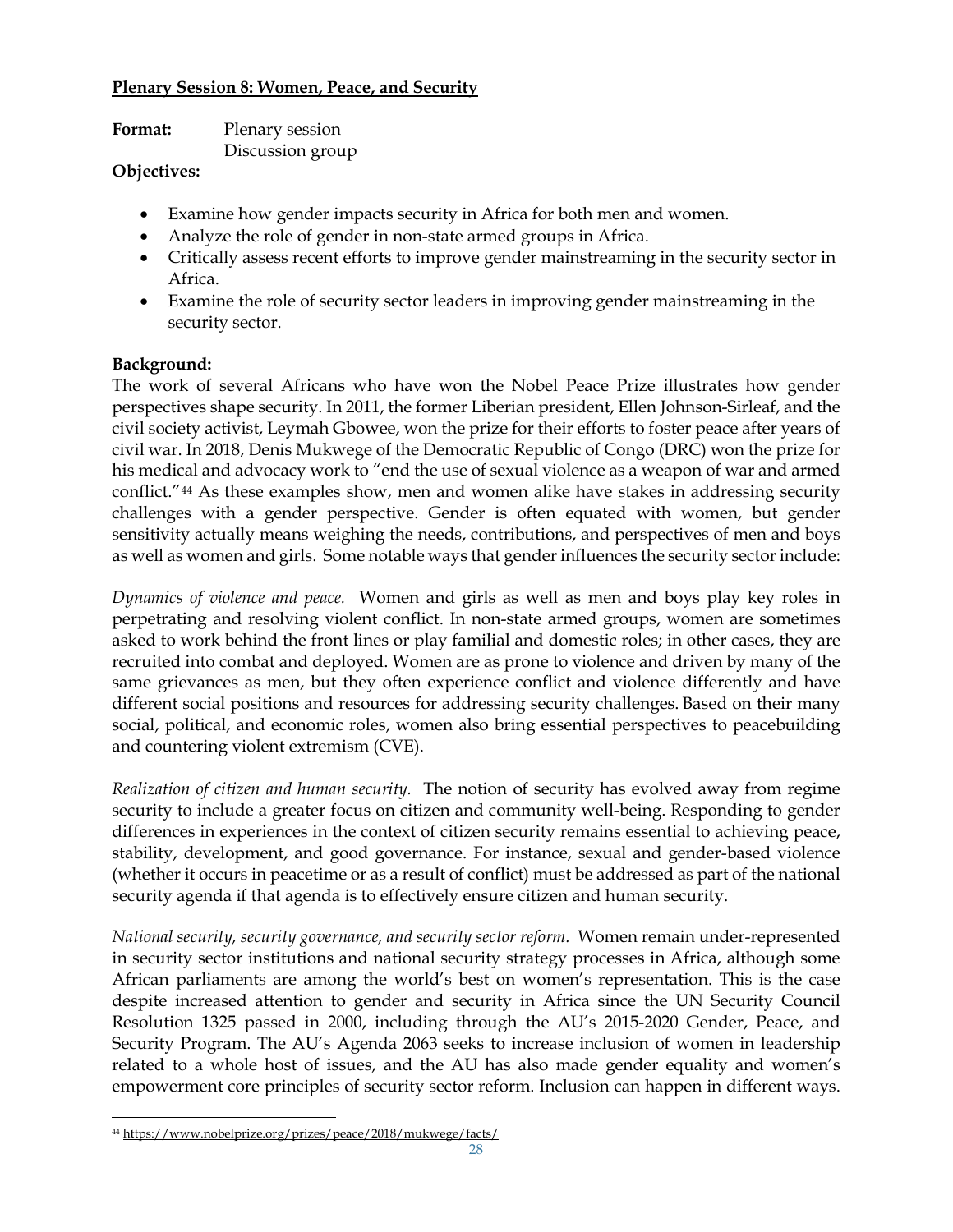Through gender mainstreaming, security actors can make sure that their institutions and personnel are consistently evaluating how their proposed policies and plans could affect men and women as well as boys and girls differently, and work to minimize negative consequences to everyone. Another important approach is to promote not only more balanced gender representation, but also the equal participation, of men and women in the institutions, strategy development sessions, oversight processes, and public consultations that relate to the security and defense sector.

# **Discussion Questions:**

- How do security challenges affect women and men differently in your country/region?
- What are the challenges to including gender perspectives in security strategy and policymaking?
- How can strategic leadership and security sector leaders improve gender sensitivity and gender mainstreaming in security sector?
- How can the U.S. and other partners support your country/region to improve gender mainstreaming in security sector?

## **Required Readings:**

Bineta Diop and Phumzile Mlambo-Ngcuka, "African Women Leaders Network: A Movement for the Transformation of Africa." *Africa Renewal*, 2020:

- EN: [https://www.un.org/africarenewal/web-features/african-women-leaders](https://www.un.org/africarenewal/web-features/african-women-leaders-network)[network](https://www.un.org/africarenewal/web-features/african-women-leaders-network)
- FR : [https://www.un.org/africarenewal/fr/a-la-une/reseau-des-femmes-africaines](https://www.un.org/africarenewal/fr/a-la-une/reseau-des-femmes-africaines-dirigeantes-un-mouvement-pour-la-transformation-de-lafrique)[dirigeantes-un-mouvement-pour-la-transformation-de-lafrique](https://www.un.org/africarenewal/fr/a-la-une/reseau-des-femmes-africaines-dirigeantes-un-mouvement-pour-la-transformation-de-lafrique)

African Union, "African Union Strategy for Gender Equality and Women's Empowerment 2018- 2028.":

- EN : [https://au.int/sites/default/files/documents/36195-doc](https://au.int/sites/default/files/documents/36195-doc-au_strategy_for_gender_equality_womens_empowerment_2018-2028_report.pdf)[au\\_strategy\\_for\\_gender\\_equality\\_womens\\_empowerment\\_2018-2028\\_report.pdf](https://au.int/sites/default/files/documents/36195-doc-au_strategy_for_gender_equality_womens_empowerment_2018-2028_report.pdf)
- FR : [https://au.int/sites/default/files/documents/36897-doc-52569-au-fr](https://au.int/sites/default/files/documents/36897-doc-52569-au-fr-final_web.pdf)[final\\_web.pdf](https://au.int/sites/default/files/documents/36897-doc-52569-au-fr-final_web.pdf)
- PO: [https://au.int/sites/default/files/documents/36897-doc-52569-au-por\\_web.pdf](https://au.int/sites/default/files/documents/36897-doc-52569-au-por_web.pdf)

African Union Commission, "Continental Results Framework: Monitoring and Reporting on the Implementation of the Women, Peace, and Security Agenda in Africa (2018-2028)":

- EN: [https://au.int/sites/default/files/documents/35958-doc](https://au.int/sites/default/files/documents/35958-doc-continental_results_framework_wps_.pdf)[continental\\_results\\_framework\\_wps\\_.pdf](https://au.int/sites/default/files/documents/35958-doc-continental_results_framework_wps_.pdf)
- FR: [https://issat.dcaf.ch/fre/download/145747/2997043/Cadre%20Continental%20de%20](https://issat.dcaf.ch/fre/download/145747/2997043/Cadre%20Continental%20de%20R%C3%A9sultats.pdf) [R%C3%A9sultats.pdf](https://issat.dcaf.ch/fre/download/145747/2997043/Cadre%20Continental%20de%20R%C3%A9sultats.pdf)

Aisha Fofana Ibrahim, Alex Sivalie Mbayo, and Rosaline McCarthy, "Understanding the Links Between Gender and Security," in *Tool 8: Integrating Gender in Security Sector Reform and Governance*. Geneva Centre for the Democratic Control of Armed Forces, pp. 3-15, 2015:

• EN[:https://www.dcaf.ch/sites/default/files/publications/documents/SSRG-West-](https://www.dcaf.ch/sites/default/files/publications/documents/SSRG-West-Africa-Toolkit-Tool-8-EN.pdf)[Africa-Toolkit-Tool-8-EN.pdf](https://www.dcaf.ch/sites/default/files/publications/documents/SSRG-West-Africa-Toolkit-Tool-8-EN.pdf)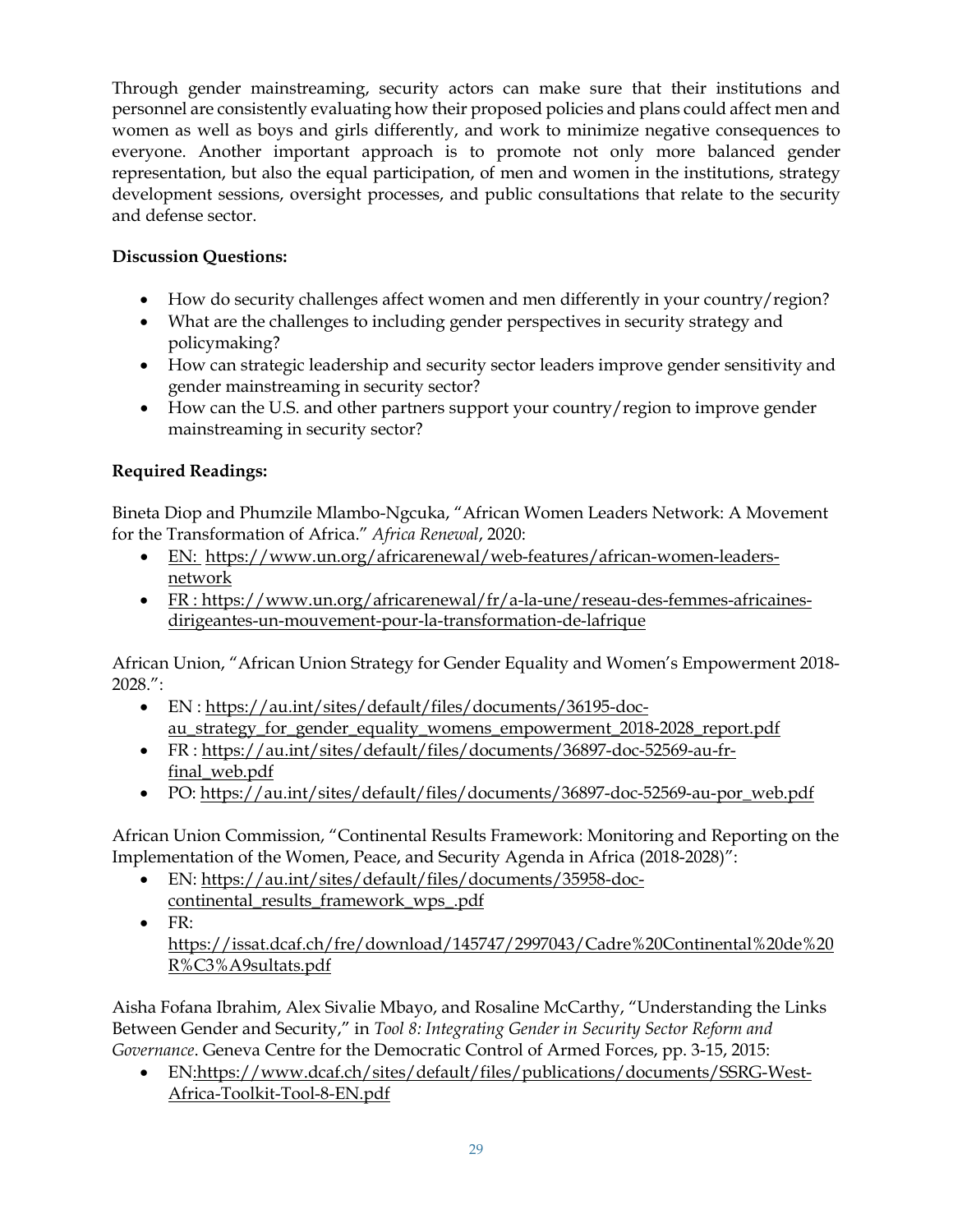• PO[:https://issat.dcaf.ch/download/112398/2038498/SSRG-West-Africa-Toolkit-Tool-](https://issat.dcaf.ch/download/112398/2038498/SSRG-West-Africa-Toolkit-Tool-8-PO.pdf)[8-PO.pdf](https://issat.dcaf.ch/download/112398/2038498/SSRG-West-Africa-Toolkit-Tool-8-PO.pdf) 

# **Additional Africa Center Resources:**

"Women in African Peace and Security: Where Do Policy and Practice Stand?" Webinar, November 19, 2020:

- EN[:https://africacenter.org/programs/women-african-peace-security-where-policy](https://africacenter.org/programs/women-african-peace-security-where-policy-practice-stand/)[practice-stand/](https://africacenter.org/programs/women-african-peace-security-where-policy-practice-stand/)
- FR[:https://africacenter.org/fr/programs/femmes-paix-securite-afrique-politiques](https://africacenter.org/fr/programs/femmes-paix-securite-afrique-politiques-pratiques/)[pratiques/](https://africacenter.org/fr/programs/femmes-paix-securite-afrique-politiques-pratiques/)
- PO[:https://africacenter.org/pt-pt/mulheres-paz-seguranca-africana-situacao-politica](https://africacenter.org/pt-pt/mulheres-paz-seguranca-africana-situacao-politica-pratica/)[pratica/](https://africacenter.org/pt-pt/mulheres-paz-seguranca-africana-situacao-politica-pratica/)

"The Gender Dimensions of Countering Violent Extremism in Africa." Webinar, September 22, 2021:

- EN[:https://africacenter.org/programs/gender-countering-violent-extremism-africa-](https://africacenter.org/programs/gender-countering-violent-extremism-africa-2021/)[2021/](https://africacenter.org/programs/gender-countering-violent-extremism-africa-2021/)
- FR[:https://africacenter.org/fr/programs/dimensions-genre-lutte-contre-extremisme](https://africacenter.org/fr/programs/dimensions-genre-lutte-contre-extremisme-violent-afrique-2021/)[violent-afrique-2021/](https://africacenter.org/fr/programs/dimensions-genre-lutte-contre-extremisme-violent-afrique-2021/)
- PO[:https://africacenter.org/pt-pt/dimensoes-genero-combate-extremismo-violento](https://africacenter.org/pt-pt/dimensoes-genero-combate-extremismo-violento-africa-2021/)[africa-2021/](https://africacenter.org/pt-pt/dimensoes-genero-combate-extremismo-violento-africa-2021/)

"The Gender Dimensions of African Peace Operations." Webinar, January 19, 2022:

- EN[:https://africacenter.org/programs/2022-01-wps-pso-gender-dimensions-african](https://africacenter.org/programs/2022-01-wps-pso-gender-dimensions-african-peace-operations/)[peace-operations/](https://africacenter.org/programs/2022-01-wps-pso-gender-dimensions-african-peace-operations/)
- FR[:https://africacenter.org/fr/programs/2022-01-wps-pso-dimensions-genre](https://africacenter.org/fr/programs/2022-01-wps-pso-dimensions-genre-operations-paix-afrique/)[operations-paix-afrique/](https://africacenter.org/fr/programs/2022-01-wps-pso-dimensions-genre-operations-paix-afrique/)
- PO[:https://africacenter.org/pt-pt/2022-01-wps-pso-dimensoes-genero-operacoes-paz](https://africacenter.org/pt-pt/2022-01-wps-pso-dimensoes-genero-operacoes-paz-africa/)[africa/](https://africacenter.org/pt-pt/2022-01-wps-pso-dimensoes-genero-operacoes-paz-africa/)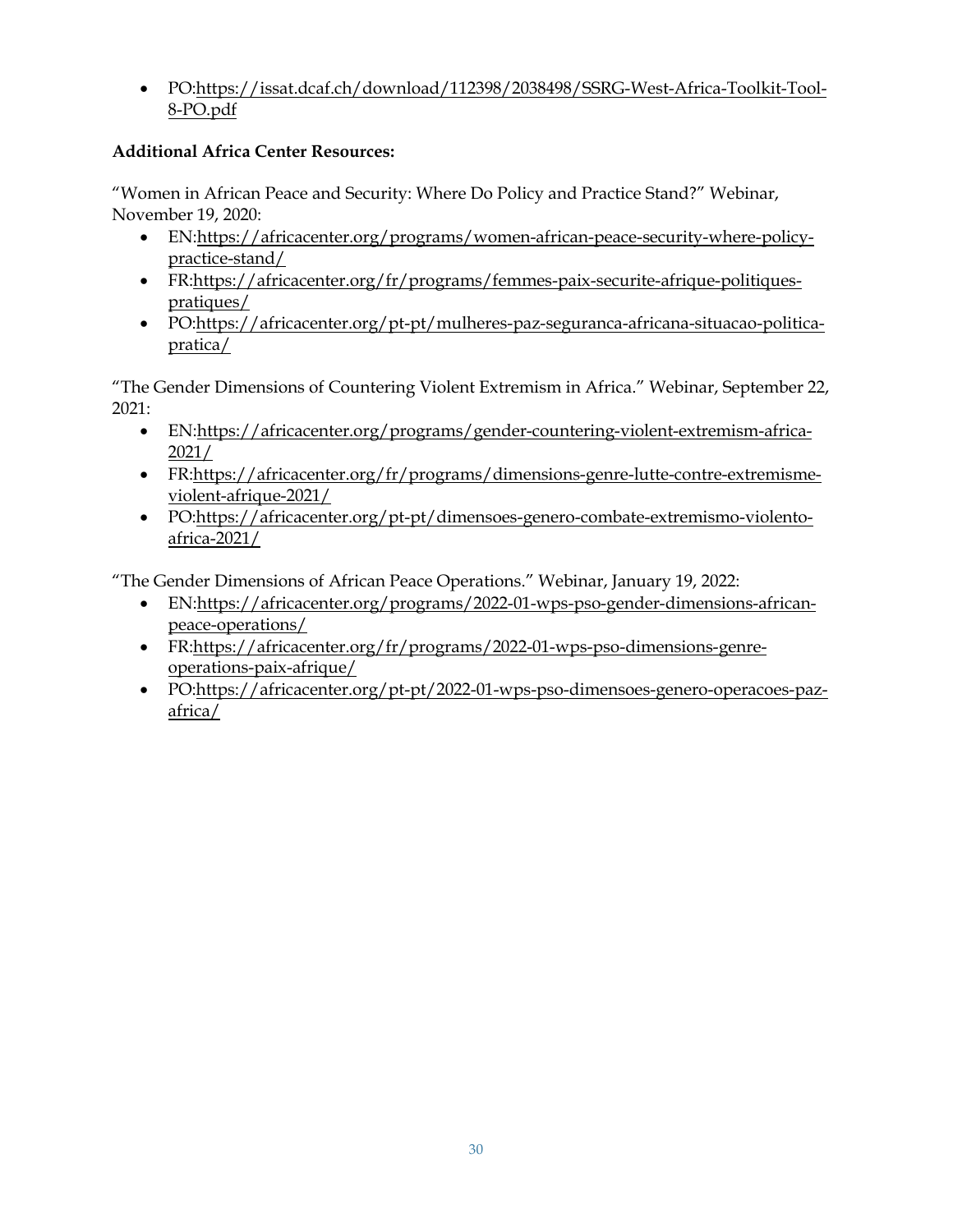#### **Plenary Session 9: Democratization Trends**

| Plenary session  |
|------------------|
| Discussion group |
|                  |

#### **Objectives:**

- Examine the progress, challenges, and opportunities African countries face in achieving representative, democratic governance, and the security implications of these.
- Discuss major challenges of constitutional political succession and military coups as they relate to governance performance and public perceptions of democratic dividends.
- Explore the relationship between the politics of democratization and security in Africa.

### **Background:**

The state of democracy in Africa is arguably one of the most controversial and difficult questions facing the continent today. Afrobarometer's public opinion surveys done in 34 countries on the continent show that, on the whole, democracy is in demand by most African citizens, even if it is also undersupplied by African leaders and political elites. Democracy is important for providing citizen security and safety. One of the main reasons is that democratic systems are based on a balance of powers between different branches of government, such that open political competition and the exercise of civil liberties are possible. Strong legislatures and independent judiciaries can make executive branch actions more legitimate, transparent, and accountable to citizens, including in the domains of defense and security. Citizens are also key holders of rights in the exercise of representative, democratic governance, and are entitled to use these rights in a range of peaceful and legal ways to resolve disputes and express preferences.

While many countries are making obvious progress to improve representative governance and enhance state-society relations, others appear to be regressing. The global rise in nationalism and authoritarianism reinforces certain negative trends. Whether democracy can be designed to better fit African realities is a key question that academics and practitioners continue to grapple with.[45](#page-30-0) As much as there have been significant advances in democratization, there have equally been 'democratic rollbacks' and the entrenchment of autocracy, albeit under the guise of electoralism in multi-party contexts. While it is important to acknowledge achievements of the continent's success stories, of which there have been many over the last several decades, it is also crucial to recognize the setbacks that are now taking place, including through the recent spate of military coups in Mali, Burkina Faso, Guinea, Chad, and Sudan.

On the one hand, African countries have made great strides in election quality, peaceful transfers of power, and respect for fundamental freedoms and civil liberties since most of them transitioned from military, single-party, or personalist regimes to multiparty competitive systems in the early 1990s. Today, Afrobarometer opinion surveys show that seven in ten Africans affirm that "democracy is preferable to any other kind of government," three-quarters reject military rule, and two-thirds are in favor of parliamentary oversight of the president, a core pillar of sound democratic governance and civilian oversight of the security sector.[46](#page-30-1) Grassroots organizations – including those that mobilize youth to advocate for transparency and accountability in politics –

<span id="page-30-0"></span><sup>45</sup> Nic Cheeseman, "How to Design More Stable Democracies that Better Fit African Realities," *The Conversation*, July 24, 2015, <https://theconversation.com/how-to-design-more-stable-democracies-that-better-fit-african-realities-45057>

<span id="page-30-1"></span><sup>46</sup> Joseph Asunka & E. Gyimah-Boadi, "Do Africans want democracy – and do they think they're getting it?"*Washington Post*, October 22, 2021[, https://www.washingtonpost.com/politics/2021/10/22/do-africans-want-democracy-do-they-think-theyre](https://www.washingtonpost.com/politics/2021/10/22/do-africans-want-democracy-do-they-think-theyre-getting-it/)[getting-it/](https://www.washingtonpost.com/politics/2021/10/22/do-africans-want-democracy-do-they-think-theyre-getting-it/)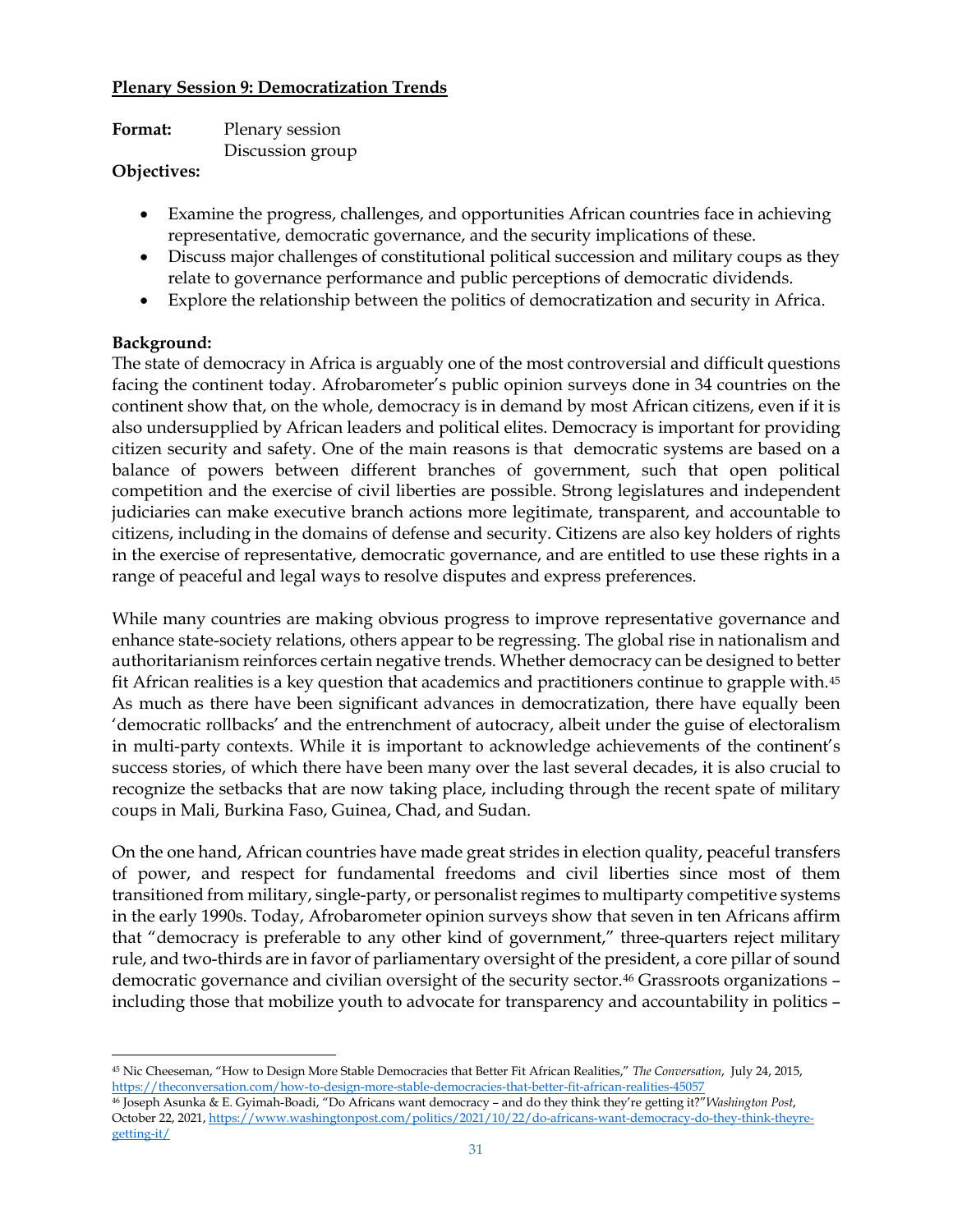have been at the forefront of civic engagement to combat corruption, strengthen local governance, and contest attempts to expand presidential power.[47](#page-31-0)

On the other hand, key indicators of political rights and civil liberties in Africa have been in decline since 2006.[48](#page-31-1) Not all transitions in power are free and fair, and some elections exacerbate corruption and ethnic tensions[.49](#page-31-2) Judicial independence and checks and balances also affect these dynamics, with higher risks of electoral violence in countries with quasi-independent judiciaries, where citizens are frequently uncertain about whether courts will fairly resolve election disputes.[50](#page-31-3) Although leadership change is not necessarily a sign of the quality of a country's democracy, the abolition of presidential term limits in some countries have raised concerns. These measures are among those that often hinder the kind of accountable and responsive governance that is needed to deliver the political and economic "dividends" that citizens expect from democracy. Overall, a picture of complexity and of contradictory trends is revealed.

### **Discussion Questions:**

- What have been the successes and the challenges of establishing and maintaining democracy in your country/region? What factors explain the success stories and the challenges in your country or region?
- How have leaders in your country/region either enhanced or inhibited democratic governance generally and in security sector?
- What practical measures can your country/region take to entrench democratic governance in general and in security sector in particular?
- What role can and should the security sector play in shaping the cultures and practices of democracy in their country? Do young, emerging leaders have any particular ideas, perspectives, skills, or experiences that they can bring to the table?

## **Required Readings:**

Emmanuel Gyimah-Boadi, "Aspirations and Realities in Africa: Democratic Delivery Falls Short." *Journal of Democracy* 30:3, 2019. <https://muse.jhu.edu/article/729171>

Emmanuel Gyimah-Boadi, "Le recul démocratique en Afrique de l'Ouest: Caractéristiques, causes, et solutions." Kofi Annan Foundation, 2021. [https://www.kofiannanfoundation.org/app/uploads/2022/02/Le-recul-democratique-en](https://www.kofiannanfoundation.org/app/uploads/2022/02/Le-recul-democratique-en-afrique-de-louest_caracteristiques-causes-et-solutions_Boadi_Decembre2021.pdf)[afrique-de-louest\\_caracteristiques-causes-et-solutions\\_Boadi\\_Decembre2021.pdf](https://www.kofiannanfoundation.org/app/uploads/2022/02/Le-recul-democratique-en-afrique-de-louest_caracteristiques-causes-et-solutions_Boadi_Decembre2021.pdf)

Joseph Siegle and Candace Cook, "Infographic: Circumvention of Term Limits Weakens Governance in Africa." Africa Center for Strategic Studies *Spotlight*, 2020 (updated May 17, 2021):

<span id="page-31-0"></span><sup>47</sup> Catherine Lena Kelly, "The Many Faces of Rule of Law and Security in Africa," *South Central Review* 37:2-3, 96-118, https://www.researchgate.net/publication/346574876\_The\_Many\_Faces\_of\_Rule\_of\_Law\_and\_Security\_in\_Africa\_South\_Central \_Review\_372-3\_96-118

<span id="page-31-1"></span><sup>48</sup> Robert Mattes & Michael Bratton, "Do Africans still want democracy?" Afrobarometer Policy Paper No. 36, 2016, [http://www.afrobarometer.org/press/do-africans-still-want-democracy;](http://www.afrobarometer.org/press/do-africans-still-want-democracy) see also Robert Mattes, "La démocratie en Afrique: La demande, l'offre, et le 'démocrate insatisfait,'" Synthèse de Politique no. 54 d'Afrobaromètre, février 2019, <https://afrobarometer.org/fr/publications/pp54-la-democratie-en-afrique-la-demande-loffre-et-le-democrate-insatisfait>

<span id="page-31-2"></span><sup>49</sup> Landry Signé, "Accountability and Demand for Democracy Drive Leadership Changes in Africa," Brookings Institution, June 14, 2018,<https://www.brookings.edu/opinions/accountability-and-demand-for-democracy-drive-leadership-changes-in-africa/>

<span id="page-31-3"></span><sup>50</sup> Meshack Simati, "Why do some elections in Africa turn violent?" *The Washington Post* Monkey Cage blog, November 22, 2017.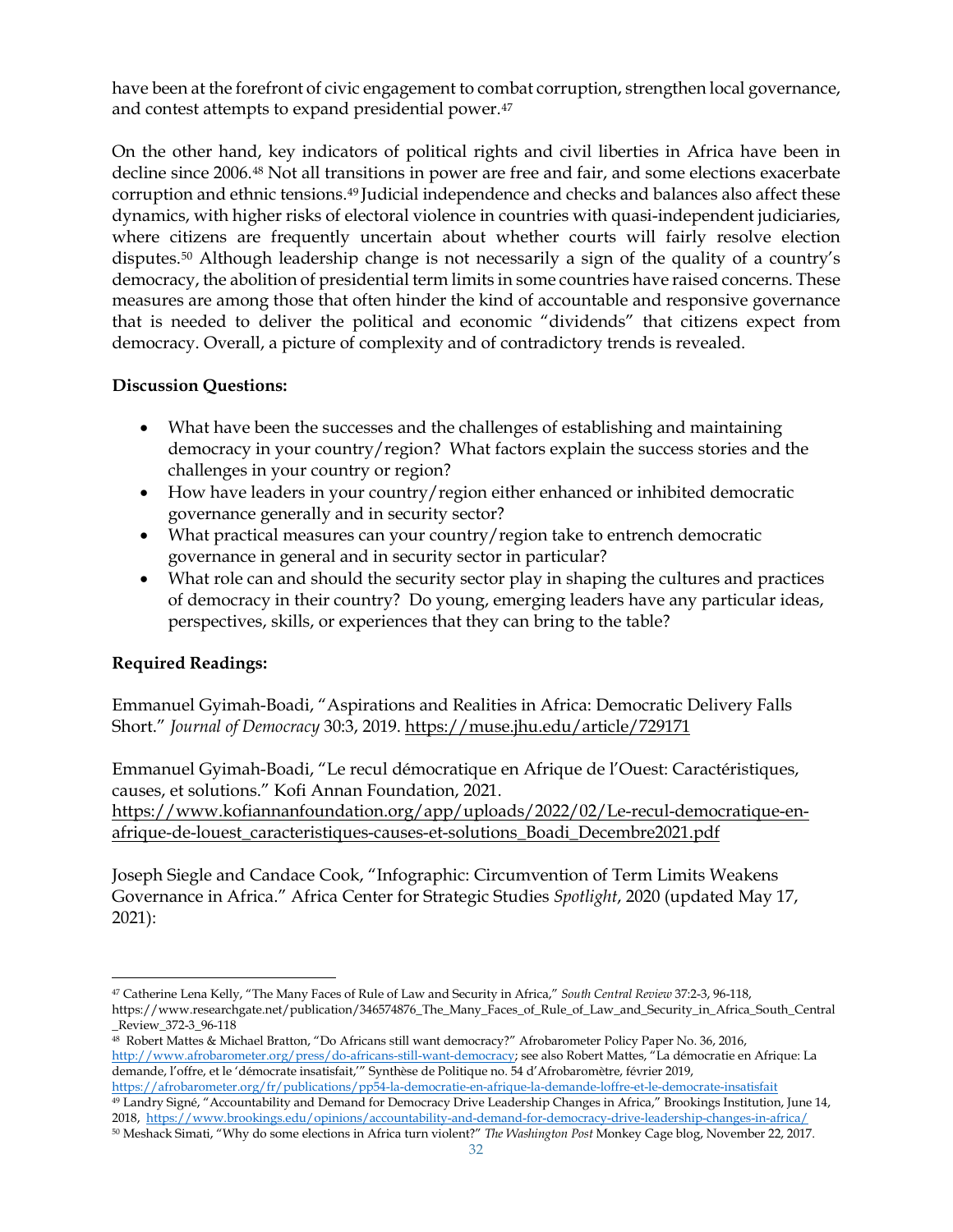- EN: [https://africacenter.org/spotlight/circumvention-of-term-limits-weakens](https://africacenter.org/spotlight/circumvention-of-term-limits-weakens-governance-in-africa/)[governance-in-africa/](https://africacenter.org/spotlight/circumvention-of-term-limits-weakens-governance-in-africa/)
- FR: [https://africacenter.org/fr/spotlight/en-afrique-contournement-limites-mandats](https://africacenter.org/fr/spotlight/en-afrique-contournement-limites-mandats-fragilise-gouvernance/)[fragilise-gouvernance/](https://africacenter.org/fr/spotlight/en-afrique-contournement-limites-mandats-fragilise-gouvernance/)

Peter Fabricius, "African Coups are Making a Comeback." Institute for Security Studies-Africa, 2021:

- EN:<https://issafrica.org/iss-today/african-coups-are-making-a-comeback>
- FR:<https://issafrica.org/fr/iss-today/les-coups-detat-sont-de-retour-en-afrique>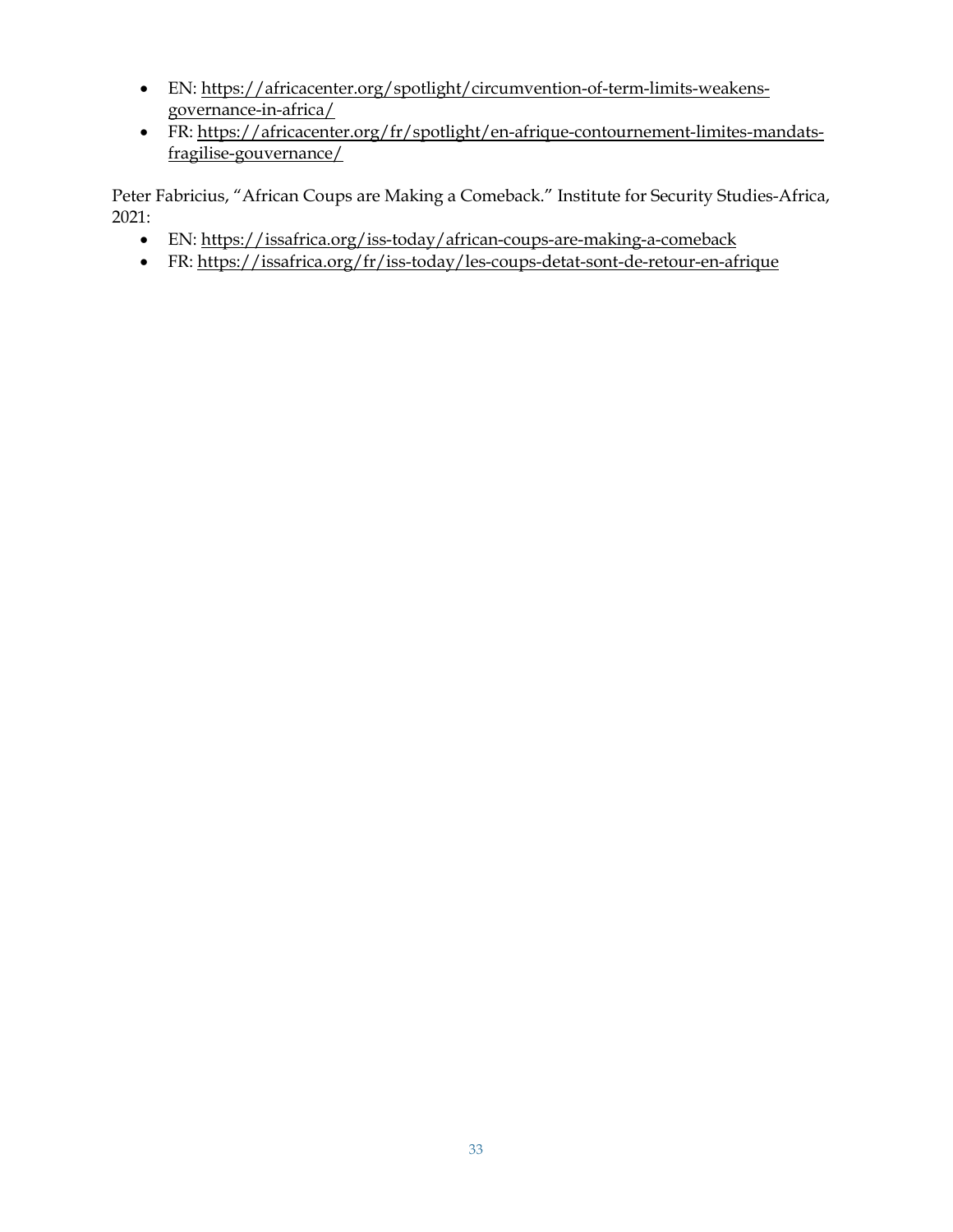#### **Plenary Session 10: Rule of Law and Security Sector Governance**

| <b>Format:</b> | Plenary session  |
|----------------|------------------|
| ---            | Discussion group |

### **Objectives:**

- Discuss what rule of law is as a principle and a process and its place in democratic and civilian security sector governance.
- Consider the different ways that the rule of law shapes the drivers of security challenges and the megatrends affecting African security futures.
- Examine the strategic benefits and the practical challenges that security sector leaders face when seeking to establish and enhance the rule of law in security sector and build trusting relationships with the citizens the security sector is meant to serve.
- Analyze the role of security sector leaders in advancing the rule of law in security sector governance.

## **Background:**

At the root of some of Africa's stalled democratization efforts lie weaknesses in security governance and rule of law. In its simplest form, the rule of law means that nobody is above the law, including those who govern; all people are treated equally under the law, regardless of who they are. Laws are clear, well-known, and applied transparently and evenly by an independent judiciary. Maximally, rule of law includes accountability, just laws, open government, and accessible justice for all.[51](#page-33-0) The African Union's Agenda 2063 further advances such a vision by calling for an Africa where people "enjoy affordable and timely access to independent courts and judiciary that deliver justice without fear or favor." Thus, rule of law is not just about security officials enforcing the law; it is "an ongoing process in which state officials forge relationships of trust with citizens, based on relevant local, national, and international standards about rules, rights, and redress."[52](#page-33-1) In other words, fostering the rule of law is a core part of governments building a "social contract" with citizens.

The rule of law in African countries has historically progressed in fits and starts. Over the last decade on the Ibrahim Index of African Governance, average scores of African countries on overall governance have increased, although there was a slight decline from 2018 to 2019. The overall score improvements over the last ten years have been driven largely by progress on human development and economic opportunity. African countries' performance on security and rule of law – as well as on factors related to participation, rights, and inclusion that play into the rule of law itself – have declined overall.[53](#page-33-2) Anti-corruption efforts are one area of the rule of law in which there has been modest but sustained progress in the last several years, but much work has yet to be done in this area, too, to bolter rule of law and governance as a whole. On a more positive note, on the latest Afrobarometer surveys, 77% of citizens from 34 countries expressed the belief that the president of their country must obey laws and courts, an increase from comparable polls taken in 2011-13, 2014-15, and 2016-18.[54](#page-33-3) Still, it is only in certain cases that the supply of this kind of rule of law meets popular demand.

<span id="page-33-1"></span><span id="page-33-0"></span><sup>51</sup> World Justice Project, "What is the Rule of Law?[" https://worldjusticeproject.org/about-us/overview/what-rule-law](https://worldjusticeproject.org/about-us/overview/what-rule-law) <sup>52</sup> Catherine Lena Kelly, "The Many Faces of Rule of Law and Security in Africa," *South Central Review* 37:2-3, 96-118, <https://muse.jhu.edu/article/774161>

<span id="page-33-2"></span><sup>53</sup> "2020 Ibrahim Index of African Governance: Index Report" Mo Ibrahim Foundation (2020). https://mo.ibrahim.foundation/sites/default/files/2020-11/2020-index-report.pdf

<span id="page-33-3"></span><sup>54</sup> Joseph Asunka & E. Gyimah-Boadi, "Do Africans want democracy – and do they think they're getting it?" *Washington Post*, October 22, 2021[, https://www.washingtonpost.com/politics/2021/10/22/do-africans-want-democracy-do-they-think-theyre](https://www.washingtonpost.com/politics/2021/10/22/do-africans-want-democracy-do-they-think-theyre-getting-it/)[getting-it/](https://www.washingtonpost.com/politics/2021/10/22/do-africans-want-democracy-do-they-think-theyre-getting-it/)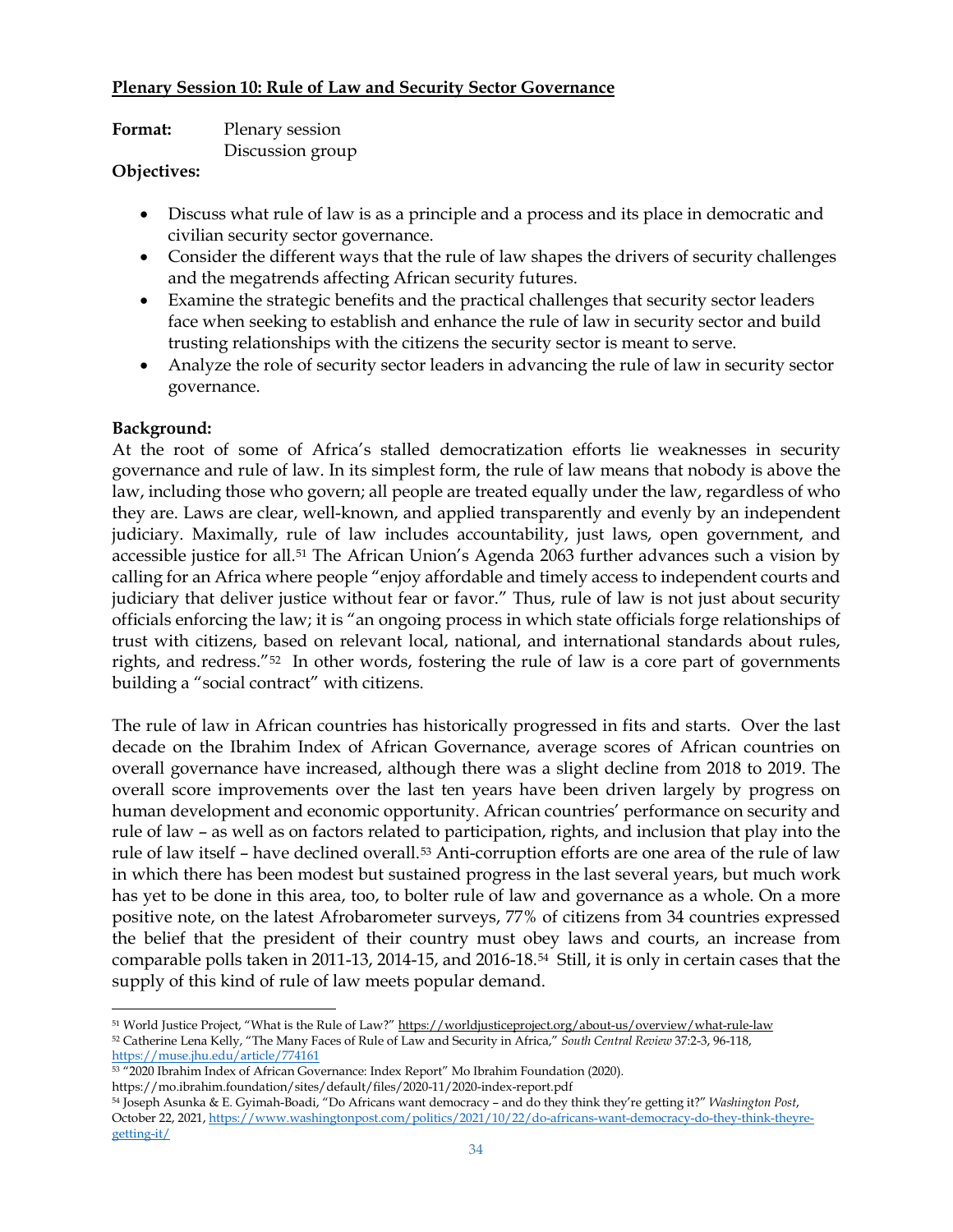Rule of law is a core element of sound security sector governance, which facilitates the provision of transparent, accountable, and legitimate security to citizens on the basis of democratic and civilian control of the security sector. Rule of law is particularly relevant to security governance in light of empirical evidence that some security threats, like violent extremist recruitment, tend to be exacerbated by state-perpetrated abuses of civilians and people's perceptions of unfair treatment by state officials. The professionalism of the security services, as well as citizens' perceptions of it, hinge upon having a system of checks and balances that ensures everyone respects civil liberties, human rights, and the rule of law. There are, accordingly, range of formal and informal institutions that must be engaged consistently and adaptively. Formal, nationallevel oversight institutions (like parliaments, inspectorates, military ombuds institutions, independent anti-corruption and human rights commissions) play a key role in monitoring security force activities and behaviors toward citizens; civilian leaders should also be subject to oversight by the same or similar institutions. The everyday practices that security officials exercise with citizens also matter, since every rights-bearing citizen is a key stakeholder in the rule of law. Local oversight in security sector governance and security governance as a whole also depends upon the work of civil society organizations, media, customary or religious authorities, women and youth groups, and non-state security providers.

When there is good security sector governance, these institutions and actors work in complementarity, within a robust system of checks and balances, to ensure that the defense and security forces who "hold and deploy the means of coercion on behalf of, and for the protection of the entire society,…do not end up functioning as a threat to the same elements they were supposed to protect in the first place."<sup>[55](#page-34-0)</sup>

### **Discussion Questions:**

- How is rule of law related to citizen security in Africa? What do these concepts mean to people in the institutions and communities where you work?
- What is the status of rule of law in your country/region and particularly in the security sector? What have been the challenges and successes of enforcing rule of law and advancing sound security sector governance in your country/region?
- How are justice and rule of law related to the security challenges that your country/region faces (conflict, violent extremism, organized crime, etc.)? How are justice and rule of law related to megatrends (youth bulge, urbanization, migration, climate change, etc.)?
- What practical measures can African countries take to promote the rule of law in the security sector? What institutions or practices does your country use to ensure that defense and security forces build relationships with citizens that facilitate both fair/equitable enforcement of the law and respect for human rights?
- Do African security sector leaders have an interest in building democratic and civilian oversight institutions that facilitate rule of law? Why or why not?

## **Required Readings:**

Charles Manga Fombad, "An Overview of the Crisis of the Rule of Law in Africa." *African Human Rights Law Journal* 18, 213-243, 2018.

<span id="page-34-0"></span><sup>55</sup> Adedeji Ebo, "Parliamentary Oversight of the Security Sector in West Africa: Addressing Democratic Governance Deficits," in Adedeji Ebo and Boubacar N'Diaye, eds. *Parliamentary Oversight of the Security Sector in West Africa: Opportunities and Challenges*, Geneva Centre for the Democratic Control of Armed Forces, 2008 :7.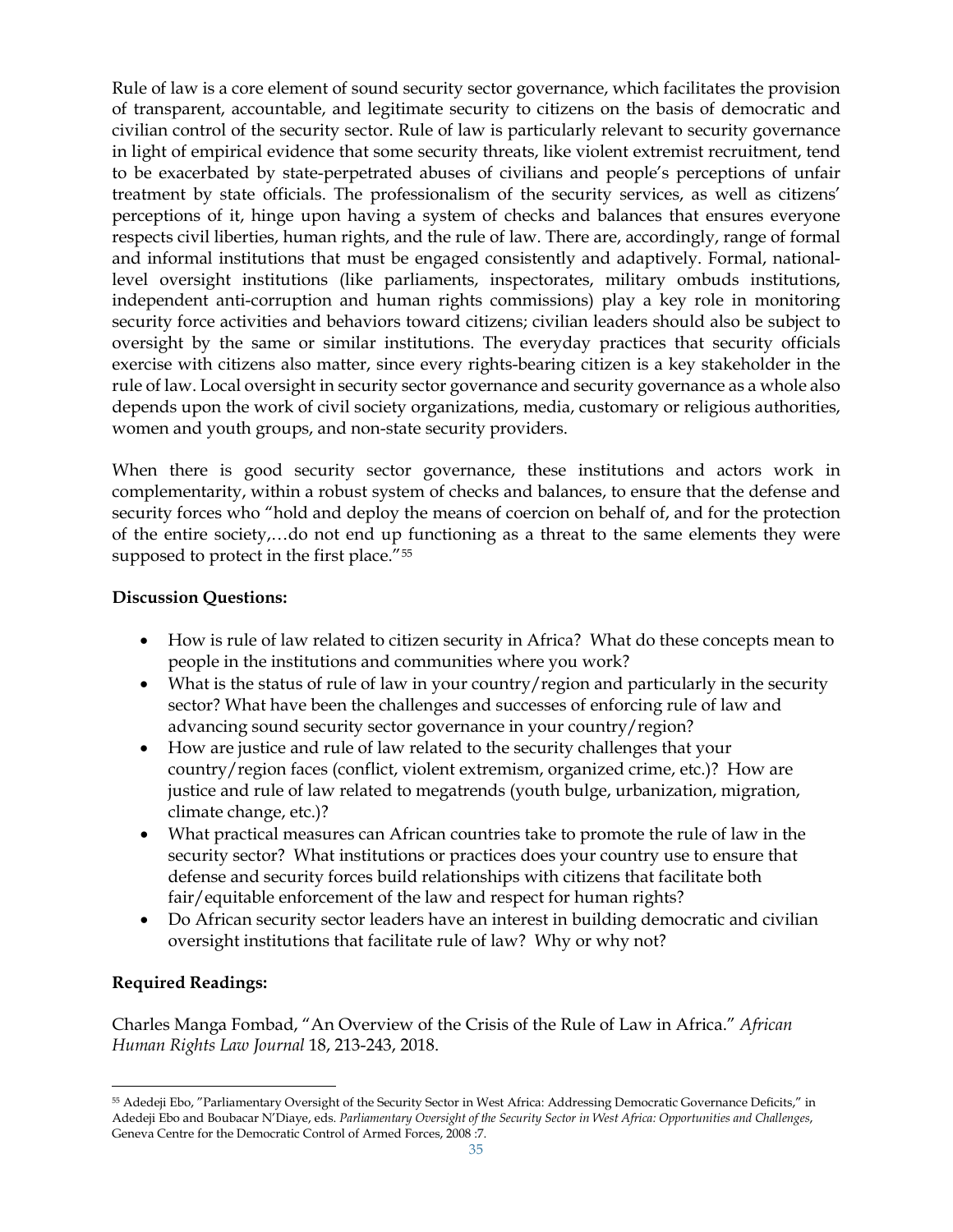[https://repository.up.ac.za/bitstream/handle/2263/71546/Fombad\\_Overview\\_2018.pdf?sequ](https://repository.up.ac.za/bitstream/handle/2263/71546/Fombad_Overview_2018.pdf?sequence=1&isAllowed=y) [ence=1&isAllowed=y](https://repository.up.ac.za/bitstream/handle/2263/71546/Fombad_Overview_2018.pdf?sequence=1&isAllowed=y)

Catherine Lena Kelly, "Justice and Rule of Law Key to African Security." Africa Center for Strategic Studies *Spotlight*, 2021:

- EN:<https://africacenter.org/spotlight/justice-and-rule-of-law-key-to-african-security/>
- FR: [https://africacenter.org/fr/spotlight/la-justice-et-letat-de-droit-pierres-angulaires](https://africacenter.org/fr/spotlight/la-justice-et-letat-de-droit-pierres-angulaires-de-la-securite-en-afrique/)[de-la-securite-en-afrique/](https://africacenter.org/fr/spotlight/la-justice-et-letat-de-droit-pierres-angulaires-de-la-securite-en-afrique/)

Godfrey Musila, "Why Justice Matters for Security." Africa Center for Strategic Studies *Spotlight*, 2018:

- EN:<https://africacenter.org/spotlight/why-justice-matters-for-security-africa/>
- FR: [https://africacenter.org/fr/spotlight/pourquoi-la-justice-est-importante-pour-la](https://africacenter.org/fr/spotlight/pourquoi-la-justice-est-importante-pour-la-securite/)[securite/](https://africacenter.org/fr/spotlight/pourquoi-la-justice-est-importante-pour-la-securite/)

"Security Sector Governance." Geneva Centre for the Democratic Control of Armed Forces, 2015:

- EN[:https://www.dcaf.ch/sites/default/files/publications/documents/DCAF\\_BG\\_1\\_S](https://www.dcaf.ch/sites/default/files/publications/documents/DCAF_BG_1_Security%20Sector%20Governance_0.pdf) [ecurity%20Sector%20Governance\\_0.pdf](https://www.dcaf.ch/sites/default/files/publications/documents/DCAF_BG_1_Security%20Sector%20Governance_0.pdf)
- FR[:https://www.dcaf.ch/sites/default/files/publications/documents/DCAF\\_BG\\_1\\_L](https://www.dcaf.ch/sites/default/files/publications/documents/DCAF_BG_1_La%20gouvernance%20du%20secteur%20de%20la%20securite.pdf) [a%20gouvernance%20du%20secteur%20de%20la%20securite.pdf](https://www.dcaf.ch/sites/default/files/publications/documents/DCAF_BG_1_La%20gouvernance%20du%20secteur%20de%20la%20securite.pdf)

# **Additional Africa Center resources:**

"Why Does Rule of Law Matter for Security Sector Effectiveness in Africa?" webinar, December 16, 2021:

- EN: [https://africacenter.org/programs/jrol2021-rule-of-law-for-security-sector](https://africacenter.org/programs/jrol2021-rule-of-law-for-security-sector-effectiveness-in-africa/)[effectiveness-in-africa/](https://africacenter.org/programs/jrol2021-rule-of-law-for-security-sector-effectiveness-in-africa/)
- FR: [https://africacenter.org/fr/programs/jrol2021-etat-de-droit-efficacite-secteur](https://africacenter.org/fr/programs/jrol2021-etat-de-droit-efficacite-secteur-securite-afrique/)[securite-afrique/](https://africacenter.org/fr/programs/jrol2021-etat-de-droit-efficacite-secteur-securite-afrique/)
- PO: [https://africacenter.org/pt-pt/jrol2021-estado-direito-importante-eficacia-setor](https://africacenter.org/pt-pt/jrol2021-estado-direito-importante-eficacia-setor-seguranca-africa/)[seguranca-africa/](https://africacenter.org/pt-pt/jrol2021-estado-direito-importante-eficacia-setor-seguranca-africa/)

"How Do National Oversight Institutions Influence Security Sector Governance?" webinar, April 26, 2022:

- EN:<https://africacenter.org/programs/2204rol-oversight-security-governance/>
- FR: [https://africacenter.org/fr/programs/2204rol-institutions-controle-gouvernance](https://africacenter.org/fr/programs/2204rol-institutions-controle-gouvernance-securite/)[securite/](https://africacenter.org/fr/programs/2204rol-institutions-controle-gouvernance-securite/)
- PO: [https://africacenter.org/pt-pt/2204rol-instituicoes-supervisao-governacao](https://africacenter.org/pt-pt/2204rol-instituicoes-supervisao-governacao-seguranca/)[seguranca/](https://africacenter.org/pt-pt/2204rol-instituicoes-supervisao-governacao-seguranca/)

"Roles of Parliament in Democratic and Civilian Security Sector Governance" panel, African Parliamentarians Forum 2022, March 1, 2022:

- EN:<https://africacenter.org/programs/african-parliamentarians-forum-2022/>
- FR:<https://africacenter.org/fr/programs/forum-parlementaires-africains-2022/>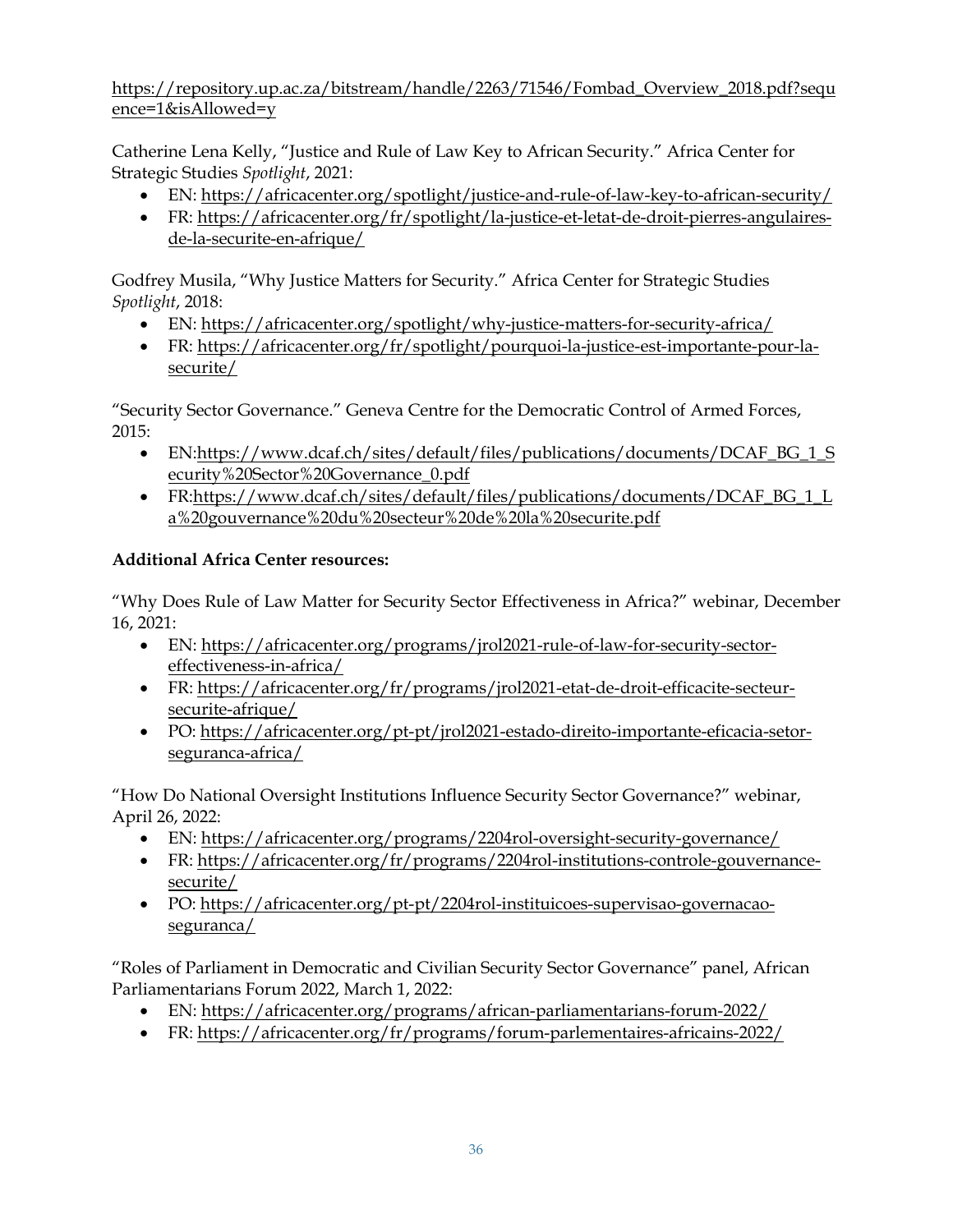# **Module II: National Response to Security Challenges**

#### **Plenary Session 11: Strategic Leadership in Africa's Security Sector**

**Format:** Plenary session Discussion group

#### **Objectives:**

- Understand the critical role of leadership in confronting the changing and complex African security landscape.
- Analyze the tenets of effective strategic leadership in an African context.
- Highlight the importance of adaptability for effective leadership in the ever-changing and complex security environment.
- Examine the role of strategic leadership and security sector leaders in the development and implementation of national security strategies.

#### **Background:**

There is optimism that Africa can claim the latter part of the 21st century if its leaders are prepared to harness emerging global opportunities and address the continent's evolving security challenges. Depending on whether African leaders respond proactively or reactively to the challenges and opportunities they face, the interconnected megatrends discussed in Session 1 may lead to virtuous, mutually reinforcing cycles of stability, growth, and development or vicious cycles of instability, conflict, and poverty. The dynamic security landscape demands that security sector leaders move away from the old approach of "business-as-usual" and provide muchneeded strategic and proactive leadership to create resilient institutions over the long term, and make decisive, evidence-based decisions in the face of crisis and uncertainty.

Although there are different approaches to the understanding of leadership, the focus here is on *effective strategic leadership* that is generally defined as "the unique abilities of anticipating, envisioning, maintaining flexibility, thinking strategically, and empowering employees to create new inventions that lead to organizational transformations or changes."[56](#page-36-0) Beyond developing these abilities, strategic leadership is also about having the adaptive capacity to appropriately respond to the dynamism and complexity of the context.<sup>[57](#page-36-1)</sup> With the rapidly changing and uncertain external environment, *adaptive leadership* gains ground and prominence.

Adaptive leadership is defined as "the ability to anticipate future needs, articulate those needs to build collective support and understanding, adapt your responses based on continuous learning, and demonstrate accountability through transparency in your decision-making process."<sup>[58](#page-36-2)</sup> There are five key principles that are central to the application of adaptive leadership, namely: evidencebased learning and adaptation; stress-testing underlying assumptions and beliefs; streamlining deliberative decision-making processes; appreciating the significance of accountability, transparency, and inclusion; and mobilizing collective action.[59](#page-36-3)

https://hbr.org/2020/09/5-principles-to-guide-adaptive-leadership

<span id="page-36-0"></span><sup>56</sup> Alex Jaleha and Vincent Machuki, "Strategic Leadership and Organizational Performance: Critical Review of Literature." *European Scientific Review.* Vol 4(35): 127, 2018[. https://eujournal.org/index.php/esj/article/view/11558](https://eujournal.org/index.php/esj/article/view/11558) 57 Paul Schoemaker, Steve Krupp and Samantha Howland, "Strategic Leadership: The Essential Skills." *Harvard Business Review*.

<span id="page-36-2"></span><span id="page-36-1"></span><sup>91(1-2): 131-134, 2018</sup>[. https://hbr.org/2013/01/strategic-leadership-the-esssential-skills](https://hbr.org/2013/01/strategic-leadership-the-esssential-skills) <sup>58</sup> Ben Ramalingam et al, "5 Principles to Guide Adaptive Leadership," Harvard Business Review, September 11, 2020.

<span id="page-36-3"></span><sup>59</sup> Ramalingam et al, *op cit.*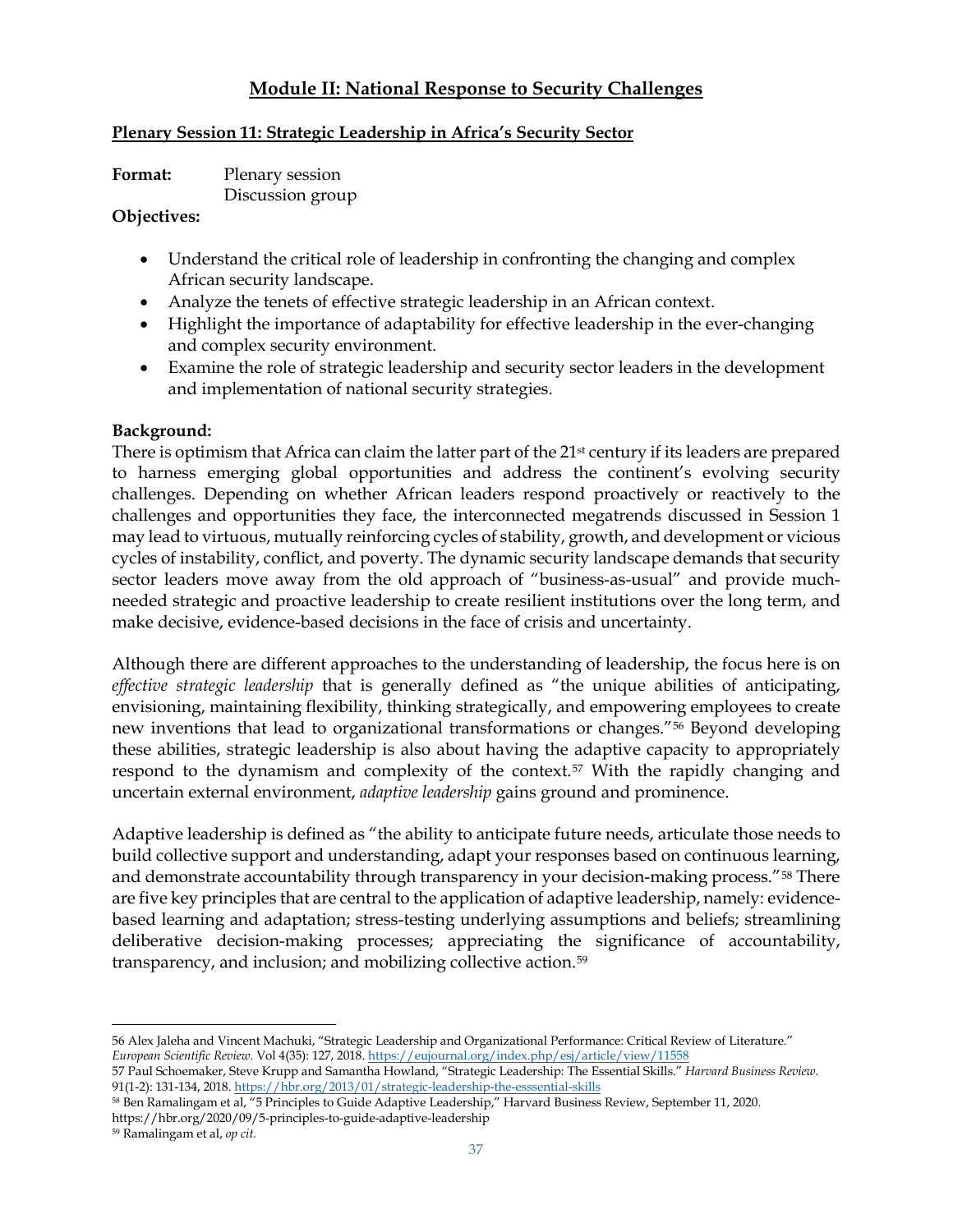The concept of leadership is well embedded in the African values and cultures that sustained African communities during the trying times of slavery and colonization. For example, the concept of *ubuntu* is a South African leadership ethic which means "a person is a person through others" and it provides understanding of ourselves in relation to the world.<sup>[60](#page-37-0)</sup> A similar ethic, found in West Africa, is the *Kurukan Fuga[61](#page-37-1)* or the Manden Charter, which established the Federation of Mandinka clans under one government and outlined laws by which the Malinké people should abide by social peace, co-exist in diversity and live with dignity. Some of the indispensable characteristics that most strategic leaders have in common include being a visionary, having a high moral and ethical values, being strategic thinker, investing in the development of social and human capital as well as future leadership, being a quick learner, being a change initiator, and exhibiting both sense giving and sense making.<sup>[62](#page-37-2)</sup>

## **Discussion Questions:**

- Who are some leaders (national, regional, continental, and international) you consider to be role models for leadership and why?
- Do you see yourself as a leader and what can you do to make yourself an effective strategic leader?
- Can you share cultural values and norms in your country or region that promote effective leadership?
- Based on the experience of COVID-19 in your country/region, can you share your assessment of the quality of leadership provided to address the pandemic and what could have been done differently?
- Do you know of any leaders in your community/country/region who have facilitated positive change? What factors have led to their success as a leader?

## **Required Readings:**

Ben Ramalingam et al, "Five Principles to Guide Adaptive Leadership." Harvard Business Review, 2020.<https://hbr.org/2020/09/5-principles-to-guide-adaptive-leadership>

Regina Eckert and Simon Rweyongoze, "Leadership Development in Africa: A Focus on Strengths." Center for Creative Leadership, 2015. [https://www.ccl.org/wp](https://www.ccl.org/wp-content/uploads/2015/04/leadershipDevelopmentAfrica.pdf)[content/uploads/2015/04/leadershipDevelopmentAfrica.pdf](https://www.ccl.org/wp-content/uploads/2015/04/leadershipDevelopmentAfrica.pdf)

Kwesi Aning and Joseph Siegle, "Deep Commitment, High Expectations: The Values of the Next Generation of African Security Sector Leaders." Africa Defense Forum, 2018:

- EN:<http://adf-magazine.com/deep-commitment-high-expectations/>
- FR:<http://adf-magazine.com/engagement-profond-attentes-elevees/?lang=fr>

Sam Adeyemi, "Africa does not Need Charity, it Needs Good Leadership," World Economic Forum on Africa, 2017. [https://www.weforum.org/agenda/2017/05/africa-doesn-t-need](https://www.weforum.org/agenda/2017/05/africa-doesn-t-need-charity-it-needs-good-leadership)[charity-it-needs-good-leadership](https://www.weforum.org/agenda/2017/05/africa-doesn-t-need-charity-it-needs-good-leadership)

<span id="page-37-0"></span><sup>60</sup> See<https://historyplex.com/ubuntu-african-philosophy>

<span id="page-37-1"></span><sup>61</sup> See<https://en.unesco.org/mediabank/23135/>

<span id="page-37-2"></span><sup>62</sup> Page 211, Asif, *op cit.*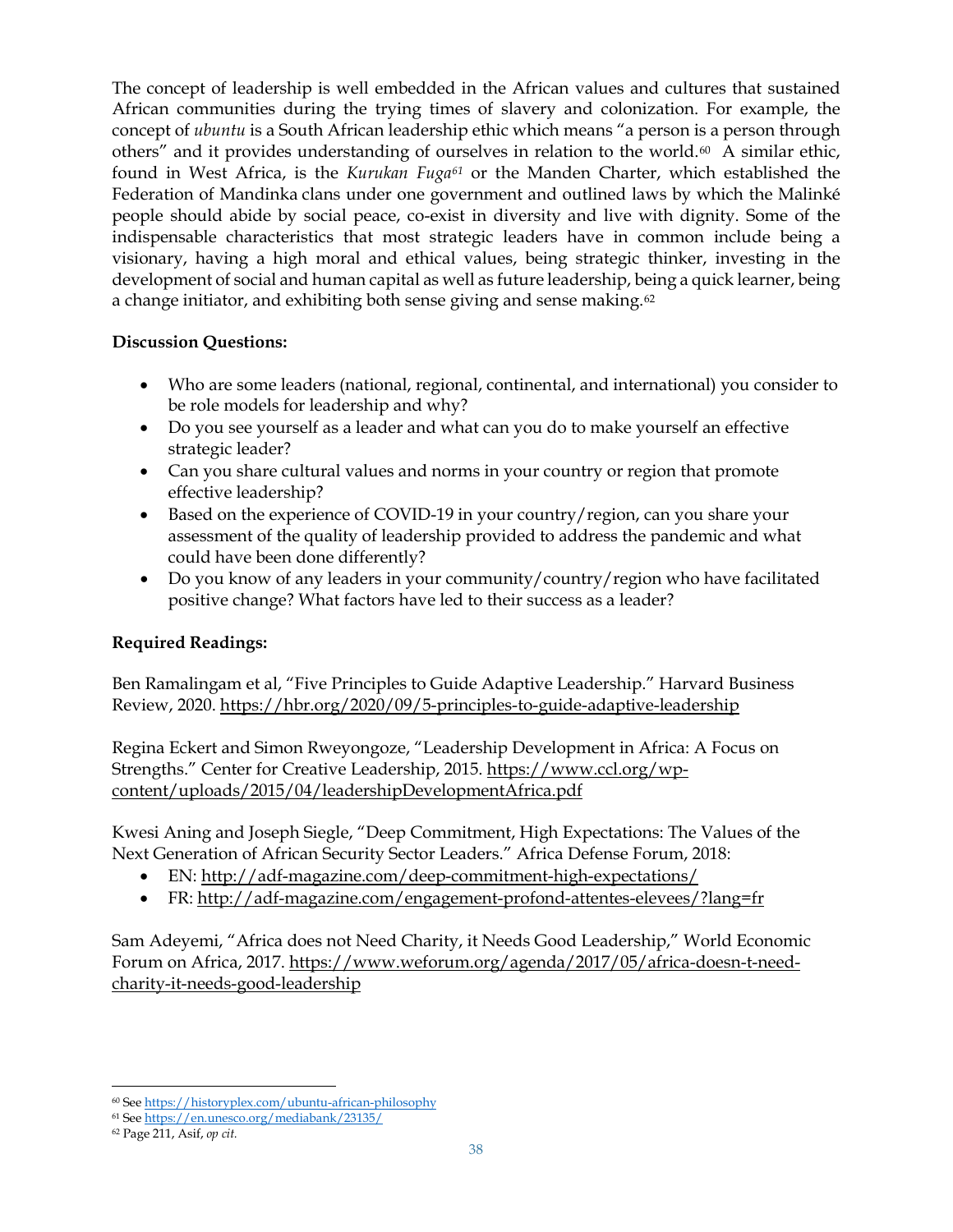#### **Plenary Session 12: Forging New Civil-Military Relations and Security Sector Reform**

| Format: | Plenary session  |
|---------|------------------|
|         | Discussion group |

#### **Objectives:**

- Define the concept and key elements of Civil-Military Relations (CMR) and their link to the democratic governance of the security sector.
- Share some of the challenges in nurturing healthy CMR and how to overcome such challenges.
- Discuss how reforming the security sector and promoting sound institutions of security sector governance can contribute to forging healthy CMR, and vice versa.
- Discuss the role of strategic leadership in forging and nurturing healthy CMR.

#### **Background:**

Civil-Military Relations (CMR) describes the manner in which the military and the society it is meant to protect interact. It is generally defined as a negotiated bargain between three security stakeholders: citizens, civilian government authorities, and the military.[63](#page-38-0) CMR focuses less on relationships and more on rules for effective democratic civilian control of security forces, and how to forge a social contract between civil society, elected civilian government, and security institutions. Arguably, the biggest challenge is to address the dilemma of "who guards the guardians"[64](#page-38-1) and to craft pathways to reconcile the security sector's desire to act on the wants of civilians with the ability to do only what civilians authorize.[65](#page-38-2)

However, the concept of CMR has shifted in light of the changing concept of security and the nature of security threats. The concept of security has evolved from state-centric to people-centric, with citizens rather than state becoming a referent object in the way security is perceived, planned, managed, delivered, and overseen. The nature of security threats has changed from more existential threats to the territorial integrity of the state to more complex security threats that cannot be addressed by traditional use of military force, but rather by a coordinated and collaborative response from all security institutions at national, regional, and international levels.

A key challenge in most African countries is how to nurture healthy CMRs that will create a secure environment conducive to citizen security, job creation, justice, and rule of law. There is an alarming regression in democracy and a surge of coup d'états in Africa, combined with increased and unconstrained military spending, all without significant improvements in citizen security and safety.<sup>[66](#page-38-3)</sup> The Ibrahim Index of African Governance shows a shrinking trust of citizens in security forces, particularly in the police and military.[67](#page-38-4) These indicators demonstrate increasingly problematic CMRs, with increased military intrusion in politics and control of

<span id="page-38-0"></span> $63$  Mackubin Thomas Owens, US Civil-Military Relations After  $9/11$ : Renegotiating the Civil Military Bargain (New York: The Continuum International Publishing Group, 2011), 13.

<span id="page-38-1"></span><sup>64</sup> Thomas Bruneau and Florina Christina Matei, "Towards a New Conceptualization of Democratization and Civil-Military Relations." *Democratization.* Vol 15(5) pp. 909 – 929, 2008[. https://fsi-live.s3.us-west-1.amazonaws.com/s3fs](https://fsi-live.s3.us-west-1.amazonaws.com/s3fs-public/Bruneau_final_file.pdf)[public/Bruneau\\_final\\_file.pdf](https://fsi-live.s3.us-west-1.amazonaws.com/s3fs-public/Bruneau_final_file.pdf)

<span id="page-38-2"></span><sup>65</sup> See Feaver, Peter D. 1996. "The Civil-Military Problématique: Huntington, Janowitz, and the Question of Civilian Control," *Armed Forces and Society*, vol. 23, no. 2, pp. 149-178

<span id="page-38-3"></span><sup>66</sup> Nan Tian, "A cautionary tale of military expenditure transparency during the great lockdown." SIPRI, 2020.

<span id="page-38-4"></span>https://www.sipri.org/commentary/blog/2020/cautionary-tale-military-expenditure-transparency-during-great-lockdown <sup>67</sup> See https://mo.ibrahim.foundation/iiag/2020-key-findings#kf1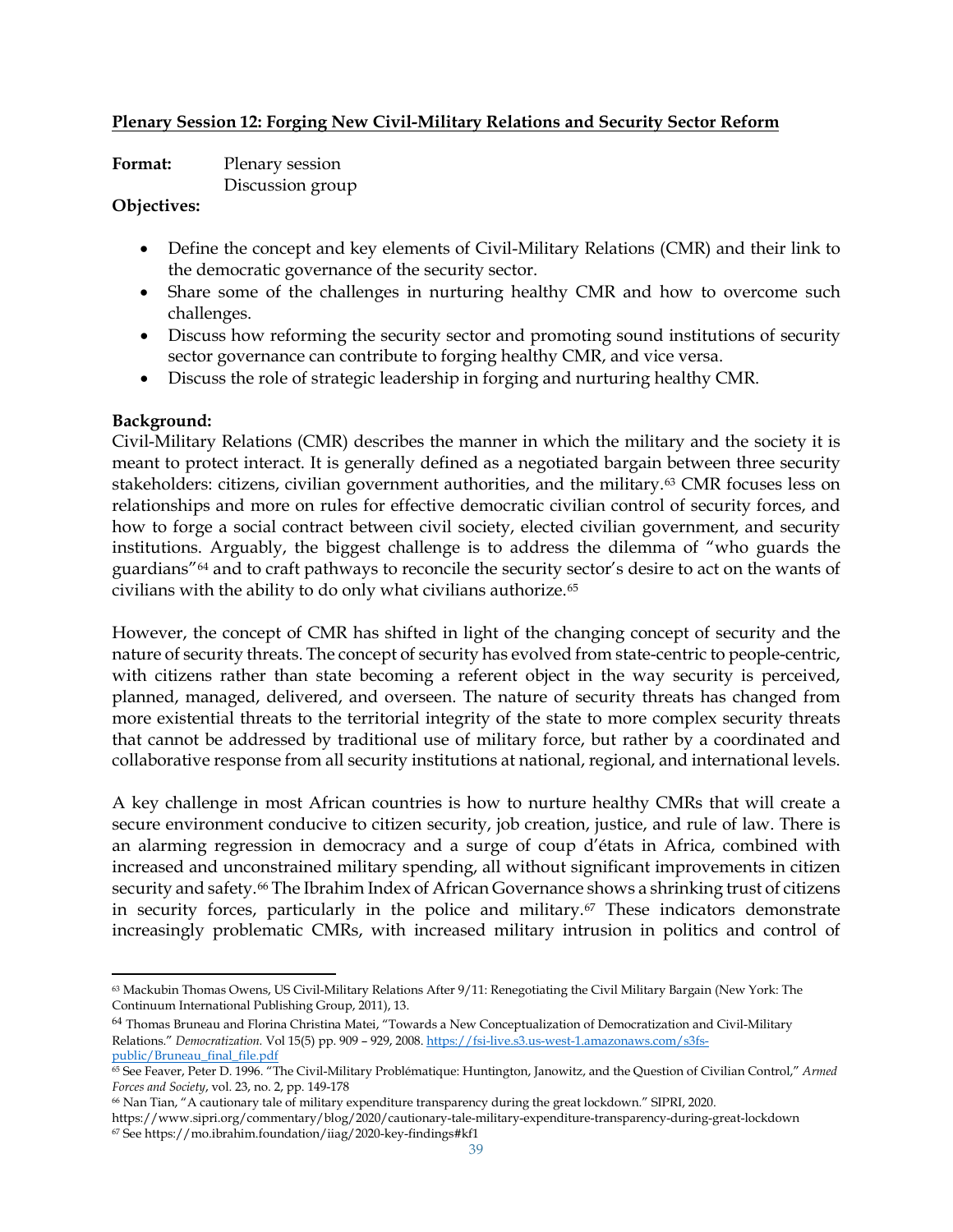civilians. This regressive trend has been exacerbated by weak civilian oversight of the security sector and gaps in knowledge, experience, and attitudes.

Reversing such a grim trend in Africa is urgent and will require rethinking, re-negotiation, reform, or transformation of the CMR framework. Frameworks for not only security sector reform, but also for sound security sector governance, provide an opportunity for countries in developing or consolidated democracies, as well as those emerging from military dictatorship, to forge new CMRs that will consolidate democratic civilian control of the security sector and rule of law. It has been shown that democratic civilian control of the security sector is not sufficient by itself to nurture healthy CMRs, as effectiveness and efficiency of the military in fulfilling their assigned roles and missions are also important.[68](#page-39-0) Under systems of democratic and civilian control of the security sector that result from building the institutions of sound security sector governance, there are clearly defined roles and missions for the security forces, legal and practical mandates and resources for effective oversight institutions and practices, and a commitment to professional norms and ethics within the security services. In addition, developing and implementing citizen-centered and inclusively developed strategies - such as national security strategy and sectoral security strategies – is a potentially useful tool for improving CMRs, particularly if such strategies are also well-resourced and judiciously managed.

# **Discussion Questions:**

- How would you describe the status of relations between civilians and military/security forces in your country/region, and which security forces are trusted more by citizens and why?
- In what areas do civil-military relations in your country/region need improvement? In which areas have they improved?
- What are some of the limitations that civilians face in exercising facing the democratic control over the military/security forces in your country/region and how can you help to address such limitations?
- Who are the relevant stakeholders in improving the state of civil-military relations in your country/region and why?

## **Required Readings:**

Christopher Day, Moses Khisa, and William Reno, "Rethinking the Civil-Military Conundrum in Africa." *Civil Wars* Vol 22(2-3) pp. 156-173, 2020. <https://www.tandfonline.com/doi/full/10.1080/13698249.2020.1736808>

Nathaniel Allen and Luka Kuol, "Civil-Military Relations and Sudan's Treacherous Path to Democracy." *Texas National Security Review,* 2021*.* [https://tnsr.org/roundtable/policy](https://tnsr.org/roundtable/policy-roundtable-the-military-and-mass-protests-in-africa/#essay3)[roundtable-the-military-and-mass-protests-in-africa/#essay3](https://tnsr.org/roundtable/policy-roundtable-the-military-and-mass-protests-in-africa/#essay3)

## *NOTE - please read:*

Adedeji Ebo, "Towards a Code of Conduct for Armed and Security Forces in Africa: Opportunities and Challenges*."* Geneva Centre for the Democratic Control of Armed Forces, 2005. [https://gsdrc.org/document-library/towards-a-code-of-conduct-for-armed-and-security](https://gsdrc.org/document-library/towards-a-code-of-conduct-for-armed-and-security-forces-in-africa-opportunities-and-challenges/)[forces-in-africa-opportunities-and-challenges/](https://gsdrc.org/document-library/towards-a-code-of-conduct-for-armed-and-security-forces-in-africa-opportunities-and-challenges/)

<span id="page-39-0"></span><sup>68</sup> Bruneau and Matei, *op cit*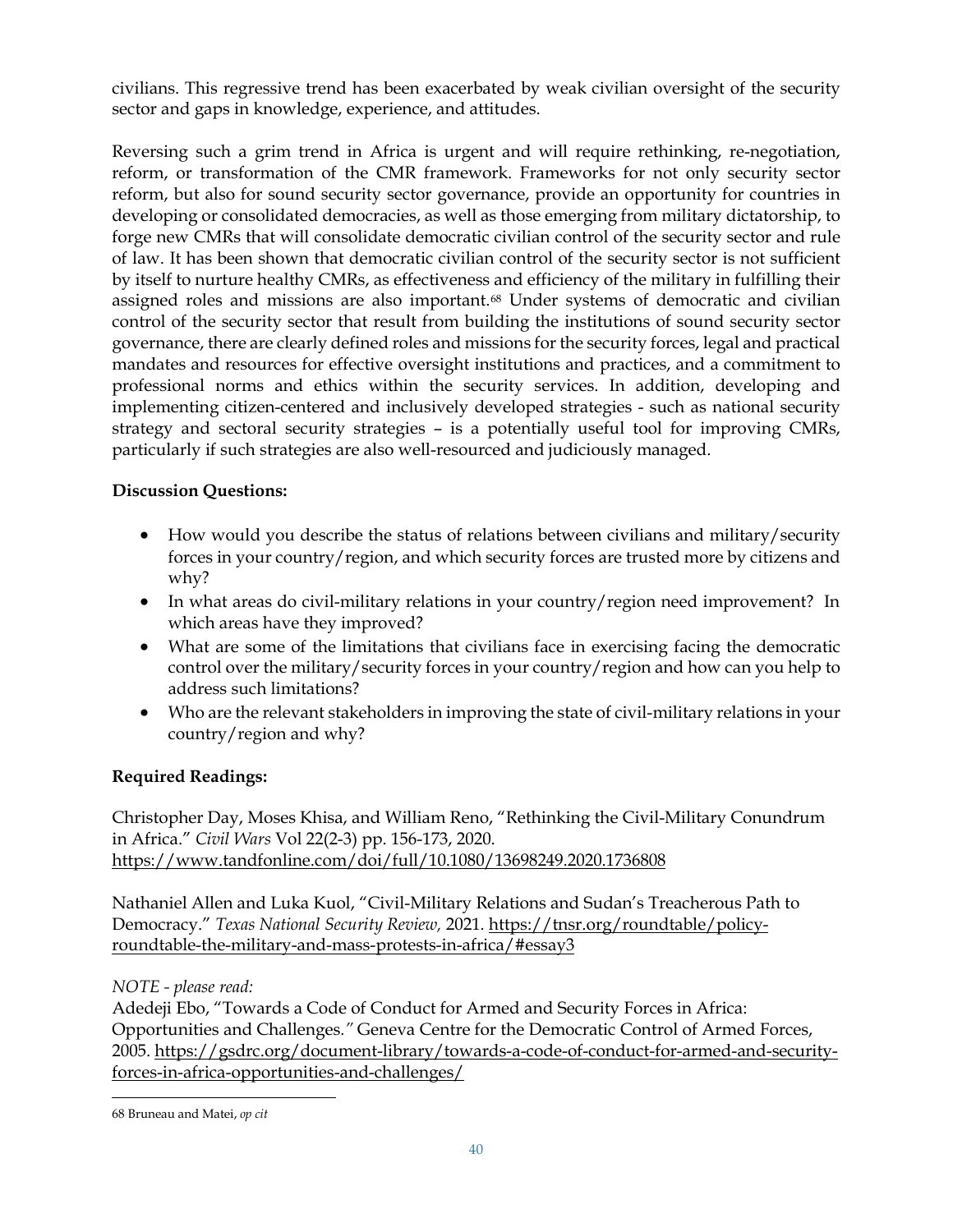## *And compare it to the following piece:*

Mathurin Houngnikpo, "Africa's Militaries: A Missing Link in Democratic Transitions." Africa Center for Strategic Studies, 2012:

- EN: [https://africacenter.org/wp-content/uploads/2016/06/ASB17EN-](https://africacenter.org/wp-content/uploads/2016/06/ASB17EN-Africa%E2%80%99s-Militaries-A-Missing-Link-in-Democratic-Transitions.pdf)[Africa%E2%80%99s-Militaries-A-Missing-Link-in-Democratic-Transitions.pdf](https://africacenter.org/wp-content/uploads/2016/06/ASB17EN-Africa%E2%80%99s-Militaries-A-Missing-Link-in-Democratic-Transitions.pdf)
- FR : [https://africacenter.org/fr/publication/armees-africaines-chainon-manquant](https://africacenter.org/fr/publication/armees-africaines-chainon-manquant-transitions-democratiques/)[transitions-democratiques/](https://africacenter.org/fr/publication/armees-africaines-chainon-manquant-transitions-democratiques/)
- PO : [https://africacenter.org/wp-content/uploads/2016/06/ASB17PT-Militares-em-](https://africacenter.org/wp-content/uploads/2016/06/ASB17PT-Militares-em-%C3%81frica-Elemento-em-Falta-nas-Transi%C3%A7%C3%B5es-Democr%C3%A1ticas.pdf) [%C3%81frica-Elemento-em-Falta-nas-Transi%C3%A7%C3%B5es-](https://africacenter.org/wp-content/uploads/2016/06/ASB17PT-Militares-em-%C3%81frica-Elemento-em-Falta-nas-Transi%C3%A7%C3%B5es-Democr%C3%A1ticas.pdf)[Democr%C3%A1ticas.pdf](https://africacenter.org/wp-content/uploads/2016/06/ASB17PT-Militares-em-%C3%81frica-Elemento-em-Falta-nas-Transi%C3%A7%C3%B5es-Democr%C3%A1ticas.pdf)

Augustin Loada and Ornella Moderan, "Tool 6: Civil Society Involvement in Security Sector Reform and Governance." Geneva Centre for the Democratic Control of Armed Forces, Chapter 4, 2015:

- EN: [https://www.dcaf.ch/tool-6-civil-society-involvement-security-sector-reform-and](https://www.dcaf.ch/tool-6-civil-society-involvement-security-sector-reform-and-governance)[governance](https://www.dcaf.ch/tool-6-civil-society-involvement-security-sector-reform-and-governance)
- FR : [https://www.dcaf.ch/sites/default/files/publications/documents/SSRG-West-](https://www.dcaf.ch/sites/default/files/publications/documents/SSRG-West-Africa-Toolkit-Tool-6-FR.pdf)[Africa-Toolkit-Tool-6-FR.pdf](https://www.dcaf.ch/sites/default/files/publications/documents/SSRG-West-Africa-Toolkit-Tool-6-FR.pdf)
- PO: https://www.dcaf.ch/sites/default/files/publications/documents/SSRG-West-Africa-Toolkit-Tool-6-PO.pdf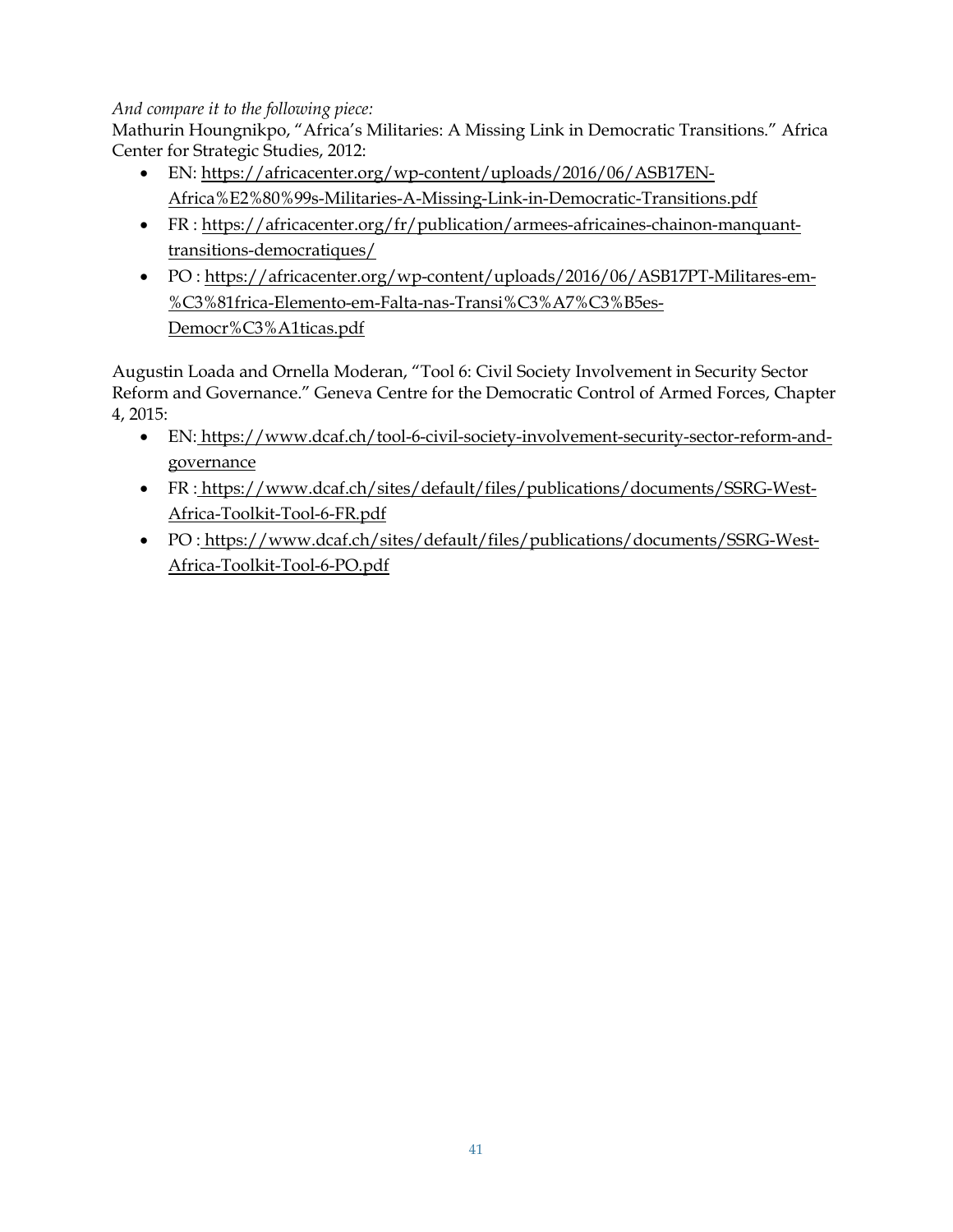#### **Plenary Session 13: Enhancing Professionalism in Africa's Security Sector**

**Format:** Plenary session Discussion group

### **Objectives:**

- Examine the status of professionalism in Africa's security sector, particularly within the military, police, and intelligence services.
- Assess the challenges to professionalism in the security sector and the costs of weak professionalism in African military, police, and intelligence services.
- Share knowledge, experiences, and lessons learned to enhance and advance professionalism in Africa's security sector, particularly in military, police, and intelligence services.
- Examine the role of security sector leaders in advancing professionalism in Africa's security sector.

### **Background:**

It is well established that enhancing professionalism in Africa's security sector is critical to improving citizen security and safety, promoting political stability, improving rule of law and governance in the security sector, and cultivating citizens' trust in security officials. Though it is a frequently used term, it is necessary to establish a common understanding of "professionalism" for its application in the security sector. In the armed forces, professionalism is commonly defined in terms of the principles guiding the professional, such as the subordination of the military to democratic civilian authority, allegiance to the state, and a commitment to political neutrality and an ethical institutional culture. The inherent values of professionalism include discipline, integrity, honor, sacrifices, commitment to the greater good of society, dedication to duty, individual responsibility, and accountability for moral agency and service in spite of selfinterest 69

Despite the call by the African Union for member states to invest in comprehensive capacitybuilding and professionalism in the security sector<sup>70</sup>, military professionalism in Africa has been weakened as manifested in a recent surge of coups, waning popular trust in militaries, political instability, corruption, and failure to confront the insecurity and violence caused by non-state security actors. Although there are many reasons that explain weak military professionalism in Africa, some factors of primary concern are a lack of systematic checks and balances, politicization of militaries and militarization of politics, and ambiguity over the missions of the militaries that serve to protect government from rather than for citizens.<sup>[71](#page-41-2)</sup> Ultimately, the professionalism of the security services, as well as citizens' perceptions of it, hinge upon having a system of checks and balances that ensures everyone respects civil liberties, human rights, and the rule of law. Formal, national-level oversight institutions – like parliaments, inspectorates, military ombuds institutions, independent anti-corruption and human rights commissions – play a key role in monitoring security force activities and behaviors toward citizens. The everyday practices that security officials exercise with citizens also matter, along with the local oversight of

<span id="page-41-1"></span><sup>70</sup> African Union Policy Framework on Security Sector Reform, 2014,

<span id="page-41-0"></span><sup>69</sup> Emile Ouedraogo, "Advancing Military Professionalism in Africa." *Research Paper No. 6.* Africa Center for Strategic Studies, Page 1-3, 2014[. https://africacenter.org/publication/advancing-military-professionalism-in-africa/](https://africacenter.org/publication/advancing-military-professionalism-in-africa/)

https://issat.dcaf.ch/download/60132/986021/AU\_SSR\_policy\_framework\_en.pdf

<span id="page-41-2"></span><sup>71</sup> Ouedraogo, *op cit.*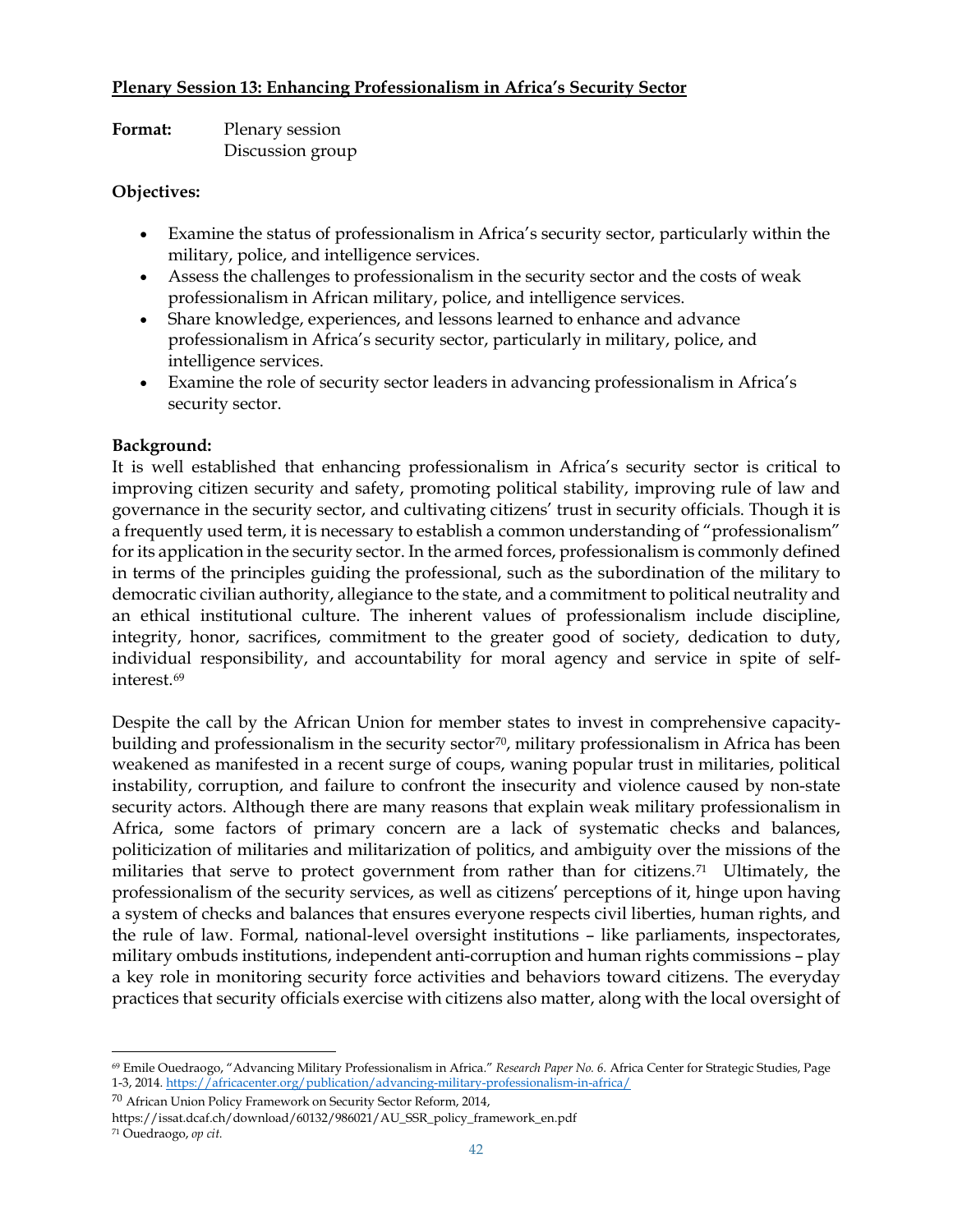security that may involve civil society organizations, media, customary authorities, and non-state security providers.

The bleak status of military professionalism in Africa notwithstanding, some militaries have exhibited notable levels of professionalism during political transitions, elections, and popular uprisings against autocratic regimes by upholding the rule of law and respecting the constitution and will of the people. Most African security sector professionals are not only satisfied with their profession, but also have a strong sense of pride in embracing the values of professionalism such as duty, responsibility, professionalism, respect, and honesty.[72](#page-42-0) In some African countries, the armed forces enjoy the respect of citizens and become a source of their national pride. This shows military professionalism is a product of policies, strategies, and political leadership, as well as each individual's commitment to the principles of rule of law in the security sector.

Governments and security sector leaders have a vital interest in enhancing the professionalism and accountability of defense and security institutions. The development and implementation of national security strategies will not only provide mechanisms for democratic civilian control and oversight of the security sector to ensure respect for civil liberties, human rights, and rule of law, but will also provide guidance and clarity for the roles, mission, mandate, professional norms and values, and doctrine of security forces.

## **Discussion Questions:**

- How will you describe the level of professionalism of security sector, particularly armed forces, police, and intelligence services in your country/region and the reasons?
- Which security institutions have exhibited quality professionalism and why?
- What do you think is the main challenge to military/security professionalism in your country/region and why?
- What do you think the future of military/security professionalism in your country/region and why?
- Based on your experiences, are there any lessons on how to build and advance a professional armed forces and security services in your country/region?

#### **Recommended Readings:**

Emile Ouedraogo, "Advancing Military Professionalism in Africa." *Research Paper No. 6,* Africa Center for Strategic Studies, p. 1-3, 2014:

- EN : [https://africacenter.org/publication/advancing-military-professionalism-in](https://africacenter.org/publication/advancing-military-professionalism-in-africa/)[africa/](https://africacenter.org/publication/advancing-military-professionalism-in-africa/)
- FR : [https://africacenter.org/wp-content/uploads/2016/06/ARP06FR-Pour-la](https://africacenter.org/wp-content/uploads/2016/06/ARP06FR-Pour-la-professionnalisation-des-forces-arm%C3%A9es-en-Afrique.pdf)[professionnalisation-des-forces-arm%C3%A9es-en-Afrique.pdf](https://africacenter.org/wp-content/uploads/2016/06/ARP06FR-Pour-la-professionnalisation-des-forces-arm%C3%A9es-en-Afrique.pdf)
- PO : https://africacenter.org/wp-content/uploads/2016/06/ARP06PT-Promo%C3%A7%C3%A3o-do-Profissionalismo-Militar-em-%C3%81frica.pdf

Kwesi Aning and Joseph Siegle, "Assessing Attitudes of the Next Generation of African Security Sector Professionals." *Research Paper No. 7,* Africa Center for Strategic Studies, p. 1-2, 2019:

<span id="page-42-0"></span><sup>72</sup> Kwesi Aning and Joseph Siegle, "Assessing Attitudes of the Next Generation of African Security Sector Professionals." *Research Paper No. 7. Africa Center for Strategic Studies, Page 1-2, 2019[. https://africacenter.org/publication/assessing-attitudes-next](https://africacenter.org/publication/assessing-attitudes-next-generation-african-security-sector-professionals/)*[generation-african-security-sector-professionals/](https://africacenter.org/publication/assessing-attitudes-next-generation-african-security-sector-professionals/)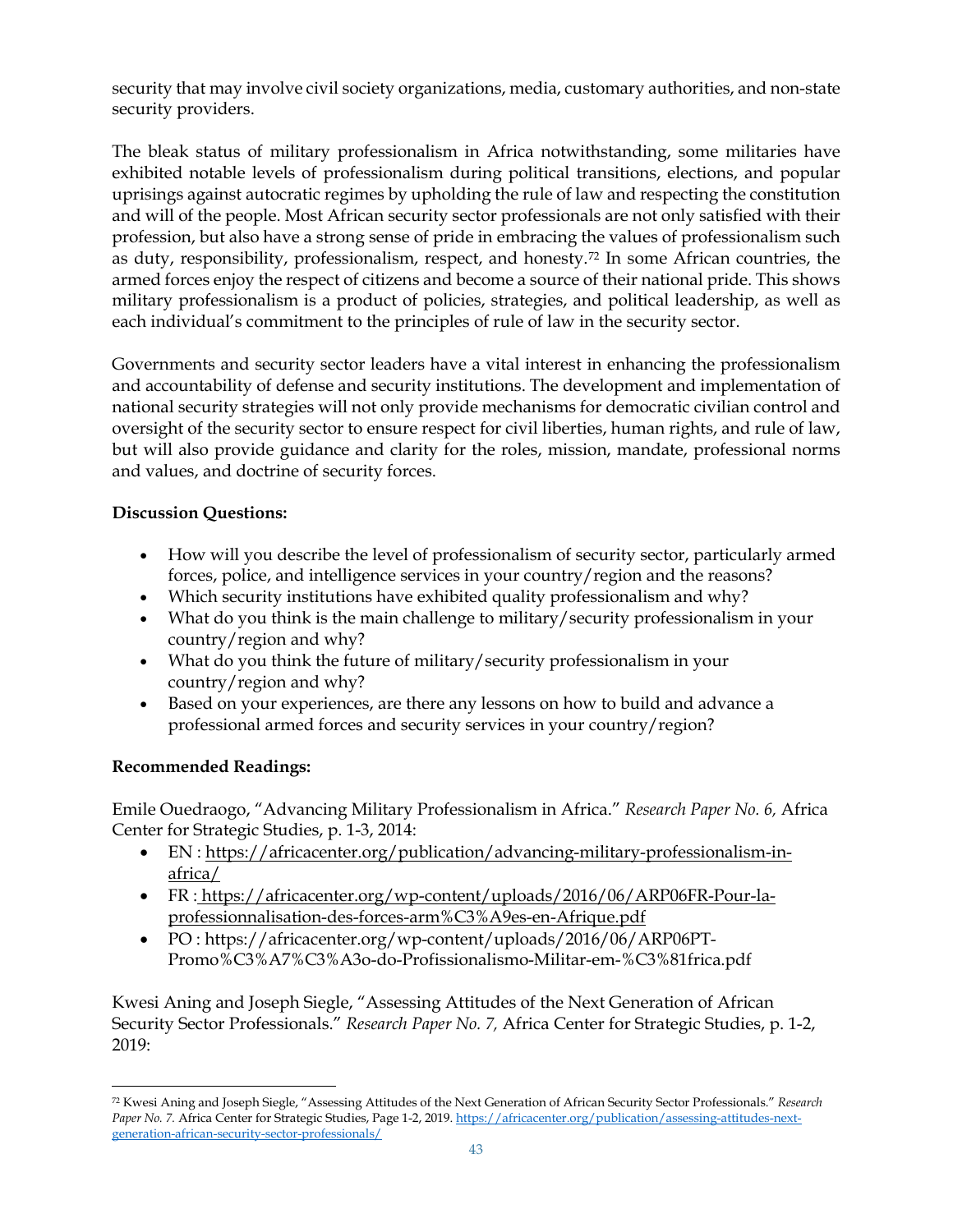- EN[:https://africacenter.org/publication/assessing-attitudes-next-generation-african](https://africacenter.org/publication/assessing-attitudes-next-generation-african-security-sector-professionals/)[security-sector-professionals/](https://africacenter.org/publication/assessing-attitudes-next-generation-african-security-sector-professionals/)
- FR: [https://africacenter.org/wp-content/uploads/2019/08/ARP07FR%20-](https://africacenter.org/wp-content/uploads/2019/08/ARP07FR%20-%20Evaluation%20des%20attitudes%20de%20la%20prochaine%20generation%20de%20professionnels%20du%20secteur%20de%20la%20securite%20en%20Afrique.pdf) [%20Evaluation%20des%20attitudes%20de%20la%20prochaine%20generation%20de%20](https://africacenter.org/wp-content/uploads/2019/08/ARP07FR%20-%20Evaluation%20des%20attitudes%20de%20la%20prochaine%20generation%20de%20professionnels%20du%20secteur%20de%20la%20securite%20en%20Afrique.pdf) [professionnels%20du%20secteur%20de%20la%20securite%20en%20Afrique.pdf](https://africacenter.org/wp-content/uploads/2019/08/ARP07FR%20-%20Evaluation%20des%20attitudes%20de%20la%20prochaine%20generation%20de%20professionnels%20du%20secteur%20de%20la%20securite%20en%20Afrique.pdf)
- PO: https://africacenter.org/wp-content/uploads/2019/11/ARP07PT-Avaliacao-dasatitudes-da-proxima-geracao-de-profissionais-do-setor-da-seguranca-em-Africa.pdf

David Novy, "Professionalism in the Armed Forces." *Research Report,* Air War College, p. iv, 2017.<https://apps.dtic.mil/sti/pdfs/AD1038055.pdf>

African Union, "African Union Policy Framework on Security Sector Reform." P. 16, 2014:

- $\bullet$  EN: [https](https://issat.dcaf.ch/download/60132/986021/AU_SSR_policy_framework_en.pdf) [://issat.dcaf.ch/download/60132/986021/AU\\_SSR\\_policy\\_framework\\_en.pdf](https://issat.dcaf.ch/download/60132/986021/AU_SSR_policy_framework_en.pdf)
- FR : [https://issat.dcaf.ch/fre/download/60132/996775/SSR\\_policy\\_framework\\_fr.pdf](https://issat.dcaf.ch/fre/download/60132/996775/SSR_policy_framework_fr.pdf)
- PO:<https://www.peaceau.org/uploads/policy-framework-po.pdf>

# **Additional Africa Center resources:**

"How Do National Oversight Institutions Influence Security Sector Governance?" webinar, April 26, 2022:

- EN:<https://africacenter.org/programs/2204rol-oversight-security-governance/>
- FR: [https://africacenter.org/fr/programs/2204rol-institutions-controle-gouvernance](https://africacenter.org/fr/programs/2204rol-institutions-controle-gouvernance-securite/)[securite/](https://africacenter.org/fr/programs/2204rol-institutions-controle-gouvernance-securite/)
- PO: [https://africacenter.org/pt-pt/2204rol-instituicoes-supervisao-governacao](https://africacenter.org/pt-pt/2204rol-instituicoes-supervisao-governacao-seguranca/)[seguranca/](https://africacenter.org/pt-pt/2204rol-instituicoes-supervisao-governacao-seguranca/)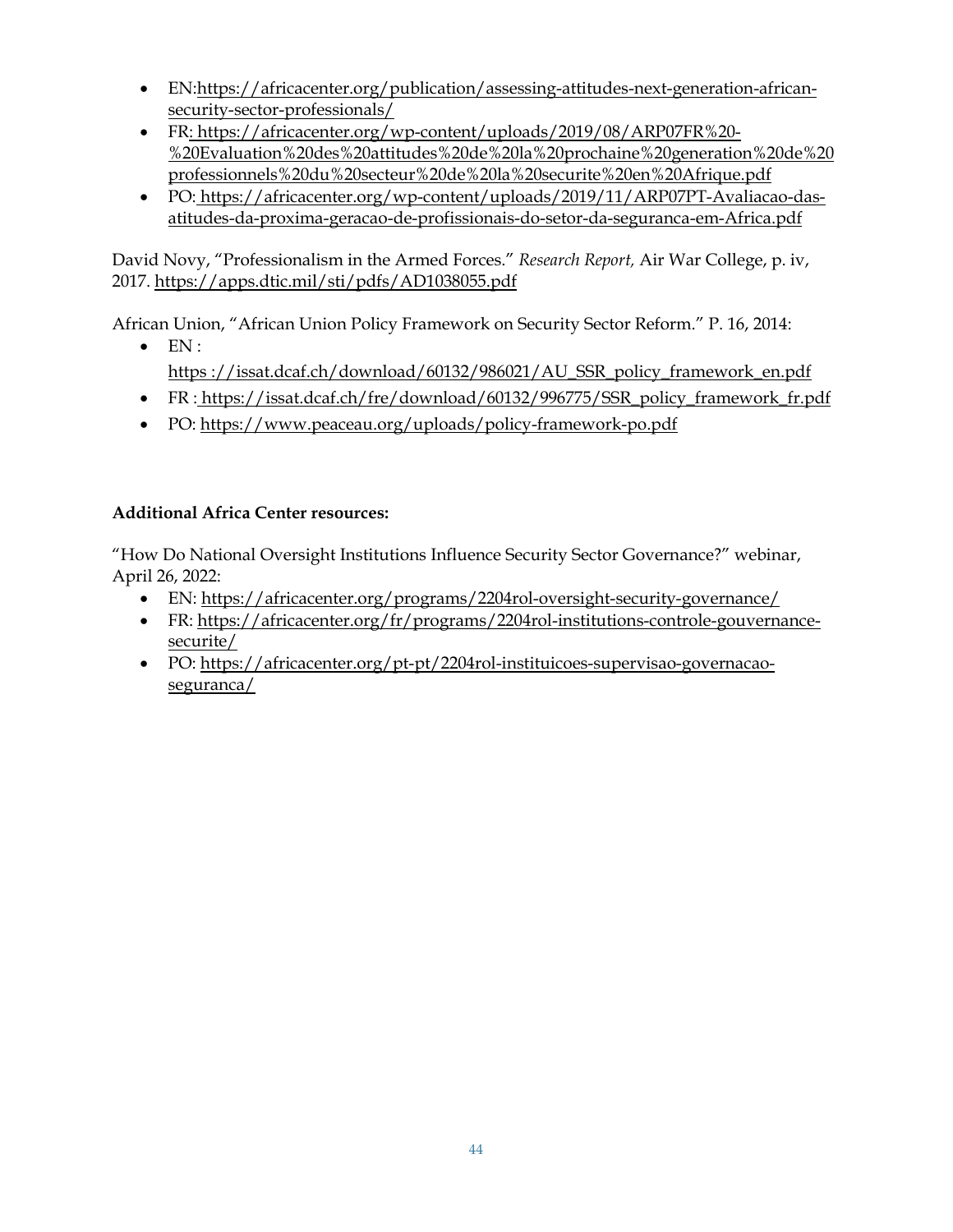### **Plenary Session 14: National Security Strategy Development and Implementation**

| Format: | Plenary session  |
|---------|------------------|
|         | Discussion group |

#### **Objectives:**

- Examine the rationale, key concepts, and prerequisites for National Security Strategy Development (NSSD) and key elements of the National Security Strategy document.
- Discuss the typical phases of NSSD in Africa.
- Understand some of the key challenges in the development and implementation of National Security Strategy.
- Examine the role of strategic leadership and security sector leaders in the development and implementation of national security strategies in Africa.

### **Background:**

One of the core functions of any nation-state is to provide its own security as well as the security and safety of its citizens. Despite the inordinate resources allocated to the security sector, many states in Africa are becoming increasingly incapable of ensuring the security of all their citizens, and in some instances states themselves have become sources of insecurity. Despite increase in military and security spending in Africa, the Ibrahim Index of African Governance shows a decline in the levels of national security and citizen security and safety as well as a shrinking trust of citizens in security institutions.[73](#page-44-0) This growing insecurity, the emergence of new security threats, and a shift towards understanding security as security for all as opposed to regime or state security, all demonstrate a need for African governments to re-evaluate how to deliver security and safety to their citizens.

Most African countries do not have an overarching National Security Strategy. Instead, some countries have classified strategies with uncoordinated sectoral security strategies that are formulated with limited or no involvement of citizens, and largely financed by external partners without effective national ownership. This lack of grand strategy as a reference point for decisionmakers in the security sector may inhibit effective coordination, alignment of resources and leveraging of partnership, prioritization of security threats, and shared understanding of national security vision. In recognition of this gap, the African Union (AU) has requested its member states to produce national security strategies. The "Solemn Declaration on a Common African Defense and Security Policy" (2004)<sup>[74](#page-44-1)</sup> and the "Policy Framework on Security Sector Reform" (2014)<sup>[75](#page-44-2)</sup> provided member states with guidelines for developing such strategies in a fully consultative and participatory process. The United Nations (UN) also provides support to its member states in crafting their national security policies and strategies. Despite this call and guidelines provided by the AU and support facility at the UN, many African countries are unable to develop such strategies, largely due to limited political will, low levels of awareness, and a deficit of the necessary practical tools and experience in developing such strategies.

A well-designed and inclusive process for formulating national security strategy can facilitate the creation of a sound strategy. Such a process also enables decision-makers to make effective plans to address national security threats and to make long-term improvements in delivering security

<span id="page-44-0"></span><sup>73</sup> See https://iiag.online/data.html?meas=PubPercSaf&loc=g1&view=table

<span id="page-44-1"></span><sup>74</sup> See https://www.peaceau.org/uploads/declaration-cadsp-en.pdf

<span id="page-44-2"></span><sup>75</sup> http://www.peaceau.org/uploads/au-policy-framework-on-security-sector-reform-ae-ssr.pdf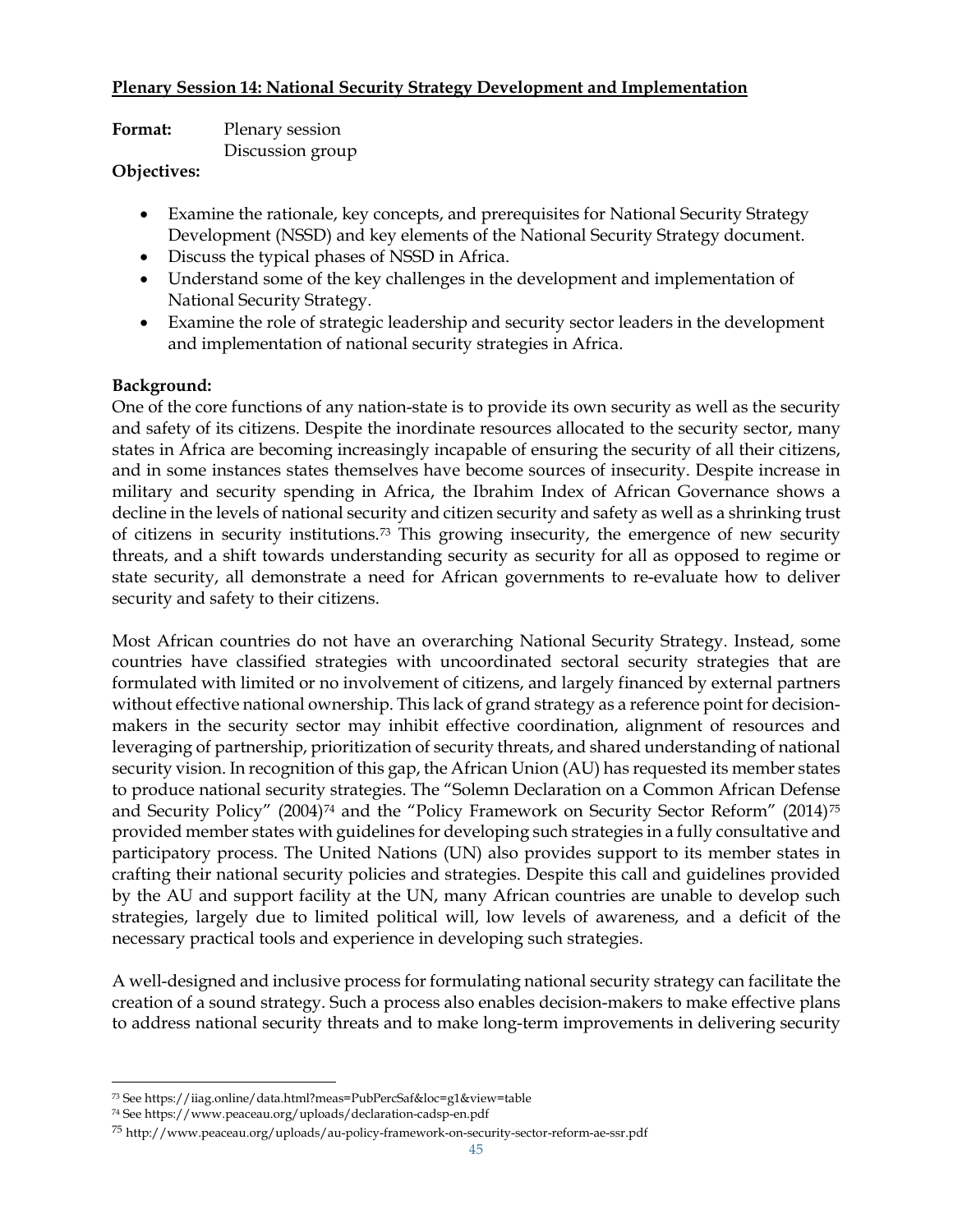to the state and its citizens.[76](#page-45-0) Such a process also ensures national ownership, inclusivity, and consensus; it lays the groundwork for the internal and external partnerships that facilitate the implementation of national security strategy. Based on its experience in socializing the concept of NSSD in all sub-regions of Africa, the Africa Center developed a toolkit entitled *National Security Strategy Development in Africa: Toolkit for Drafting and Consultation*. The main objective of this toolkit is to describe the common phases of the NSSD process, and it serves as a resource to aid national and regional stakeholders in African countries to craft or review their national security strategies. Since the publication and socialization of this toolkit, some additional African countries have started the process of drafting national security strategies. While this toolkit provides guidance for the process, it is not a blueprint, as each country will have to adapt the process to its unique national context and develop homegrown approaches in crafting and implementing strategy.

## **Discussion Questions**:

- Do you know whether your country/region has a security strategy? If yes, do you know how it was developed, if citizens were engaged, or if it was approved by parliament? Is the document public?
- If your country/region does not have a security strategy, do you see any rationale for your country/region to have such a strategy? What would be the role of leadership in such a process?
- Who initiates the NSSD process and why? Who should be involved and consulted in the NSSD process, why, and at what stage of the process? Should the media, women, youth, and civil society be involved in the process, and if so, how?
- Should a security strategy be approved by the parliament and why? Should it be kept secret and why or why not?

## **Required Readings**:

Africa Center for Strategic Studies, ["National Security Strategy Development in Africa: Toolkit](https://africacenter.org/wp-content/uploads/2021/01/National-Security-Strategy-Development-in-Africa-Toolkit-for-Drafting-and-Consultation-Africa-Center-for-Strategic-Studies.pdf)  [for Drafting and Consultation."](https://africacenter.org/wp-content/uploads/2021/01/National-Security-Strategy-Development-in-Africa-Toolkit-for-Drafting-and-Consultation-Africa-Center-for-Strategic-Studies.pdf)

- EN: [https://africacenter.org/wp-content/uploads/2021/01/National-Security-](https://africacenter.org/wp-content/uploads/2021/01/National-Security-Strategy-Development-in-Africa-Toolkit-for-Drafting-and-Consultation-Africa-Center-for-Strategic-Studies-2022-01.pdf)[Strategy-Development-in-Africa-Toolkit-for-Drafting-and-Consultation-Africa-Center](https://africacenter.org/wp-content/uploads/2021/01/National-Security-Strategy-Development-in-Africa-Toolkit-for-Drafting-and-Consultation-Africa-Center-for-Strategic-Studies-2022-01.pdf)[for-Strategic-Studies-2022-01.pdf](https://africacenter.org/wp-content/uploads/2021/01/National-Security-Strategy-Development-in-Africa-Toolkit-for-Drafting-and-Consultation-Africa-Center-for-Strategic-Studies-2022-01.pdf)
- FR: [https://africacenter.org/wp-content/uploads/2021/01/Developpement-dune](https://africacenter.org/wp-content/uploads/2021/01/Developpement-dune-strategie-de-securite-nationale-en-Afrique-Centre-dEtude-Strategiques-de-lAfrique-2022-01.pdf)[strategie-de-securite-nationale-en-Afrique-Centre-dEtude-Strategiques-de-lAfrique-](https://africacenter.org/wp-content/uploads/2021/01/Developpement-dune-strategie-de-securite-nationale-en-Afrique-Centre-dEtude-Strategiques-de-lAfrique-2022-01.pdf)[2022-01.pdf](https://africacenter.org/wp-content/uploads/2021/01/Developpement-dune-strategie-de-securite-nationale-en-Afrique-Centre-dEtude-Strategiques-de-lAfrique-2022-01.pdf)
- PO: [https://africacenter.org/wp-content/uploads/2021/02/Desenvolvimento-da-](https://africacenter.org/wp-content/uploads/2021/02/Desenvolvimento-da-Estrategias-de-Seguranca-Nacional-em-Africa-Um-kit-de-ferramentas-para-consulta-e-preparacao.pdf)[Estrategias-de-Seguranca-Nacional-em-Africa-Um-kit-de-ferramentas-para-consulta-e](https://africacenter.org/wp-content/uploads/2021/02/Desenvolvimento-da-Estrategias-de-Seguranca-Nacional-em-Africa-Um-kit-de-ferramentas-para-consulta-e-preparacao.pdf)[preparacao.pdf](https://africacenter.org/wp-content/uploads/2021/02/Desenvolvimento-da-Estrategias-de-Seguranca-Nacional-em-Africa-Um-kit-de-ferramentas-para-consulta-e-preparacao.pdf)

Luka Kuol and Joel Amegboh, "Rethinking National Security Strategies in Africa." *Journal of International Relations and Diplomacy,* Vol. 9 (1): 1-17, 2021. <http://www.davidpublisher.com/Public/uploads/Contribute/60a72058556ba.pdf>

<span id="page-45-0"></span><sup>76</sup> Mark Cancian et al, "Formulating National Security Strategy: Past Experience and Future Choices." Center for Strategic and International Studies (CSIS), 2017[. https://www.csis.org/analysis/formulating-national-security-strategy](https://www.csis.org/analysis/formulating-national-security-strategy)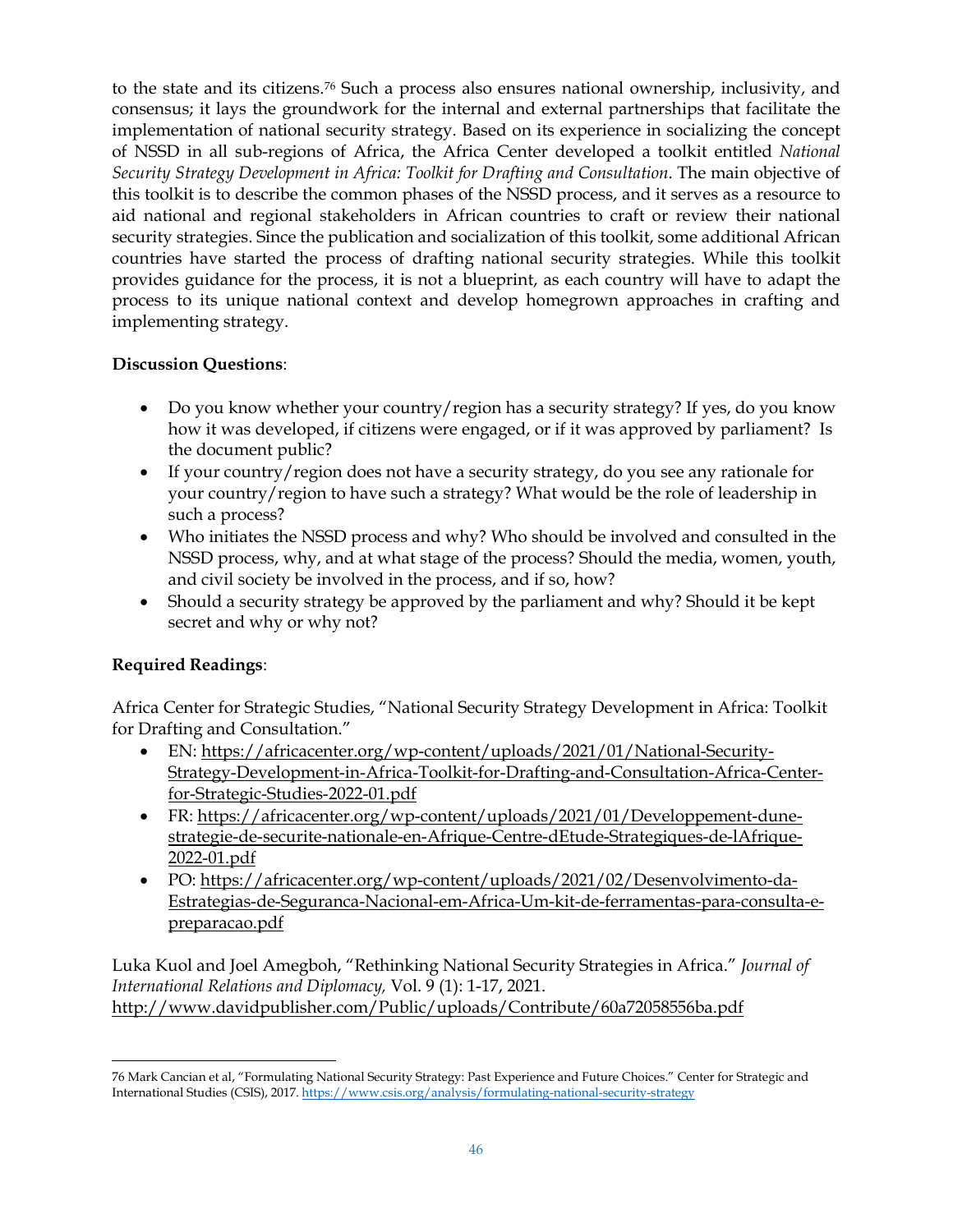African Union, "The Solemn Declaration on Common African Defense and Security Policy." 2004:

- EN :<http://www.peaceau.org/uploads/declaration-cadsp-en.pdf>
- FR : https://www.peaceau.org/uploads/declaration-cadsp-fr.pdf

Africa Union, "Policy Framework on Security Sector Reform." 2014:

- EN: [http://www.peaceau.org/uploads/au-policy-framework-on-security-sector](http://www.peaceau.org/uploads/au-policy-framework-on-security-sector-reform-ae-ssr.pdf)[reform-ae-ssr.pdf](http://www.peaceau.org/uploads/au-policy-framework-on-security-sector-reform-ae-ssr.pdf)
- FR:<https://www.peaceau.org/uploads/policy-framework-fr.pdf>
- PO:<https://www.peaceau.org/uploads/policy-framework-po.pdf>

## **Additional Africa Center Resources:**

National Security Strategy Development and Implementation program, April 20 – May 5, 2021:

- EN:<https://africacenter.org/programs/nssd-2021-04-05/>
- FR :<https://africacenter.org/fr/programs/fr-nssd-2021-04-05/>
- PO :<https://africacenter.org/pt-pt/pt-nssd-2021-04-05/>

National Security Strategy Development Process: Lessons Learned program, March 9-24, 2021:

- EN: [https://africacenter.org/programs/national-security-strategy-development](https://africacenter.org/programs/national-security-strategy-development-lessons-learned/)[lessons-learned/](https://africacenter.org/programs/national-security-strategy-development-lessons-learned/)
- FR : <https://africacenter.org/fr/programs/fr-nssd-mar-2021/>
- PO :<https://africacenter.org/pt-pt/pt-nssd-mar-2021/>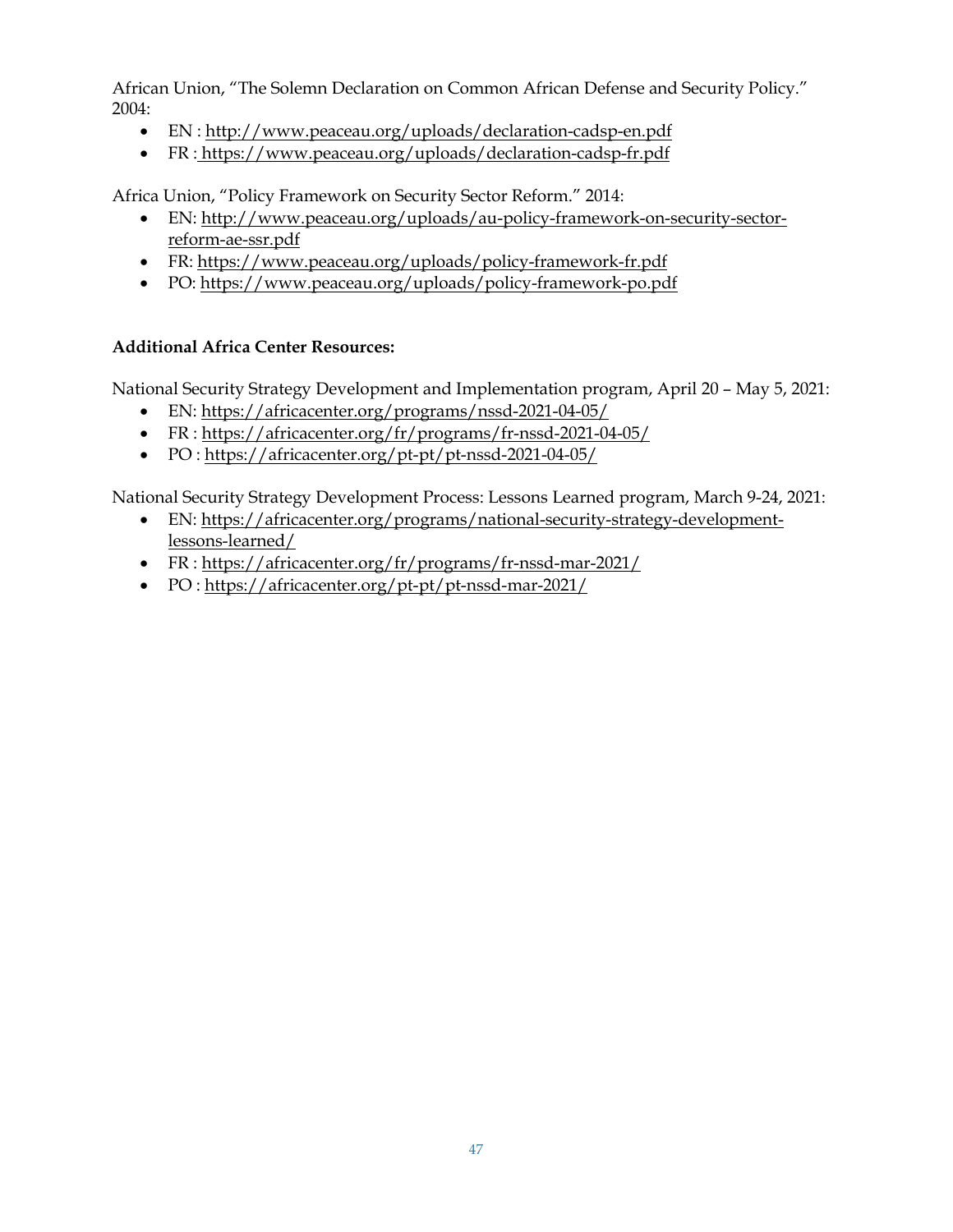### **Plenary Session 15: Managing Security Resources in Africa**

| <b>Format:</b> | Plenary session  |
|----------------|------------------|
|                | Discussion group |

### **Objectives:**

- Assess the trends, patterns, and drivers of security/military expenditures in Africa.
- Discuss the link between budget cycle and national security strategy development and implementation.
- Examine core budgeting approaches and principles, considering how they can guide the planning, allocation, and alignment of security resources through national security strategy.
- Share challenges of introducing and implementing the principles of public expenditure management and resource mobilization in the security sector, particularly as they relate to off-budget revenues and expenditure, military businesses, payroll, and procurement.
- Examine the role of security sector leaders in the judicious and transparent management of security resources in Africa.

## **Background:**

African countries face challenges in generating, allocating, and aligning security sector resources, particularly when they have not yet developed inclusive and locally owned national security strategies. Intensified security threats in Africa have caused many security leaders to call for more spending in the security sector. According to the Stockholm International Peace Research Institute (SIPRI), military spending in Africa exceeded \$43 billion in 2020, up from \$15 billion in the 1990s. Defense expenditures accounted for an average of 8.2% of government spending across Africa in 2020, compared to a global average of 6.5%. The countries that increased their military expenditures in 2020 tended to be autocracies and/or countries exposed to violent conflict. Despite the rise of military expenditures in Africa during the last decade, national security, citizen security and safety, and trust of citizens in the police and military have been deteriorating.<sup>[77](#page-47-0)</sup>

These statistics show that more military spending *per se* does not necessarily improve security and safety. It can instead create a conducive environment for the abuse of state power, leading to the state's use of violence against citizens, the misalignment and deficient allocation of public resources, and corruption in the use of security resources. [78](#page-47-1) Military expenditures need to be guided by citizen-centered public policies and subjected to budgetary principles and civilian oversight. Otherwise, they risk sustaining an insecure environment in which conflict can become a lucrative enterprise that allows the security sector to sustain and justify high levels of expenditure.[79](#page-47-2) The unconstrained rise in military expenditures without policy guidance is counterproductive and unlikely to win the trust of citizens, because higher military expenditures crowd out investment in much-needed public services - such as health, education, and justice. In addition, there are growing concerns that the security sector in Africa is not adhering to core budgetary principles including contestability, accountability, and transparency, which has led to

<span id="page-47-0"></span><sup>77</sup> Kuol and Amegboh, *op cit.*

<span id="page-47-1"></span><sup>78</sup> Chimere Iheonu, Kingsley Odo and Davidmac Ekeocha, "Estimating the effect of democracy, governance and militarization on peace in Africa." Research Africa Network, *WP/20/046,* 2020*[. http://publications.resanet.org/RePEc/abh/abh-wpaper/Estimating-the-effect-of-](http://publications.resanet.org/RePEc/abh/abh-wpaper/Estimating-the-effect-of-Democracy-Governance-and-Militarisation-on-Peace-in-Africa.pdf)[Democracy-Governance-and-Militarisation-on-Peace-in-Africa.pdf](http://publications.resanet.org/RePEc/abh/abh-wpaper/Estimating-the-effect-of-Democracy-Governance-and-Militarisation-on-Peace-in-Africa.pdf)*

<span id="page-47-2"></span><sup>79</sup> Maurice Ogbonnaya, "Has counter-terrorism become a profitable business in Nigeria." Institute for Security Studies (ISS), 2020. <https://issafrica.org/iss-today/has-counter-terrorism-become-a-profitable-business-in-nigeria>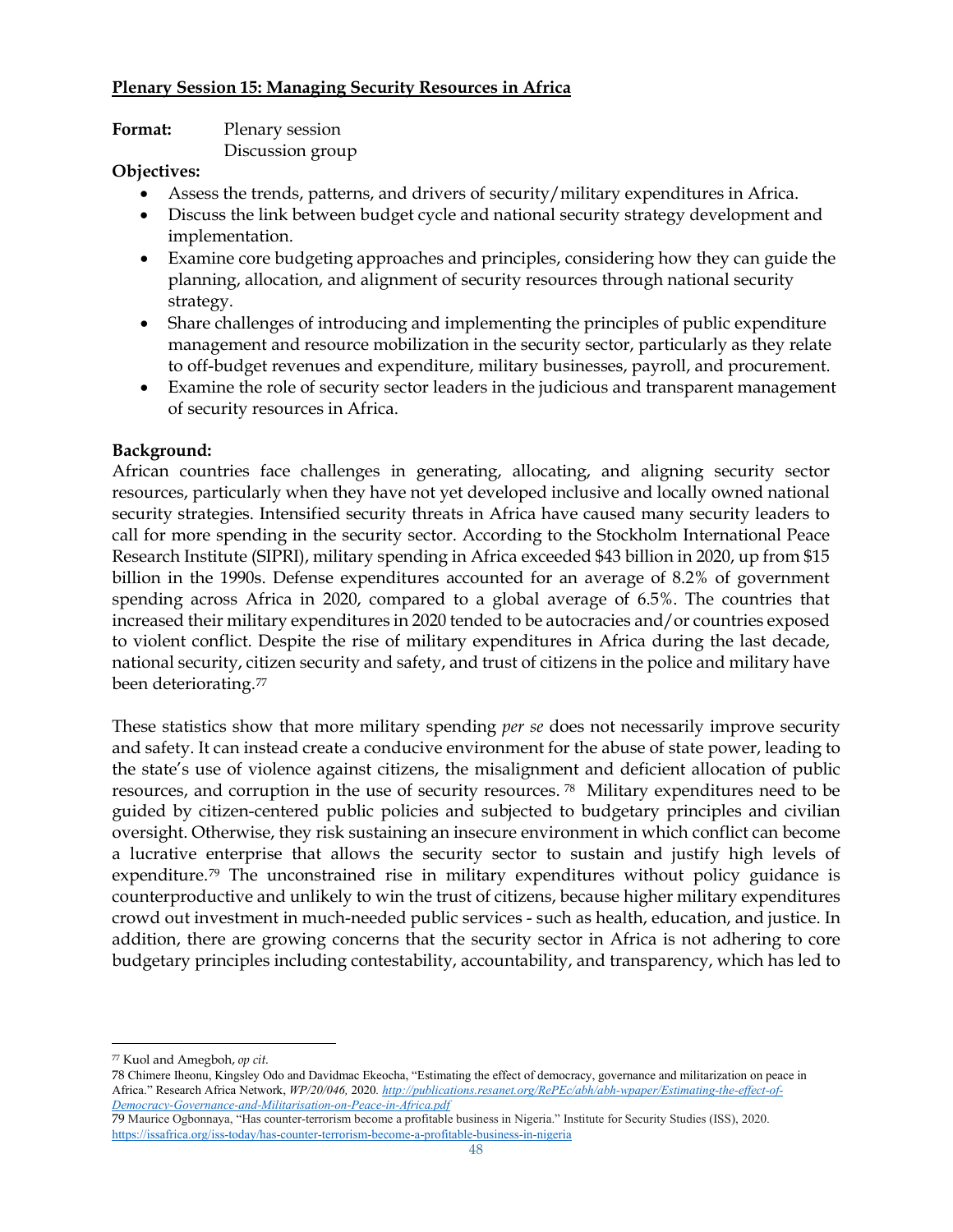increased corruption and off-budget expenditures and revenues.<sup>80</sup> All of this suggests that more military spending alone cannot address security threats without an overarching national security strategy in which resources are prioritized and aligned.

The COVID-19 pandemic has further exposed the challenges of aligning available national resources with national strategic goals while meeting unanticipated needs in an uncertain environment. The budgets that were appropriated before the pandemic have become less adaptable, with far-reaching cuts in public expenditure to meet urgent needs and pressing priorities. This has caused some misalignment of the available national resources and constrain states' ability to make strategic trade-offs in their allocation of resources across different sectors affecting security, development, and governance.<sup>[81](#page-48-1)</sup> Current conditions call for revisiting the link between National Security Strategy and the management of security resources within the public financial management principles. The fiscal challenges caused by the pandemic may provide opportunities for rethinking how to make security strategies and security budgets agile and adaptive.

# **Discussion Questions:**

- Based on the security threats and development challenges in your country, do you think more resources need to be allocated to the security sector and why?
- Based on the most recent approved budget of your country, which security sector institution/agency is allocated the most resources, and is that allocation justifiable?
- Which security sector institution/agency in your country should be allocated more public resources and why?
- Why do you think having a National Security Strategy that is developed through an inclusive and participatory process will help in the effective allocation and alignment of security resources?

# **Required Readings:**

Bernard Harborne, William Dorotinsky and Paul Bisca (Eds.), "Securing Development: Public Finance and the Security Sector." The World Bank, p. 7-14, 25-47, 2017:

- EN: [http://www.sipotra.it/wp-content/uploads/2017/05/SECURING-](http://www.sipotra.it/wp-content/uploads/2017/05/SECURING-DEVELOPMENT.-)[DEVELOPMENT.-](http://www.sipotra.it/wp-content/uploads/2017/05/SECURING-DEVELOPMENT.-) [Public-Finance-and-the-Security-Sector.pdf](http://www.sipotra.it/wp-content/uploads/2017/05/SECURING-DEVELOPMENT.-Public-Finance-and-the-Security-Sector.pdf)
- FR[:https://openknowledge.worldbank.org/bitstream/handle/10986/25138/210766ov](https://openknowledge.worldbank.org/bitstream/handle/10986/25138/210766ovFR.pdf?sequence=4&isAllowed=y) [FR.pdf?sequence=4&isAllowed=y](https://openknowledge.worldbank.org/bitstream/handle/10986/25138/210766ovFR.pdf?sequence=4&isAllowed=y)

Luka Kuol and Joel Amegboh, "Rethinking National Security Strategies in Africa". *Journal of International Relations and Diplomacy,* Vol 9(1): 1-17, 2021. <http://www.davidpublisher.com/Public/uploads/Contribute/60a72058556ba.pdf>

Chimere Iheonu, Kingsley Odo and Davidmac Ekeocha, "Estimating the effect of democracy, governance and militarization on peace in Africa." Research Africa Network, *WP/20/046,* 2020*. [http://publications.resanet.org/RePEc/abh/abh-wpaper/Estimating-the-effect-of-Democracy-Governance](http://publications.resanet.org/RePEc/abh/abh-wpaper/Estimating-the-effect-of-Democracy-Governance-and-Militarisation-on-Peace-in-Africa.pdf)[and-Militarisation-on-Peace-in-Africa.pdf](http://publications.resanet.org/RePEc/abh/abh-wpaper/Estimating-the-effect-of-Democracy-Governance-and-Militarisation-on-Peace-in-Africa.pdf)*

<span id="page-48-0"></span><sup>80</sup> Bernard Harborne, William Dorotinsky and Paul Bisca (Eds.), "Securing Development: Public Finance and the Security Sector." The World Bank. Pg. 7-14, 25-47, 2017[. http://www.sipotra.it/wp-content/uploads/2017/05/SECURING-DEVELOPMENT.-](http://www.sipotra.it/wp-content/uploads/2017/05/SECURING-DEVELOPMENT.-Public-Finance-and-the-Security-Sector.pdf) [Public-Finance-and-the-Security-Sector.pdf](http://www.sipotra.it/wp-content/uploads/2017/05/SECURING-DEVELOPMENT.-Public-Finance-and-the-Security-Sector.pdf)

<span id="page-48-1"></span><sup>81</sup> Tian, *op cit.*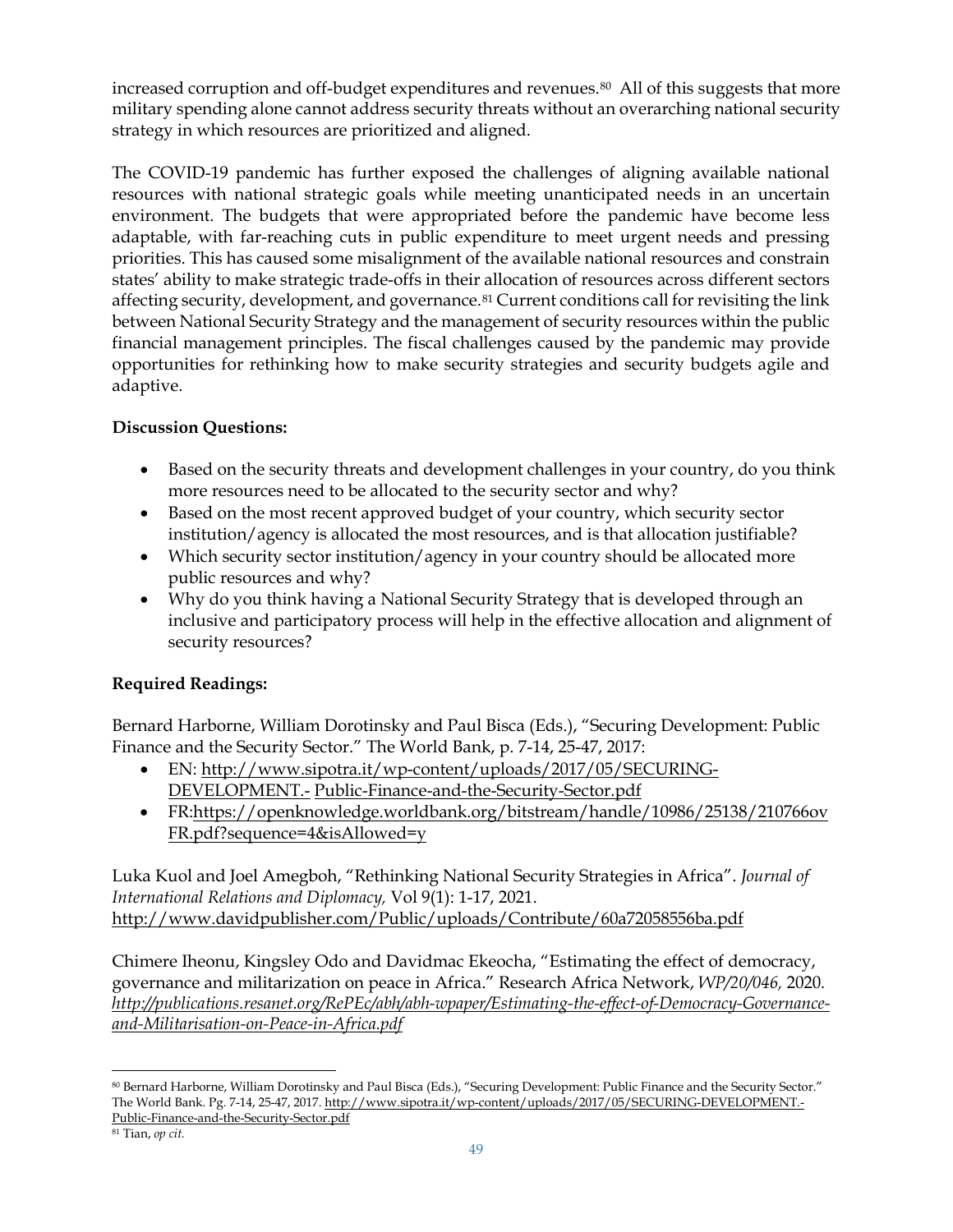Maurice Ogbonnaya, "Has counter-terrorism become a profitable business in Nigeria?" Institute for Security Studies (ISS), 2020.

- EN: [https://issafrica.org/iss-today/has-counter-terrorism-become-a-profitable](https://issafrica.org/iss-today/has-counter-terrorism-become-a-profitable-business-in-nigeria)[business-in-nigeria](https://issafrica.org/iss-today/has-counter-terrorism-become-a-profitable-business-in-nigeria)
- FR : [https://issafrica.org/fr/iss-today/la-lutte-contre-le-terrorisme-est-elle-devenue](https://issafrica.org/fr/iss-today/la-lutte-contre-le-terrorisme-est-elle-devenue-une-activite-rentable-au-nigeria)[une-activite-rentable-au-nigeria](https://issafrica.org/fr/iss-today/la-lutte-contre-le-terrorisme-est-elle-devenue-une-activite-rentable-au-nigeria)

# **Additional Africa Center Resources:**

Aligning Resources with National Security Strategies in Africa program, November 30 – December 15, 2021:

- EN: [https://africacenter.org/programs/msra-nssd-2021-aligning-resources-national](https://africacenter.org/programs/msra-nssd-2021-aligning-resources-national-security-strategies-in-africa/)[security-strategies-in-africa/](https://africacenter.org/programs/msra-nssd-2021-aligning-resources-national-security-strategies-in-africa/)
- FR: [https://africacenter.org/fr/programs/msra-nssd-2021-alignement-ressources](https://africacenter.org/fr/programs/msra-nssd-2021-alignement-ressources-strategies-nationales-securite-afrique/)[strategies-nationales-securite-afrique/](https://africacenter.org/fr/programs/msra-nssd-2021-alignement-ressources-strategies-nationales-securite-afrique/)
- PO: [https://africacenter.org/pt-pt/msra-nssd-2021-alinhamento-recursos-estrategias](https://africacenter.org/pt-pt/msra-nssd-2021-alinhamento-recursos-estrategias-seguranca-nacional-africa/)[seguranca-nacional-africa/](https://africacenter.org/pt-pt/msra-nssd-2021-alinhamento-recursos-estrategias-seguranca-nacional-africa/)

Africa Center for Strategic Studies, 2021. "National Security Strategy Development in Africa: Toolkit for Drafting and Consultation". Pages 40-41 :

- EN : [https://africacenter.org/wp-content/uploads/2021/01/National-Security-](https://africacenter.org/wp-content/uploads/2021/01/National-Security-Strategy-Development-in-Africa-Toolkit-for-Drafting-and-Consultation-Africa-Center-for-Strategic-Studies-2022-01.pdf)[Strategy-Development-in-Africa-Toolkit-for-Drafting-and-Consultation-Africa-Center](https://africacenter.org/wp-content/uploads/2021/01/National-Security-Strategy-Development-in-Africa-Toolkit-for-Drafting-and-Consultation-Africa-Center-for-Strategic-Studies-2022-01.pdf)[for-Strategic-Studies-2022-01.pdf](https://africacenter.org/wp-content/uploads/2021/01/National-Security-Strategy-Development-in-Africa-Toolkit-for-Drafting-and-Consultation-Africa-Center-for-Strategic-Studies-2022-01.pdf)
- FR : [https://africacenter.org/wp-content/uploads/2021/01/Developpement-dune](https://africacenter.org/wp-content/uploads/2021/01/Developpement-dune-strategie-de-securite-nationale-en-Afrique-Centre-dEtude-Strategiques-de-lAfrique-2022-01.pdf)[strategie-de-securite-nationale-en-Afrique-Centre-dEtude-Strategiques-de-lAfrique-](https://africacenter.org/wp-content/uploads/2021/01/Developpement-dune-strategie-de-securite-nationale-en-Afrique-Centre-dEtude-Strategiques-de-lAfrique-2022-01.pdf)[2022-01.pdf](https://africacenter.org/wp-content/uploads/2021/01/Developpement-dune-strategie-de-securite-nationale-en-Afrique-Centre-dEtude-Strategiques-de-lAfrique-2022-01.pdf)
- PO : [https://africacenter.org/wp-content/uploads/2021/02/Desenvolvimento-da-](https://africacenter.org/wp-content/uploads/2021/02/Desenvolvimento-da-Estrategias-de-Seguranca-Nacional-em-Africa-Um-kit-de-ferramentas-para-consulta-e-preparacao.pdf)[Estrategias-de-Seguranca-Nacional-em-Africa-Um-kit-de-ferramentas-para-consulta-e](https://africacenter.org/wp-content/uploads/2021/02/Desenvolvimento-da-Estrategias-de-Seguranca-Nacional-em-Africa-Um-kit-de-ferramentas-para-consulta-e-preparacao.pdf)[preparacao.pdf](https://africacenter.org/wp-content/uploads/2021/02/Desenvolvimento-da-Estrategias-de-Seguranca-Nacional-em-Africa-Um-kit-de-ferramentas-para-consulta-e-preparacao.pdf)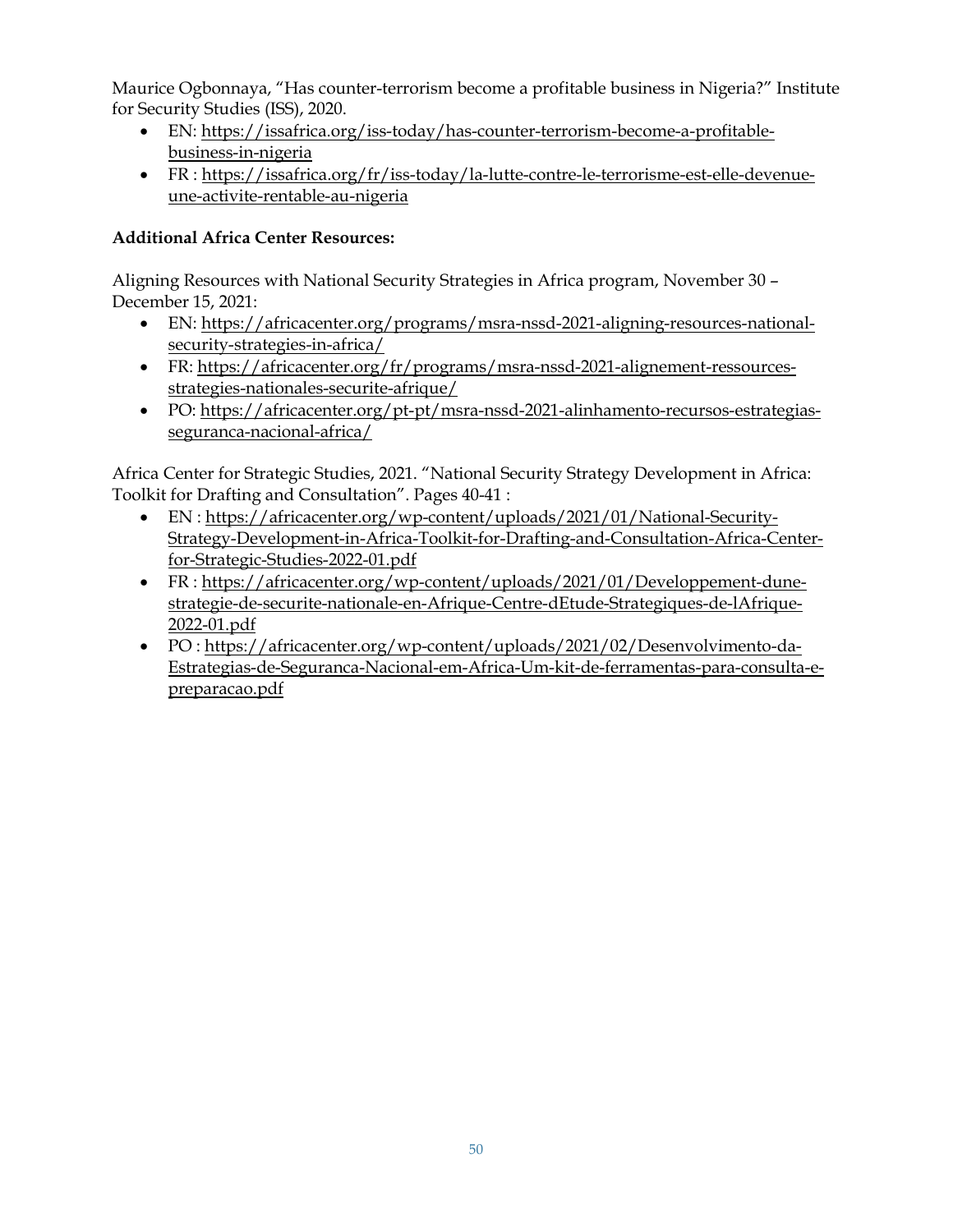# **Module III: Regional and International Response to Security Challenge**

### **Plenary Session 16: Regional Responses to Security Threats: Early Warning and Early Response**

**Format:** Plenary session

Discussion group

**Objectives:**

- Provide an overview of challenges and opportunities of developing preventive regional and sub-regional responses to security challenges.
- Analyze the role of the Regional Economic Communities in collectively addressing regional security threats.
- Assess the strengths and weaknesses of regional security and defense policies, regional mechanisms for security and defense coordination, and early warning/early response mechanisms in addressing regional security challenges.

### **Background:**

The predominant regional security challenges in Africa transcend national political boundaries. Issues related to transnational organized crime, violent conflict, terrorist insurgencies, migration, climate change, small arms and light weapons proliferation, and economic crisis have profound implications for human security, socio-economic development, and legitimacy of political regimes in the affected states. However, recent experiences suggest that it is imperative to address these challenges on the regional and the continental level – and not just through isolated national responses, which are necessary but insufficient.

While the African Union (AU) leads on establishing continent-wide norms for conflict resolution, peacebuilding, and acceptable political conduct, Africa's Regional Economic Communities (RECs) are contributing substantially to conflict resolution and peacebuilding in their neighborhoods. Since the 2000 Lomé Summit of the of AU, which laid a foundation for the adoption of the AU Constitutive Act, the RECs have been recognized as critical stakeholders in addressing conflict. They are also mandated to accelerate the continent's economic development by facilitating integration and cooperation between African states. Furthermore, RECs have increasingly become the arenas for forging norms on governance and democratization, and for adopting regional security and defense policies, strategies, and coordination mechanisms. The most elaborate REC mechanisms for collective security and peace are the Early Warning Systems (EWS), which are tools for conflict and violence prevention.

Many lessons have been learned already from the West African experience with ECOWAS's Early Warning and Response Network (ECOWARN), launched in 2003, and from the Horn of Africa's experience IGAD's Conflict Early Warning and Early Response Mechanism (CEWARN), established in 2002. These early warning and early response systems are intended to identify and analyze conflict trends, alert stakeholders to elevated risks of conflict, support decision-makers with timely information, and initiate swift responses to prevent conflict and violence.

However, in repositioning the RECs as agents of conflict resolution and peacebuilding, there has been a growing recognition among African countries that there are insufficient political incentives to mainstream regional commitments and agreements into national plans. Narrowly defined post-colonial sovereignties further inhibit cooperation and collaboration. Furthermore, the effectiveness of RECs varies can greatly based on leadership dynamics, political and cultural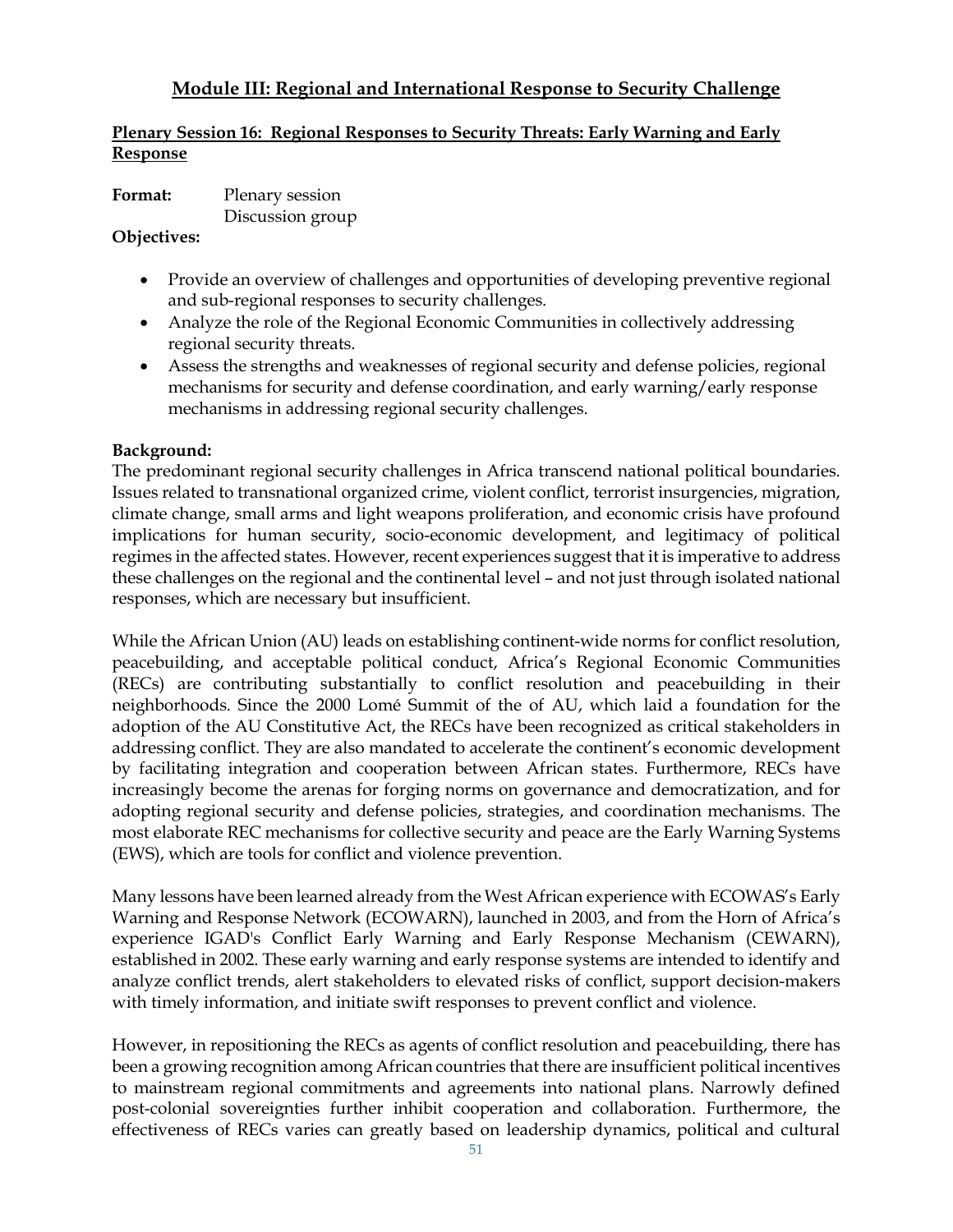cleavages, and the depth of integration. Yet when conflict and violence know no borders, prevention cannot either. Enhancing the leverage of the RECs on prevention efforts including early warning and early response will be instrumental for peace and security continent wide.

# **Discussion Questions:**

- How effective is your REC at mobilizing member states to collectively address regional security challenges? Please share some examples of successes and challenges.
- Do overlapping country memberships in the RECs help or hurt the RECs' ability to coordinate collective responses to security challenges?
- How much emphasis do you think the RECs should put on prevention of conflict and violence, as opposed to more reactive responses to existing conflicts? Why?
- How can early warning and response systems be made effective in responding timely to security threats in the region?

# **Required Readings:**

Getachew Zeru Gebrekidan and Messay Asgedom Gobena, "Rethinking IGAD's Role in Addressing Emerging Regional Security Threats." Wilson Center, 2021. [https://www.wilsoncenter.org/sites/default/files/media/uploads/documents/SVNP-2021-](https://www.wilsoncenter.org/sites/default/files/media/uploads/documents/SVNP-2021-Joint-Paper-Getachew-Asgedom_0.pdf) [Joint-Paper-Getachew-Asgedom\\_0.pdf](https://www.wilsoncenter.org/sites/default/files/media/uploads/documents/SVNP-2021-Joint-Paper-Getachew-Asgedom_0.pdf)

Mark Whitlock and Robert Muggah, "Reflections on the evolution of conflict early warning." *International Journal of Security and Development,* 10 (1), 2022. <https://www.stabilityjournal.org/articles/10.5334/sta.857/>

L'Organisation pour l'alimentation et l'agriculture (FAO), « Les mécanismes communautaires de réduction des risques de catastrophes pour des moyens d'existence résilients au Sahel. » 2017. <https://www.fao.org/emergencies/recursos/documentos/recursos-detalle/es/c/1035230/>

West African Network for Peacebuilding , "Annual Report 2021: Adapting Resilient Approaches and Synergies to Peacebuilding in the 'New Normal'." 2021:

- EN[:https://wanep.org/wanep/annual-report-2021-adapting-resilient-approaches-and](https://wanep.org/wanep/annual-report-2021-adapting-resilient-approaches-and-synergies-to-peacebuilding-in-the-new-normal/)[synergies-to-peacebuilding-in-the-new-normal/](https://wanep.org/wanep/annual-report-2021-adapting-resilient-approaches-and-synergies-to-peacebuilding-in-the-new-normal/)
- FR[:https://wanep.org/wanep/wp-content/uploads/2022/03/Wanep-2021\\_French.pdf](https://wanep.org/wanep/wp-content/uploads/2022/03/Wanep-2021_French.pdf)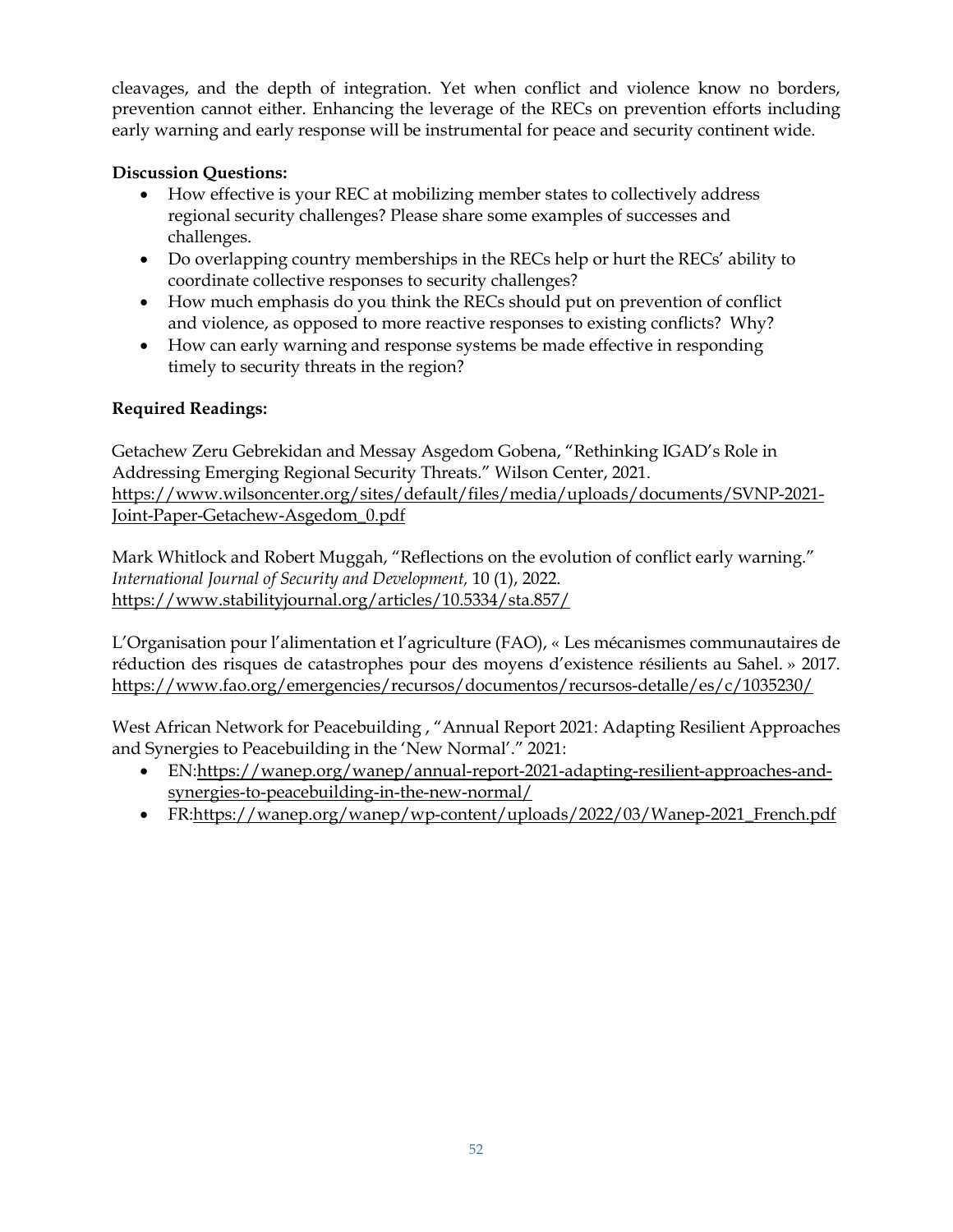### **Plenary Session 17: African Union Responses to Security Challenges**

| Format: | Plenary session  |
|---------|------------------|
|         | Discussion group |

### **Objectives:**

- Understand the African Union's (AU) responses to security issues in Africa, including challenges and opportunities.
- Assess how Africans have responded to security challenges through the African Peace and Security Architecture (APSA), identifying successes, challenges, and ways to overcome challenges.
- Examine how security sector leaders can make use of the APSA to deliver better safety and security to citizens.
- Discuss what steps the AU and other regional actors might consider to enhance the APSA's effectiveness and to achieve goals of the 'Silencing the Guns' initiative.

### **Background:**

To what extent can the African Union (AU), a pan-African organization, realize its ambition to lead the continent towards a peaceful, secure, and prosperous future? This is a question of utmost importance not just for security, but also for development and governance across the continent. One of the AU's critical tasks is to use its expertise, diplomatic heft, and security resources to take the lead in resolving conflicts. Historically, the AU has sought to take ownership of appropriate peace and security operations in Africa; or, at least, to participate effectively alongside the UN Security Council in managing them. Since the AU's creation in 2002, the principle of "nonindifference" has at times been in tension with the "non-interference" privileged by the Organization of African Unity, the AU's predecessor. As a result, the AU has been reluctant to intervene in some cases and conflicts.

The AU has enacted the African Peace and Security Architecture (APSA) to support the vital role that sub-regional and regional cooperation plays in security and development of the continent. APSA is rooted in a decision-making body (the Peace and Security Council), mechanisms for analysis and evaluation (The Continental Early Warning System and the Council of Elders), and an instrument of action (the African Standby Force). Through the APSA, African leaders seek to advance African mechanisms for safeguarding security, responding to threats, mitigating risks, and building peace.

Through APSA, the AU has made significant contributions to African peace and security. The AU has mandated or authorized dozens of peace support operations, from ambitious multidimensional missions such as the recently ended AU Mission in Somalia (AMISOM) to adhoc regional initiatives such as the G5-Sahel Joint Force. The AU's commitment to constitutional changes in government and its "zero tolerance" policy has, until recently, been widely credited with significant reductions in the instance and success of *coups d'état*.

Nevertheless, as evidenced by recent rises in both conflict and unconstitutional changes in government, the APSA still faces significant obstacles if it is to achieve its goals of ending conflict and enhancing security in Africa. Recent strategy documents such as the APSA Roadmap 2016- 2020 and 'Silencing the Guns in Africa by 2020' (now extended to 2030) lay out ambitious reform agendas. The AU has been a far more robust institution than the former OAU but it must continue to innovate and adapt if it is to lead Africa to a peaceful, secured and prosperous future.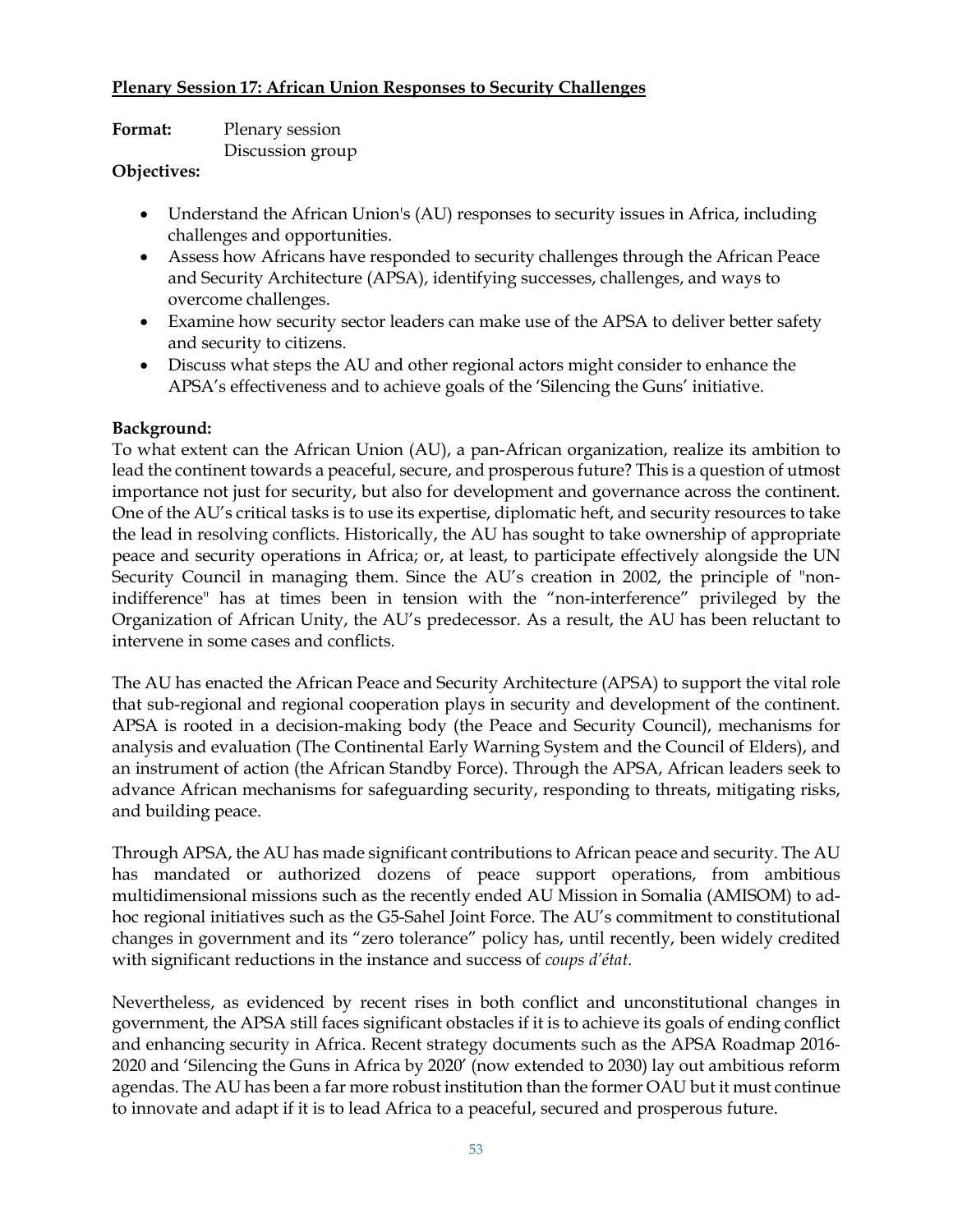## **Discussion Questions:**

- How effective do you think the AU is in addressing security challenges in your region, and how well does it work with your REC?
- What are your views on the AU's position of non-indifference as opposed to the OAU's non-interference into member states' internal affairs?
- How well is Africa doing with the concept of "African solutions to African problems?"
- How effective is the APSA in addressing security challenges in your region and what can be done to overcome any challenges?
- How can strategic leadership and security sector leaders make use of APSA to deliver security to states and their peoples?

## **Required Readings:**

Paul Nantulya, "The African Union at 20: Much Accomplished, More Challenges Ahead." Africa Center for Strategic Studies *Spotlight,* 2022:

- EN[:https://africacenter.org/spotlight/african-union-20-much-accomplished-more](https://africacenter.org/spotlight/african-union-20-much-accomplished-more-challenges-ahead/)[challenges-ahead/](https://africacenter.org/spotlight/african-union-20-much-accomplished-more-challenges-ahead/)
- FR: [https://africacenter.org/fr/spotlight/lunion-africaine-fete-ses-20-ans-beaucoup-de](https://africacenter.org/fr/spotlight/lunion-africaine-fete-ses-20-ans-beaucoup-de-realisations-davantage-de-defis-a-relever/)[realisations-davantage-de-defis-a-relever/](https://africacenter.org/fr/spotlight/lunion-africaine-fete-ses-20-ans-beaucoup-de-realisations-davantage-de-defis-a-relever/)

Paul Williams, "The African Union's Role in Peace Operations in Africa." Testimony Before U.S. House of Representatives, 2019[. https://docs.house.gov/meetings](https://docs.house.gov/meetings/FA/FA16/20190430/109339/HHRG-116-FA16-Wstate-WilliamsP-20190430.pdf) [/FA/FA16/20190430/109339/HHRG-116-FA16-Wstate-WilliamsP-20190430.pdf](https://docs.house.gov/meetings/FA/FA16/20190430/109339/HHRG-116-FA16-Wstate-WilliamsP-20190430.pdf) 

African Union, African Peace and Security Architecture. "APSA Roadmap 2016 – 2020." p. 1-22, 2016. [https://au.int/sites/default/files/documents/38310-doc-9\\_2015-en-apsa-roadmap](https://au.int/sites/default/files/documents/38310-doc-9_2015-en-apsa-roadmap-final.pdf)[final.pdf](https://au.int/sites/default/files/documents/38310-doc-9_2015-en-apsa-roadmap-final.pdf)

Rafaela Pinto Serpa, "A União Africana e o gerenciamento de conflitos no continente: a Arquitetura de Paz e Segurança Africana (APSA)." 2017. <https://www.lume.ufrgs.br/bitstream/handle/10183/187593/001083298.pdf?sequence=1>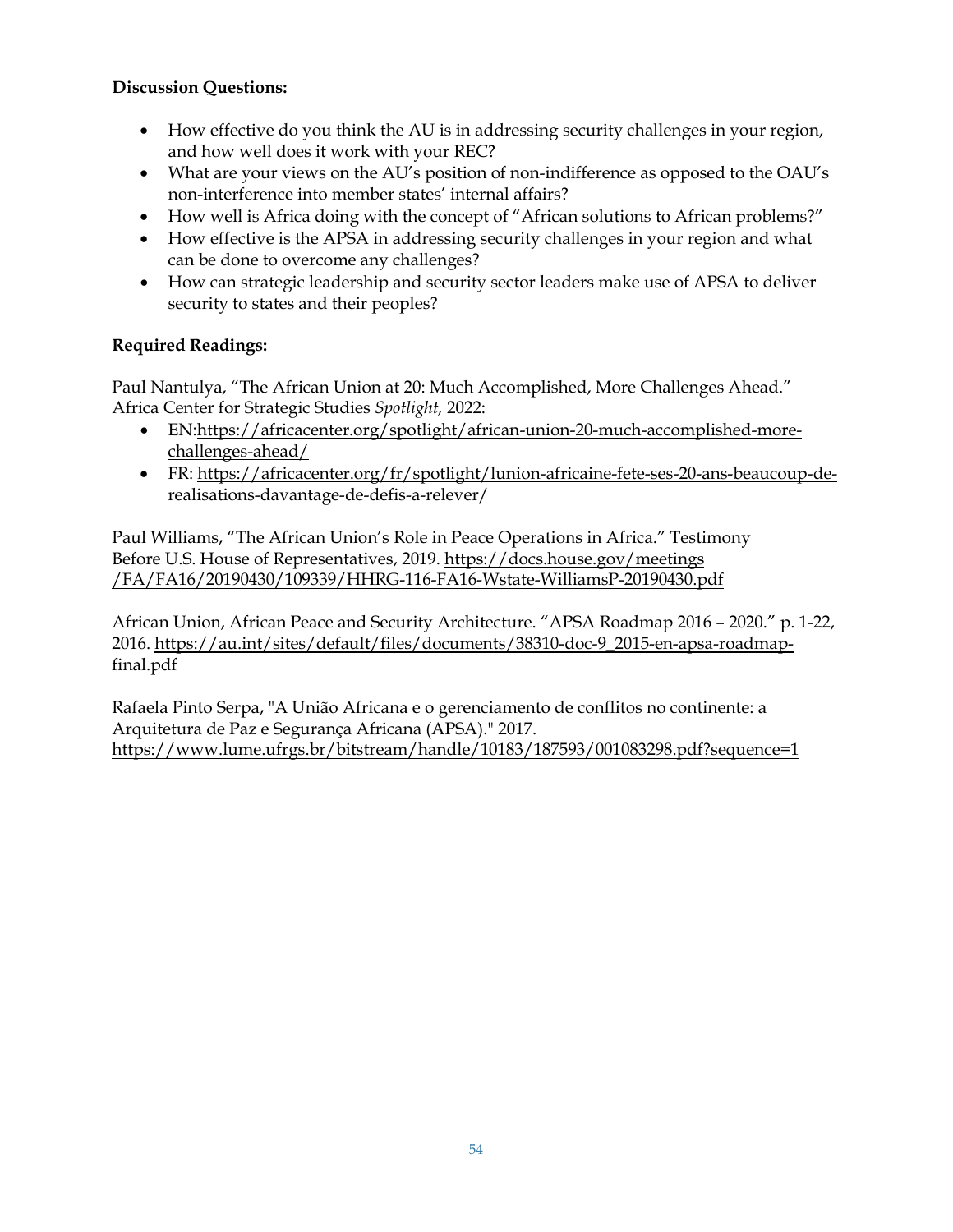### **Plenary Session 18: United Nations Responses to Security Challenges in Africa**

| <b>Format:</b> | Plenary session  |
|----------------|------------------|
|                | Discussion group |

### **Objective:**

- Examine the work of the UN Department of Political and Peacebuilding Affairs (DPPA).
- Explore the link between DPPA, member states, RECs, and the AU on issues related to security.
- Assess the impact of peacebuilding activities on the continent and the rule of law and justice implications for taking a preventive approach to crisis, conflict, and instability.
- Examine how strategic leadership and security leaders can make use of mechanisms available with DPPA to deliver better security to States and citizens in Africa.

### **Background:**

Following the reform of the United Nations peace and security infrastructure on January 1, 2019, the UN brought together the former Department of Political Affairs (DPA) and the United Nations Peacebuilding Support Office. DPA and the former Department of Peacekeeping Operations (now the [Department of Peace Operations,](https://peacekeeping.un.org/en) or DPO) also merged their previously parallel regional divisions to create a single structure, the Department of Political and Peacebuilding Affairs (DPPA), to provide more coherent political analysis and strategic advice in the service of conflict prevention, peacekeeping, and peacebuilding.<sup>[82](#page-54-0)</sup> DPPA offers support on prevention and mediation, peacebuilding electoral assistance, and the implementation of the Women and Youth, Peace, and Security agenda established by Security Council Resolution 1325 and 2250 respectively. It also works in partnership with entities like the African Union and the Southern African Development Community to promote peace and security.

While not envisioned in the United Nations Charter, peacekeeping has become a key mission of the UN, and numerous operations have been conducted in Africa. Quite often, the former department of political affairs was involved in peacekeeping activities on the continent. The Department of Political Affairs (DPA) used to manage a number of field-based Special Political Missions (SPMs) under very challenging security environments. Many of these missions have complex mandates – including in areas such as the strengthening of national systems of justice, police and corrections, human rights, and transitional justice – which often have implications for the rule of law and security, both directly and indirectly.[83](#page-54-1)

The Department of Political and Peacebuilding Affairs (DPPA) now plays a central role in UN efforts to prevent conflict and build sustainable peace, including in places where there are no UN peace support operations. In light of growing empirical evidence that taking a preventive approach to stemming conflict and crisis can save countless lives and millions of dollars, practitioners in the peacebuilding arena are now seeking to pursue strategies to address security, justice, and governance-related grievances that can fuel conflict and insecurity if left unaddressed. In line with these developments, DPPA is committed to "monitor[ing] and assess[sing] global political developments with an eye to detecting potential crises and devising effective responses." The Department provides support to the Secretary-General and his/her envoys in their peace initiatives, as well as to UN political missions around the world. DPPA also describes itself as an agile platform for crisis response, able to quickly deploy mediators and other

<sup>82</sup> See<https://dppa.un.org/en/about-us>

<span id="page-54-1"></span><span id="page-54-0"></span><sup>83</sup> See<https://www.un.org/ruleoflaw/un-and-the-rule-of-law/department-of-political-affairs/>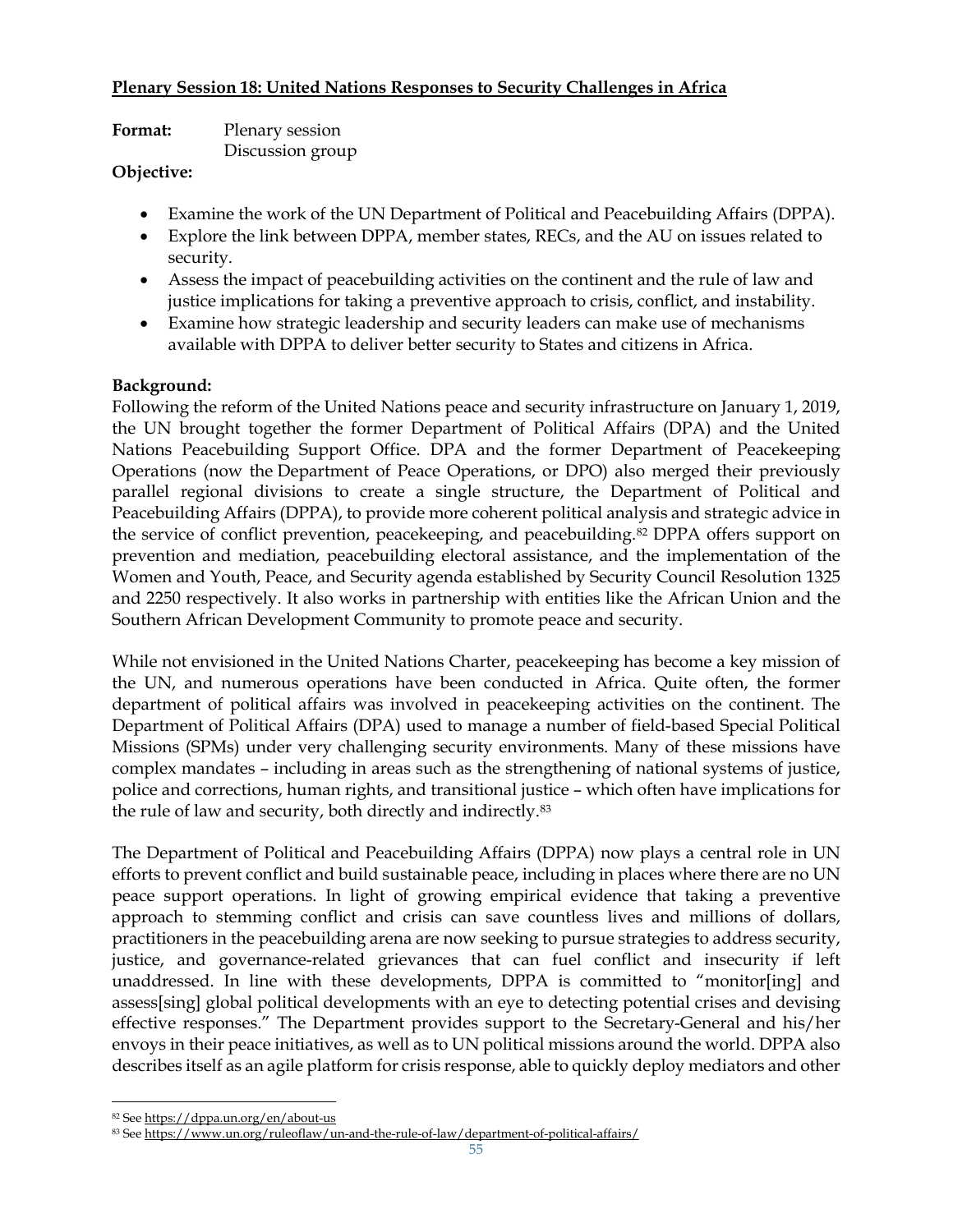peacemaking expertise worldwide and cooperating closely with regional organizations on the frontlines of conflicts at host countries' requests.[84](#page-55-0) Entities within DPPA also provide justice and rule of law related support that is critical to the advancement of people-centered security. For example, the work of the Office of Rule of Law and Security Institutions (OROLSI) involves the provision of "high quality technical expertise and advisory support at the request of host-Governments to assist conflict-affected countries to re-establish the rule of law and security institutions necessary to maintain peace."[85](#page-55-1)

Although the UN has assisted Africa and despite some progress on the ground, African intervention forces continue to face several perennial challenges, including financing. Other problems include a lack of relevant equipment, challenges to fully integrating local civil society and other non-state actor voices into the peacebuilding processes they support, and such political issues as adequate mandates and rules of engagement.

# **Discussion Questions:**

- How do you assess the effectiveness of the UN in assisting to address the security challenges in your region?
- Do you think the UN is more effective than the AU and RECs in addressing security challenges in your region? Why or why not?
- Have you ever been deployed in UN peacekeeping or peacebuilding activities on the continent? If so, what were the successes and challenges of fulfilling your mission?
- How can security sector leaders make use of the many mechanisms available with DPPA to deliver security to states and citizens in Africa and adapt their work to the UN's increasingly prevention-focused and people-centered approaches to addressing insecurity?

# **Required Readings:**

"Pathways for Peace: Inclusive Approaches to Preventing Violent Conflict, Executive Summary." United Nations and The World Bank, 2018:

- EN: [https://www.pathwaysforpeace.org/sites/pathways/files/2018-02/Pathways-for-](https://www.pathwaysforpeace.org/sites/pathways/files/2018-02/Pathways-for-Peace_ES_eBook.pdf)[Peace\\_ES\\_eBook.pdf](https://www.pathwaysforpeace.org/sites/pathways/files/2018-02/Pathways-for-Peace_ES_eBook.pdf)
- FR[:https://openknowledge.worldbank.org/bitstream/handle/10986/28337/211162ovF](https://openknowledge.worldbank.org/bitstream/handle/10986/28337/211162ovFR.pdf?sequence=13&isAllowed=y) [R.pdf?sequence=13&isAllowed=y](https://openknowledge.worldbank.org/bitstream/handle/10986/28337/211162ovFR.pdf?sequence=13&isAllowed=y)

UN Department of Political and Peacebuilding Affairs (DPPA):

- EN: <https://dppa.un.org/en>
- FR: <https://dppa.un.org/fr/>

UN DPPA, "Partnerships and Cooperation: African Union":

- EN: <https://dppa.un.org/en/african-union>
- FR: https://dppa.un.org/fr/african-union

<span id="page-55-0"></span><sup>84</sup> See [https://dppa.un.org/en/about-us;](https://dppa.un.org/en/about-us)<https://dppa.un.org/fr/about-us>

<span id="page-55-1"></span><sup>85</sup> <https://peacekeeping.un.org/en/office-of-rule-of-law-and-security-institutions> ; [https://peacekeeping.un.org/fr/office-of-rule](https://peacekeeping.un.org/fr/office-of-rule-of-law-and-security-institutions)[of-law-and-security-institutions](https://peacekeeping.un.org/fr/office-of-rule-of-law-and-security-institutions)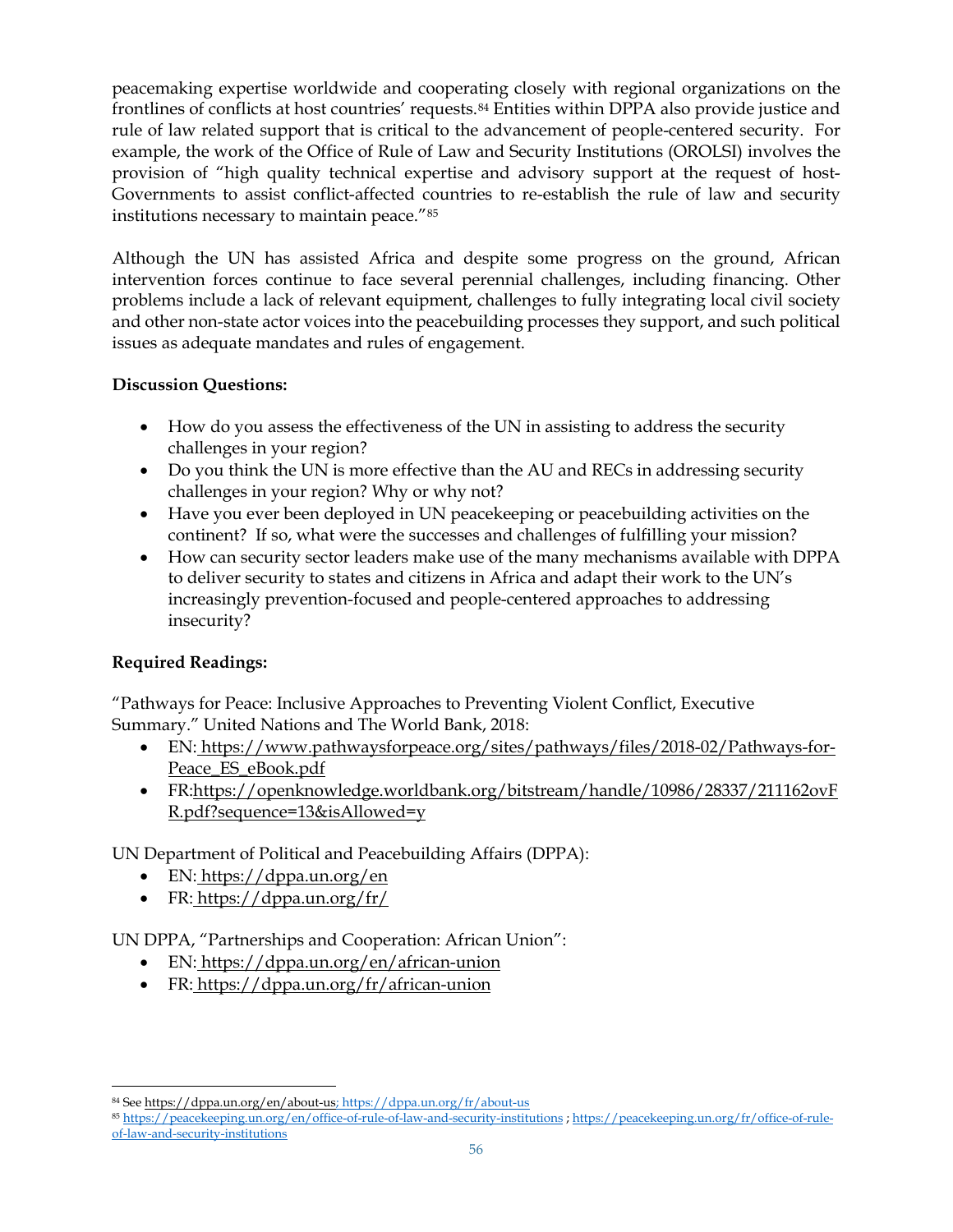### **Plenary Session 19: United States Government: Security Assistance and Partnership in Africa**

| <b>Format:</b> | Plenary session  |
|----------------|------------------|
|                | Discussion group |

#### **Objectives**:

- Examine the objectives and mechanisms of U.S. security assistance to Africa.
- Assess the impact and effectiveness of U.S. security assistance.
- Explore the role of strategic leadership in using and leveraging external assistance to deliver better security to citizens in Africa.

### **Background:**

The State Department is the lead agency for U.S. foreign assistance, coordinating interagency efforts to support U.S. partners through the Office of Foreign Assistance. Through various bureaus and funding authorities, the State Department also directly administers assistance aimed at advancing African peace and security. This includes programming to build African security sector capacity, support peace operations, confront terrorism, manage conflict, combat organized crime, and strengthen democratic accountability and the rule of law. While a large proportion of the assistance is bilateral, the Department also takes a regional approach.

The United States Agency for International Development (USAID) operates under the authority of the Secretary of State and delivers the largest proportion of overall U.S. foreign assistance to Africa. USAID advances U.S. foreign policy objectives through support for economic growth, agriculture, trade, global health, democracy, conflict prevention, and humanitarian assistance, among other initiatives.

While the Department of State is the lead agency for foreign assistance and provides some funds for training of foreign military forces (e.g. ACOTA), the Department of Defense is the primary actor with foreign defense establishments. Programs funded by the Department of State are implemented through:

- International Military Education and Training (IMET)
- Foreign Military Financing-funded training (FMF)
- International Narcotics and Law Enforcement (INL)
- African Contingency Operations Training and Assistance (ACOTA)
- Enhanced International Peacekeeping Capabilities (EIPC)
- Foreign Assistance Act (FAA)

In April 2022, the United States released an interagency Strategy to Prevent Conflict and Promote Stability, following the 2019 passage of the Global Fragility Act. The strategy aims to provide integrated, long-term U.S. support to locally-driven efforts to prevent large-scale violence. The coastal West African countries of Benin, Côte d'Ivoire, Ghana, Guinea, and Togo, as well as Libya and Mozambique, have been selected as partner countries for this effort, which will receive up to \$200 million annually.

## *The Role of U.S. Africa Command (AFRICOM):*

In 2007, the United States created a new command for Africa. Prior to then, responsibility for the African continent was divided between three U.S. commands: European Command (EUCOM), Central Command (CENTCOM), and Pacific Command (PACOM). The establishment of AFRICOM was driven by the growing strategic relevance of the continent to critical U.S. interests.